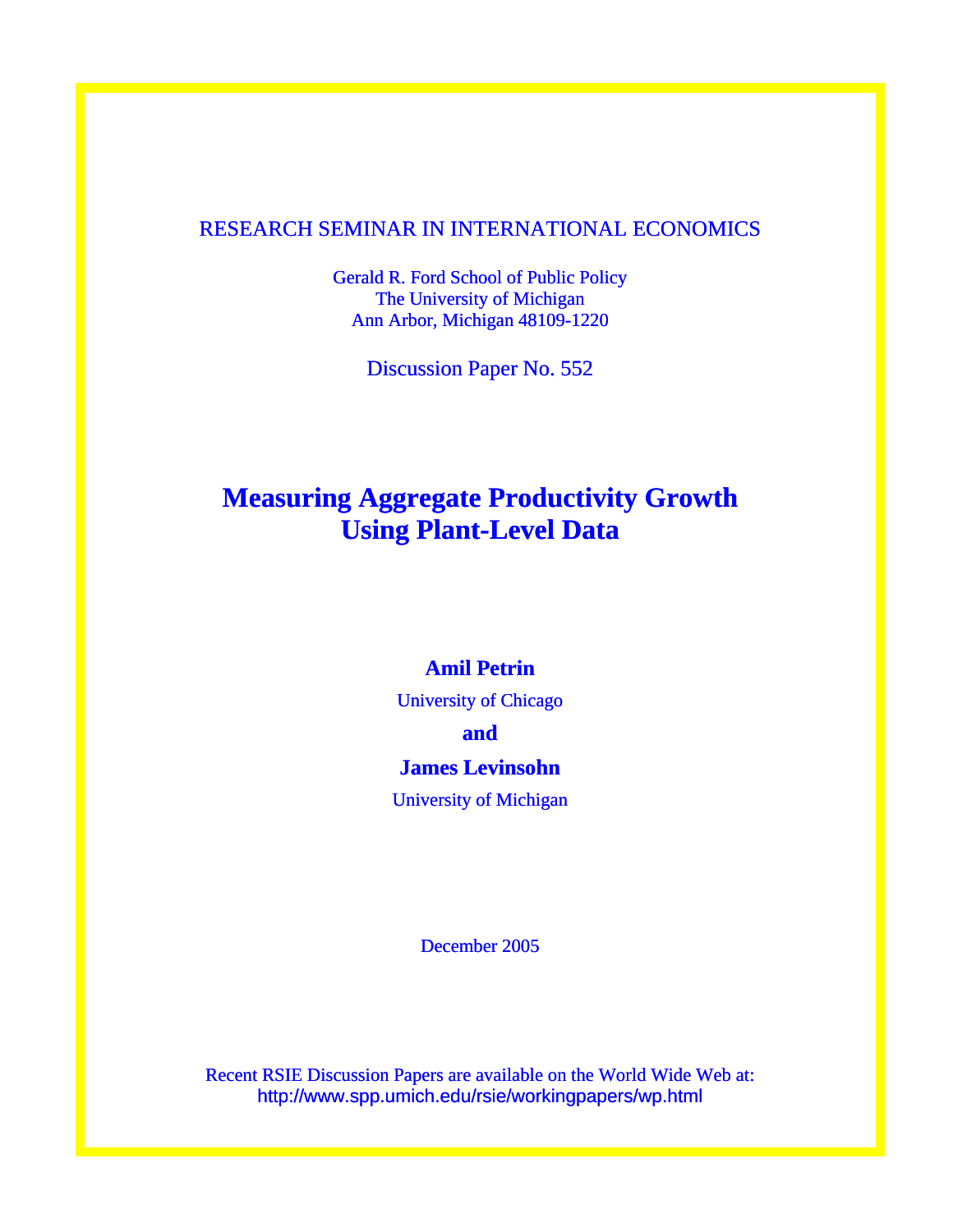## NBER WORKING PAPER SERIES

# MEASURING AGGREGATE PRODUCTIVITY GROWTH USING PLANT-LEVEL DATA

Amil Petrin James Levinsohn

Working Paper 11887 http://www.nber.org/papers/w11887

NATIONAL BUREAU OF ECONOMIC RESEARCH 1050 Massachusetts Avenue Cambridge, MA 02138 December 2005

The views expressed herein are those of the author(s) and do not necessarily reflect the views of the National Bureau of Economic Research.

©2005 by Amil Petrin and James Levinsohn. All rights reserved. Short sections of text, not to exceed two paragraphs, may be quoted without explicit permission provided that full credit, including © notice, is given to the source.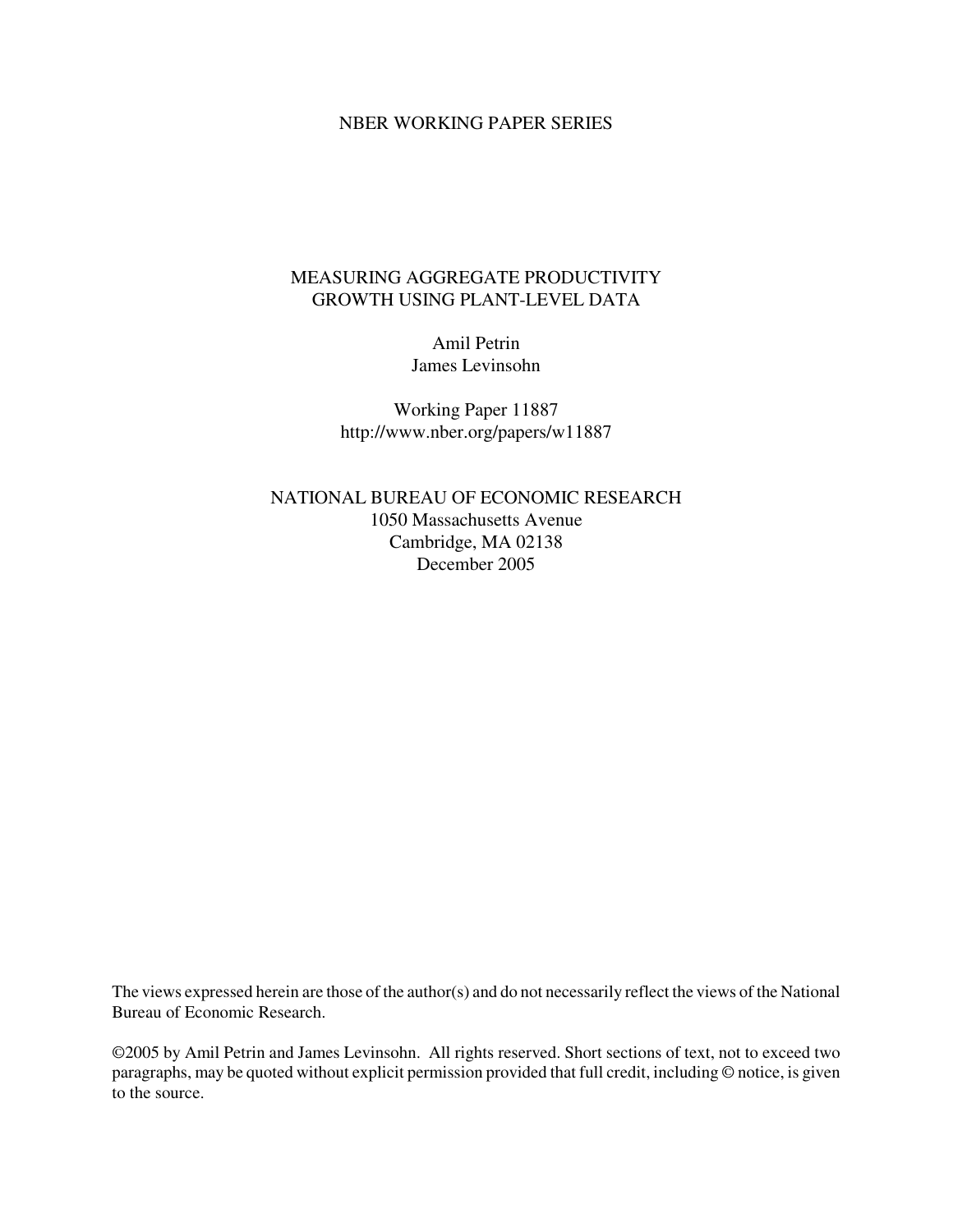Contractual Versus Generic Outsourcing: The Role of Proximity Amil Petrin and James Levinsohn NBER Working Paper No. 11887 December 2005 JEL No. L0

### **ABSTRACT**

We define productivity growth as the change in welfare that arises from additional output holding primary inputs constant. Using this traditional growth-accounting definition, we show that gains may arise because of plant-level technology shocks, and, in imperfectly competitive settings, from the reallocation of inputs across plants with differing markups and/or shadow values of primary inputs. With plant-level data, the alternative and most popular definition of productivity growth looks at the difference in the first moments of the productivity distribution. We show that this definition adds an additional term to the growth-accounting measure, which has been called "reallocation." We show there is a very weak relationship between the two indexes in almost every 3-digit manufacturing industry in both Chile from 1987-1996 and Colombia from 1981-1991 - 49 in total primarily because this "reallocation" term is large and volatile. We explore the theoretical reasons for this sharp divergence, in the process uncovering a number of previously unnoticed and unattractive features of the first-moment definition. For example, it is not tethered to any theoretical model, it is sensitive to measured units, and it can report positive productivity growth when welfare has fallen.

Amil Petrin Graduate School of Business University of Chicago 5807 Woodlawn Avenue Chicago, IL 60637 amil.petrin@chicagogsb.edu

James Levinsohn Department of Economics University of Michigan Ann Arbor, MI 48109-1220 and NBER jamesl@umich.edu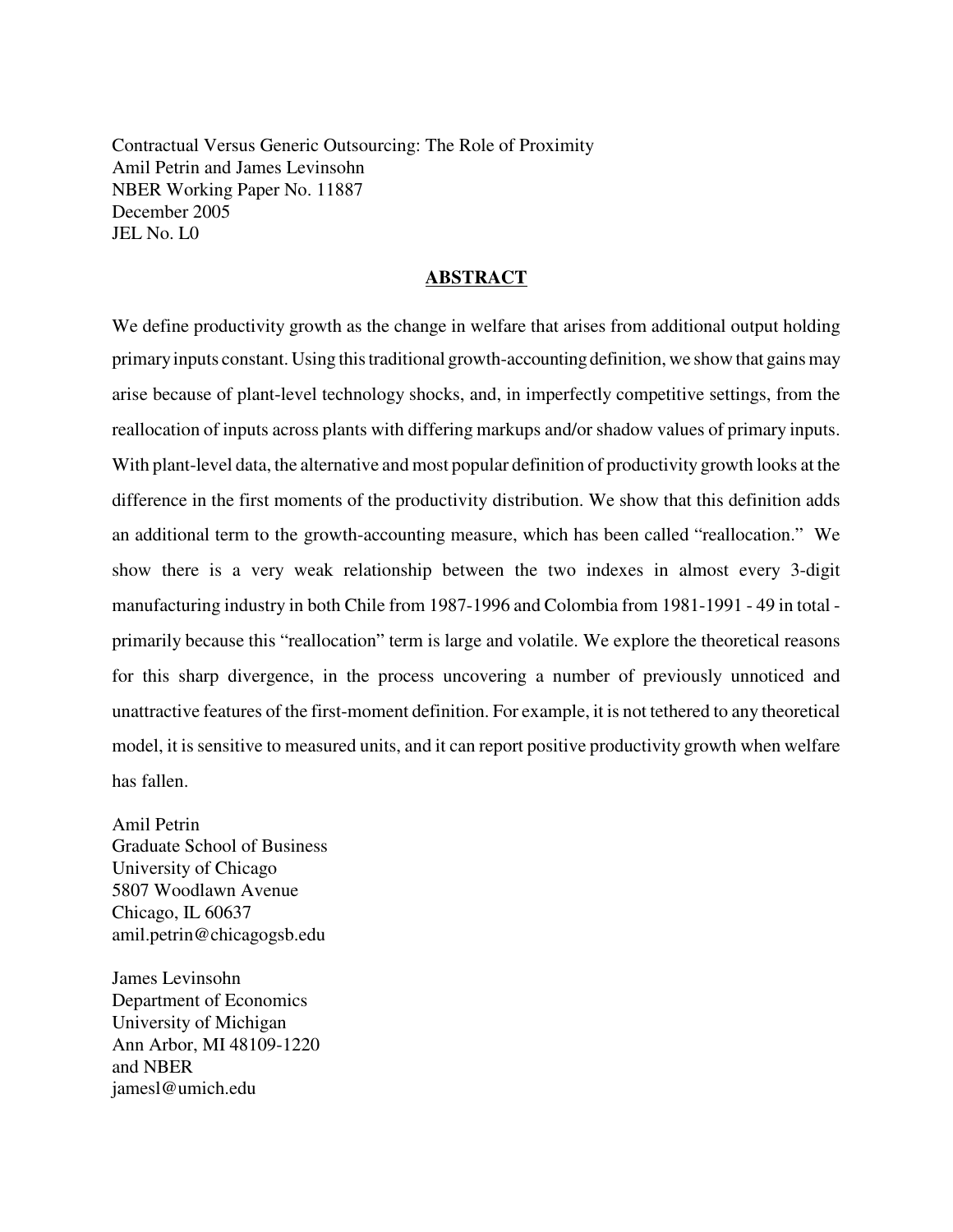#### -M\ ·  l {4 F@=- ! ##" \$% '&4

Amil Petrin University of Chicago,  $GSB$ i8\_FSTLTVFKl\_km.hon~PGOG\_knVYXÅq ^VkKlVkstLj^ u OQRwOG\_FPY^w[ and James Levinsohn University of Michigan  $\blacksquare$ 

á¯5ª¶x®.-¤wªr¶G¯5«3¨0/21ŤaQ¤aº89.¤wªa¿436575 <sup>Ó</sup> Current Version: November, 2005

#### $\blacksquare$  ;  $\blacksquare$  ;  $\blacksquare$  ;  $\blacksquare$  ;  $\blacksquare$  ;  $\blacksquare$  ;  $\blacksquare$  ;  $\blacksquare$  ;  $\blacksquare$  ;  $\blacksquare$  ;  $\blacksquare$  ;  $\blacksquare$  ;  $\blacksquare$  ;  $\blacksquare$  ;  $\blacksquare$  ;  $\blacksquare$  ;  $\blacksquare$  ;  $\blacksquare$  ;  $\blacksquare$  ;  $\blacksquare$  ;  $\blacksquare$  ;  $\blacksquare$  ;  $\blacksquare$  ;  $\blacksquare$  ;  $\blacksquare$

)˪G«F©.¤wªºÁ¤a´F¶G¬4ªG¤aº¤a¨b®t«F¹©MªG«~¥M¬MQ®G¯5°~¯5®:±Fªr«² ®G³µ¯I¶Ã´k®Á®G³M¤¦³4¤a´kªG®t«F¹´p²o¯I¥4¤ªr´F¨4±F¤«F¹Å§{¤a¸1¥M¶Ã¯1¨¤aQ«k¾ nomics. With the increasing availability of plant-level data, there is a large and rapidly growing body of research that estimates plant-level productivity and then aggregates to the industry level.<sup>1</sup> Typically, plant-level productivity is measured using the total factor productivity (TFP) residual  $\ell$  is the set of  $\ell$  and  $\ell$  and  $\ell$  and  $\ell$  and  $\ell$  and  $\ell$ 

$$
ln\omega = lnQ - \beta' lnX,\tag{1}
$$

 $\blacksquare$ zina and and an matrix and an matrix and an mode of the second second and a second of the second second second second and a second second second second second second second second second second second second second we ask (and answer) "Can we aggregate these residuals in a way that yields a measure akin to welfare change?"

This paper grew out of initial work in "When Industries Become More Productive, Do Firms?: Investigating rdj.ah.ah.uahamatusumaan aaan aaan araa maan magaalaan araa d ranjuka jumi alih nopusu? njuri kama  $\cdots$  afmlfhiguabannan roman in fhan funnit martin an Fernald, John Haltiwanger, Charles Hulten, Mitsukuni Nishida, Wendy Petropoulos, Mark Roberts, Johannes Van oriptory`4) before the state right of the state of the state of the state of the state of the state of the state of the state of the state of the state of the state of the state of the state of the state of the state of t Economic Dynamics and the Econometric Society Meetings.

<sup>@</sup> ]0^f}deptd>`kfmpw`o`kfh}\_sruso}f0©¹¤ ¨:¤}dptd qgkn#¦pt^f¸¥n#ri#\_pto}\_srdju=0fh`kfdgk^dptd¯6d`kf>O¸cnjqpt^f©¹¤ ¨7¤#ªfr`wo`h=gkfhr^  $\cdots$  and  $\cdots$  is different profusuation  $\cdots$  . The profusion of profusion  $\cdots$  $p$ in to a fhanjrn  $p$  afhanjogwasdirigkari  $\alpha$  of puntogwasdirightation or puntogwasdirightation or puntogwasdirigkari matematika matematika matematika matematika matematika matematika matematika matematika matematika m om i oupwfradjinjalinjurini in ilijenskoj obi je de sruso Bernard and Jensen (1999), Bernard, Eaton, Jensen, and Kortum (2003), and Foster, Haltiwanger, and Krizan  $\{A\cap A\}$  is the state of  $\{A\cap A\}$  in the state of  $\{A\cap A\}$  is the state of  $A$ pt^fc`kfmjfhgwdju¥b6db7fhgk` \_srº0nj¯7fhgpw`djr}±]?¯7n#op2k¾j#4o`kfI}deptd'qgknjÈ}fhjfhusnb6\_sri.hnjorjpwgw\_afh`h¤³¦dgkfhqAouJ¯\_s¯us\_snijgwdb6^jµln#ous} include dozens of papers.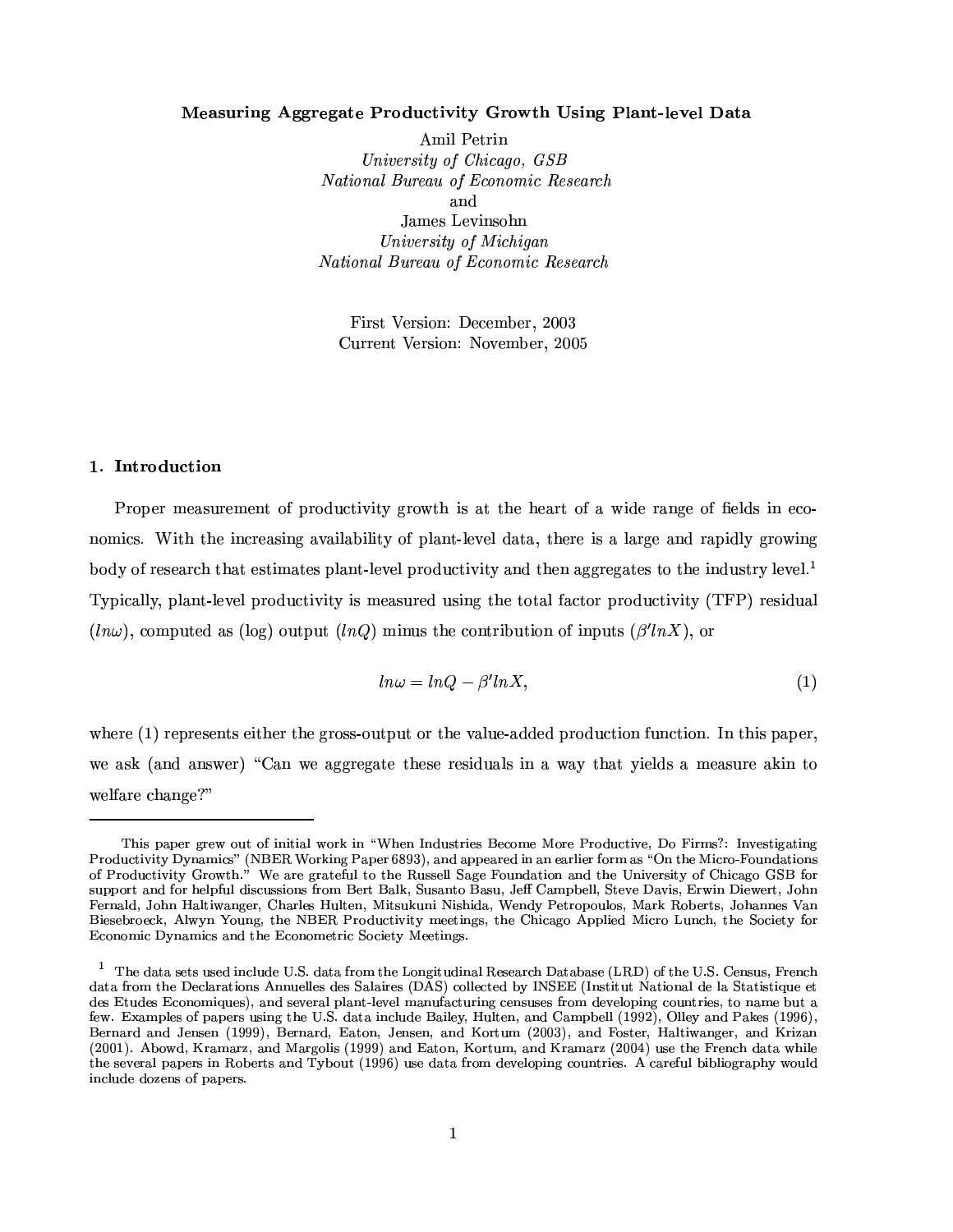In many settings the answer is "yes" if we define aggregate productivity growth in historical. ±FªG«² ®G³~¾´FwQ«3¬M¨]®G¯1¨4±=®x¤wªrº¶w¼.+¤w®¯1¨M¥4¤QÒ®G³4¤- ©{¸I´F¨b®G¶Å¯1¨-®G³4¤8¤aQ«3¨4«3º :F¿B¥4¤a¨M«F®x¤ Ѷū3¬4®x©{¬4®o©Mªr¯1Q¤F¿ ¤¬M´F¸®G³4¤Ã´FºÁ«3¬M¨]®o«F¹ Ѷū3¬4®x©{¬M® ±F«3¯1¨4±®x«=§{¨M´F¸¥4¤aº´F¨M¥"¿l´F¨M¥¥H ¤]¬M´F¸®G³4¤8¯I¨M¶x®G´F¨]®G´F¨4¤w«3¬M¶r³M´F¨4±F¤Ã¯1¨ §{¨M´F¸l¥4¤aº´F¨M¥W´kªr¯1¶G¯I¨4±f¹@ªr«3º£©{¸1´F¨]®Y¾¸5¤w°F¤a¸l®x¤ar³M¨M«3¸5«F±F:ƶG³4«~GÂ~¶w¼ B³M¤a¨"¿b®G³4¤ÅªG¤a¶G¬M¸1®G¯1¨4±´k±F±FªG¤w±3´k®x¤f±FªG«² ®G³Wªr´k®x¤ in value added from these shocks is

$$
d\Omega = \frac{\sum_{i=1}^{N} P_i d\omega_i^v}{\sum_{i=1}^{N} P_i Y_i}.
$$
\n
$$
(2)
$$

In a competitive setting  $d\Omega$  has a direct welfare interpretation, as it equals the change in society's ability to consume and invest holding primary inputs constant.  $d\Omega$  continues to be tightly linked to welfare under many forms of imperfect competition (see Hulten (1978) and Basu and á4¤wªr¨{´F¸1¥SCk36575:3:E¿.²o³4«Æ¬{¶x¤1«3º´kªCYÕa×FÚ~ÕEE¼ B³4¤²6¤a¸5¹´kªr¤ ¯1¨]®x¤wªG©MªG¤w®G´k®G¯5«3¨Îº´kÂF¤a¶o®G³{¯1¶ ºÁ¤a´F¶G¬MªG¤ ¬M¶x¤w¹T¬M¸.¹«Fª cost-benefit/policy analysis, and for the meta-analysis aggregating many studies, as it is readily comparable across time, industries, and countries.<sup>2</sup>

Multiplying  $d\Omega$  by  $\frac{\mathcal{Y}}{\mathcal{Y}}$  and rearranging vields the best-known formulation of (2):

$$
d\Omega = \sum_{i=1}^{N} s_{v_i} dln\omega_i^v,
$$
\n(3)

®Ganamagan yang banya dan banya dan banya dan banya dan banya dan banya dan banya dan banya dan banya dan banya dan banya dan banya dan banya dan banya dan banya dan banya dan banya dan banya dan banya dan banya dan banya function and  $s_{\infty}$  denotes the plant's share of aggregate value added. Some approximation with ¥M¯1¶rQªG¤w®x¤Á¥M´k®G´¹@ªr«3º ©#¤wª¯5«¥542UÊÕÁ´F¨M¥64¯1¶f¨4¤w¤a¥4¤a¥"¿´F¨{¥®²6«¦©MªG«3º¯I¨4¤a¨b®´F¸5®x¤wªr¨{´k®G¯5°F¤a¶f¤QÒ4¯1¶x®w¼ B«Fªr¨b°~¯1¶x® CYÕa× <sup>Ó</sup> Ú:E¿ <sup>B</sup>³4¤a¯1¸CYÕa×FÚ3Ù7E¿7#¬M¸5®x¤a¨¦CYÕa×3ÙÓ E¿1¯5¤w²6¤wªG®§CYÕa×3ÙkÚ:E¿2®G´kªB´F¨M¥8#´F¸1¸CYÕa×3ÙkÚ:E¿ <sup>B</sup>ªr¯5°F¤a¥M¯CYÕa×FØ~ÕE¿4´F¨M¥9%´F¸5Â Ck36575:9:E¿´FºÁ«3¨4±¦«F®G³M¤wªr¶w¿\³{´a°F¤W´kªr±3¬4¤a¥¹«Fª º8¬{¸5®G¯5©{¸5:~¯1¨4±W®G³4¤±FªG«² ®G³ ª´k®x¤«F¹B©{ªG«¥{¬MQ®G¯5°~¯5®:Þ¹@ªG«3º:4¹UÊÕÁ®x« t, estimated using  $\Delta ln \omega_i^v = ln \omega_i^v - ln \omega_i^v$ , , by the average share from the beginning and ending period:

$$
\widehat{d\Omega} = \sum_{i} \frac{(s_{v_{it}} + s_{v_{i,t-1}})}{2} * \Delta ln \omega_{it}^{v}, \tag{4}
$$

´F¨M¥-®G³{¯1¶:¯1¤a¸1¥M¶®G³4¤ B«Fªr¨K]°¯I¶x®Y¾t1¯5°¯I¶G¯1´L]¬M´F¨]®G¯5®:¯I¨M¥4¤QÒ.¼

The second approach - which is almost exclusively used - is some variant of the Bailey, Hulten, ´F¨M¥ÞÔ´FºÁ©M9.¤a¸1¸CYÕa×F×73:E ¯1¨{¥4¤QÒQC®G³4¤ÞÏN%0#fÔTZY¨M¥4¤QÒ4Ð¥Ee/

$$
BHC_t = \sum_{i} s_{v_{it}} ln\omega_{it}^v - \sum_{i} s_{v_{i,t-1}} ln\omega_{i,t-1}^v.
$$
 (5)

 $^2$   $^{\text{tr}}$   $^{\text{tr}}$  (0001)  $^{\text{tr}}$   $^{\text{tr}}$  and  $^{\text{tr}}$   $^{\text{tr}}$  and  $^{\text{tr}}$   $^{\text{tr}}$   $^{\text{tr}}$   $^{\text{tr}}$   $^{\text{tr}}$   $^{\text{tr}}$   $^{\text{tr}}$   $^{\text{tr}}$   $^{\text{tr}}$   $^{\text{tr}}$   $^{\text{tr}}$   $^{\text{tr}}$   $^{\text{tr}}$   $^{\text{tr}}$   $^{\text{tr}}$   $^{\text{tr}}$   $^{\$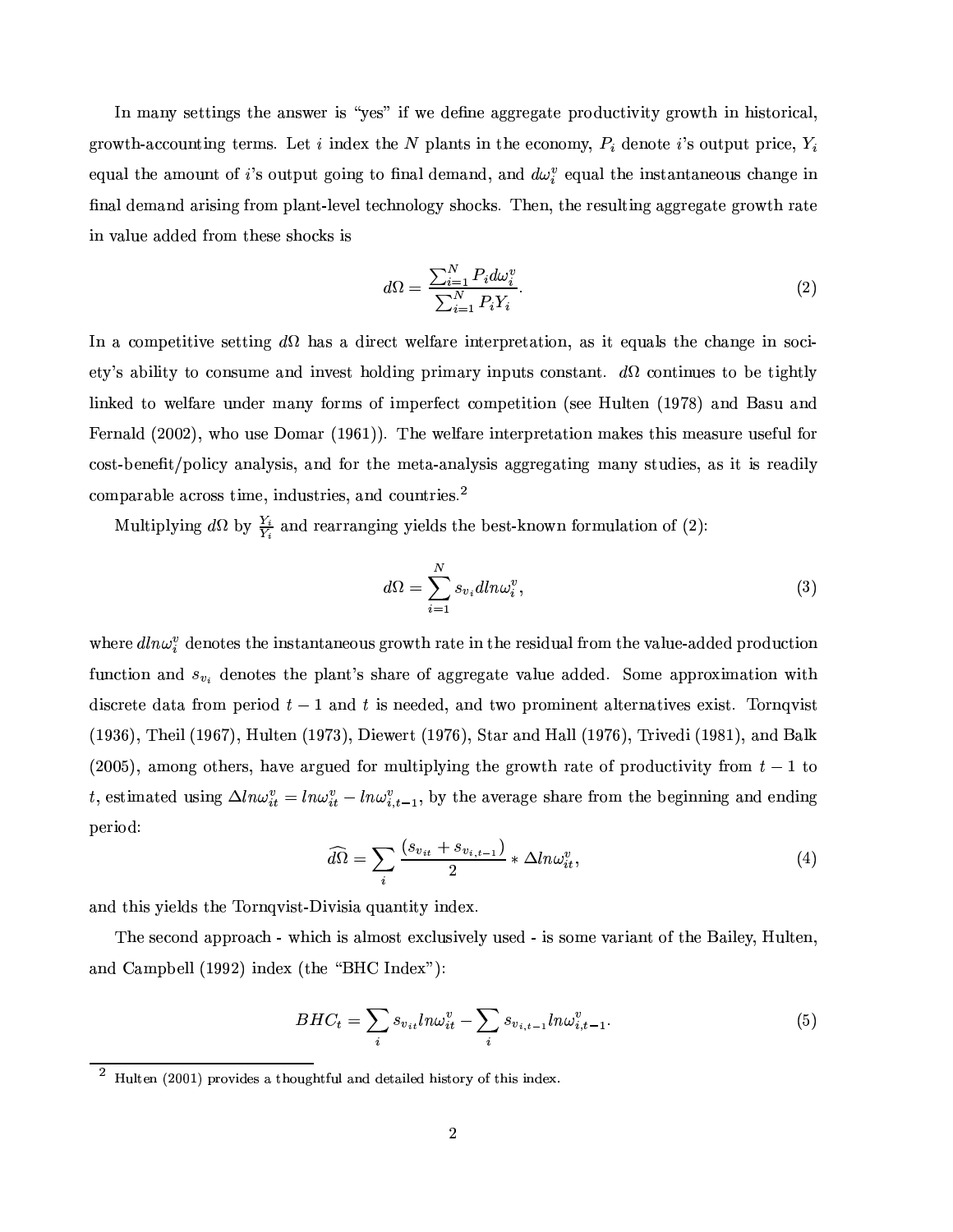¨4¤ w´F¨Ær³M´kªr´FQ®x¤wª¯-w¤o®G³M¯I¶¯1¨M¥4¤QÒ8´F¶Ë´¥M¯%Ç.¤wªG¤a¨MQ¤¯1¨t§Mª¶x®ºÁ«3ºÁ¤a¨]®G¶À9.¤w®²6¤w¤a¨©.¤wªr¯5«~¥4U¦Õ´F¨M¥94¿3²Å¯5®G³t®G³4¤ "Some Some Sangles is the share-weighted average of log-level productivities." The widespread use of this index and many suggested variants can be found in the extensive literature review in Foster et al.  $(2001)$ .

Our main empirical result is that these two measures differ significantly in their assessment of ©MªG«~¥M¬MQ®G¯1°¯5®:¦±FªG«² ®G³«3¨ ¯1¥4¤a¨]®G¯1w´F¸§MªrºÆ¶´F¨{¥¯1¨p®G³4¤´k±F±FªG¤w±3´k®x¤F¼½¶G¯1¨4±©{´F¨4¤a¸¥{´k®G´¹@«Fªf®G³4¤tÜb×9l¯5±F±F¤a¶x® manufacturing industries from Chile and Colombia, we show that industry-by-industry regressions of (4) on the BHC index yield slope estimates that are almost entirely less than 0.5, with most being in the range of 0.2 to 0.4, implying that BHC is typically larger in absolute value than  $(4)$  $\frac{1}{2}$   $\frac{1}{2}$   $\frac{1}{2}$   $\frac{1}{2}$   $\frac{1}{2}$   $\frac{1}{2}$   $\frac{1}{2}$   $\frac{1}{2}$   $\frac{1}{2}$   $\frac{1}{2}$   $\frac{1}{2}$   $\frac{1}{2}$   $\frac{1}{2}$   $\frac{1}{2}$   $\frac{1}{2}$   $\frac{1}{2}$   $\frac{1}{2}$   $\frac{1}{2}$   $\frac{1}{2}$   $\frac{1}{2}$   $\frac{1}{2}$   $\frac{1}{2}$  ®x«Å5~¼ Ü4¿#¯1¨M¥M¯1w´k®G¯I¨4±8®G³{´k® ®G³4¤a¶x¤ ¯I¨M¥4¤QÒ~¤a¶´kªG¤ ¨4«F® ¸1¯I¨4¤a´kª®xªr´F¨M¶x¹«Fªrº´k®G¯1«3¨M¶«F¹«3¨4¤ ´F¨4«F®G³4¤wª¼

¢¤Ã¤QÒ©l¸5«FªG¤®G³4¤ ®G³4¤w«FªG¤w®G¯1w´F¸\ªG¤a´F¶x«3¨M¶o¹@«FªÅ®G³M¯1¶ ¶r³M´kªG©Î¥M¯1°F¤wªG±F¤a¨MQ¤F¼á4«Fª§Mªrº¶¤QÒ4¯1¶x®G¯1¨M±Æ¯1¨-©.¤wªr¯5«~¥ 4cU <sup>Õ</sup> and t BHC can be decomposed as

$$
BHC_t = \widehat{d\Omega} + \sum_i \frac{(ln\omega_{it}^v + ln\omega_{i,t-1}^v)}{2} * (s_{vit} - s_{vi,t-1})
$$
  
=  $\widehat{d\Omega} + \sum_i \overline{ln\omega_i^v} * \Delta s_{vi},$  (6)

 $\blacksquare$  табона и войтом и военности и тота в тота в тота в тота в тота в тота в тота в тота в тота в тота в тота в т  $\sum ln \omega^v * \Delta s_i$ . Practitioners characterize this new term as reallocation's role in productivity growth. / ( º´
x«Fª¥Mªr´a² 9l´FG¦«F¹®G³M¯I¶ÆÏYªG¤a´F¸1¸1«w´k®G¯5«3¨{ÐÆ®x¤wªrºÛ¯1¶o®G³M´k®¯1®ow´F¨p9#¤8º´F¥4¤t´kªG9{¯5®xªr´kª¯1¸5:W¸I´kªG±F¤ «Fª¶Gº´F¸1¸9]: appropriate choice of the  $log$  level of quantity. Empirically, as in our data, reallocation is often found to be large and volatile, dominating the BHC productivity index.

Closely related to this units problem - and perhaps fundamentally the root of all of the problems with BHC-type indexes - is the lack of a tight link to welfare. We are not aware of even one theoretical model of reallocation that vields  $\sum ln\omega_i^x * \Delta s_i$  as the welfare effect of reallocation. It

$$
\sum_i l n s_{vi,t-1} * (l n \omega_{it}^v - l n \omega_{i,t-1}^v) + \sum_i l n \omega_{it}^v * (s_{vit} - s_{vi,t-1}).
$$

nation in the fabrical construction of the state for the state of the state of the state of the state of the s is not  $(6)$ ).

 $j\sim n$  and  $q$  is the power of the point point point point  $n$ njgw}\_rdg,uafd`p `w¼odgkfh`h7¨n#uanl `dbbgkn#d^¥djr}ºd'bgkn½=,dbbgkn#d^¥¤

 $\frac{4}{7}$  of  $\frac{1}{7}$  draws the  $\frac{1}{7}$  draws of  $\frac{1}{7}$  or  $\frac{1}{7}$  or  $\frac{1}{7}$  or  $\frac{1}{7}$  or  $\frac{1}{7}$  or  $\frac{1}{7}$ main variant of the BHC decomposition is given by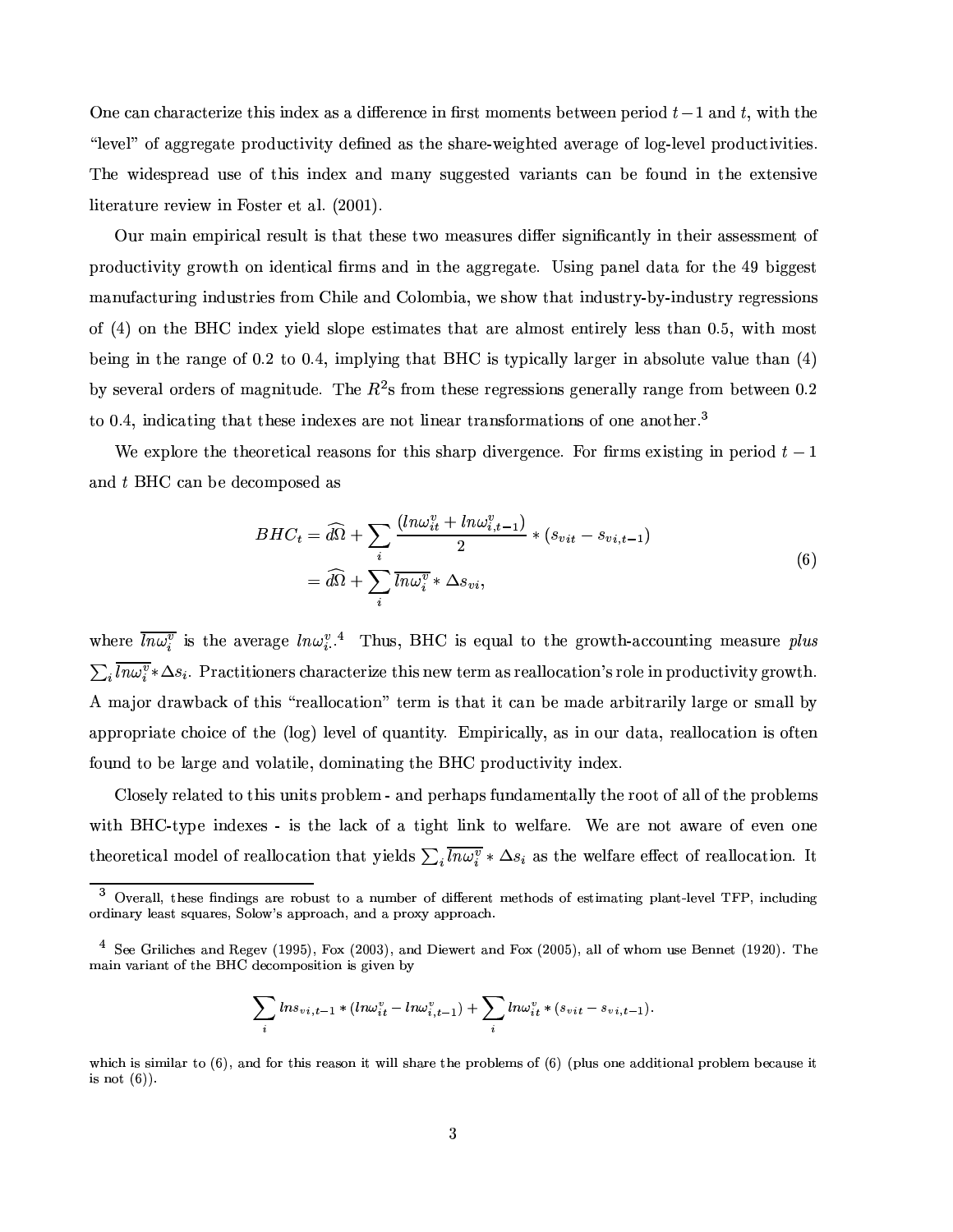$\blacksquare$ °oadament de la coñeca de la coñeca de la coñeca de la coñeca de la coñeca de la coñeca de la coñeca de la coñeca de la coñeca de la coñeca de la coñeca de la coñeca de la coñeca de la coñeca de la coñeca de la coñeca de these reasons we argue it is important to have a theoretical model that motivates the use of any r³M«3¶x¤a¨¦©Mªr«¥M¬{Q®G¯5°¯1®:Wº¤a´F¶G¬4ªG¤F¼ B³M¯1¶¯I¶¤a¶x©.¤aw¯1´F¸1¸5:W®xªr¬4¤¯5¹«3¨4¤²´F¨]®G¶o®x«=¬M¨M¥4¤wªG®G´kÂF¤8Q«3ºÁ©{´kªr¯1¶G«3¨M¶«F¹®G³4¤ ®Garachosesiensten in die Soosten van die Desembarge offens die Desembarge offens die Desembarge offens die So done in the literature using the BHC index.

#### University of the Company of the Company of the Company of the Company of the Company of the Company of the Co

oni so in an isame de la serve de la serve de la serve de la serve de la serve de la serve de la serve de la s ªG¤w°~¯1¶G¯5®®G³4¤ ]¬4¤a¶G®G¯5«3¨Á«F¹#²o³M´k®Ë¯5®Àº¤a´F¨M¶®x« ºÁ¤a´F¶r¬4ªG¤ ªG¤a´F¸I¸5«w´k®G¯1«3¨ ѶQ«3¨b®xª¯59{¬4®G¯5«3¨t®x«8©MªG«~¥M¬MQ®G¯5°~¯5®:±FªG«²o®G³"¼ ¢¤p¹@«~w¬M¶W«3¨ ®G³4¤pw´F¶x¤¯1¨µ²o³{¯1r³ß®G³M¤wªG¤p¯I¶Æ´ §MÒ¤a¥ ¶x¤w®W«F¹f§l¨M´F¸ ±F««¥{¶w¿®G³4¤Þº«3¶x®WQ«3ºº«3¨É¶G¤w®G¬4© ¹«Fª theoretical models of reallocation.<sup>5</sup> Hall (1990) and Basu and Fernald (2002) show that reallocation effects only arise as we move away from a frictionless/perfectly-competitive world; they are the result «F¹ ®G³4¤a¶G¤=¯1º©#¤wªr¹@¤aQ®G¯5«3¨{¶w¼yZ¨·´ÞQ«3º©#¤w®G¯1®G¯5°F¤=¶G¤w®x®G¯1¨4±4¿®G³4¤wªG¤¯1¶ ¨M«p¯1¨{QªG¤a´F¶x¤W¯I¨ ²6¤a¸5¹´kªr¤W®G³M´k®t´kªr¯1¶G¤a¶¹ªG«3º simply reshuffling inputs across firms with different productivity levels. Here again, the BHC index  $\blacksquare$  and the contract was a contract was a contract with a contract with a contract with a contract with a contract with a contract with a contract with a contract with a contract with a contract with a contract with a

¢Ê³4¤a¨ÆºÆ´kªGÂF¤w®G¶B´kªr¤o¨4«F®À©.¤wªG¹¤aQ®G¸5:tQ«3ºÁ©.¤w®G¯5®G¯5°F¤F¿b®G³M¤wªG¤oQ«3¨]®G¯1¨]¬M¤a¶À®x« 9.¤ ´¥{¯5ªG¤aQ®Ë¸1¯I¨4Â9.¤w®²6¤w¤a¨Æ²6¤a¸5¹T´kªG¤  $\blacksquare$  . The set of the set of the set of the set of the set of the set of the set of the set of the set of the set of the set of the set of the set of the set of the set of the set of the set of the set of the set of the inputs prices as given, and if a representative consumer model is a reasonable approximation to  $\bullet$  . The set of the set of the set of the set of the set of the set of the set of the set of the set of the set of the set of the set of the set of the set of the set of the set of the set of the set of the set of the s into five terms, one derived from the plant-level technology shocks and the other four from the reallocation of inputs across plants with different markups and/or shadow values of primary inputs.

¢¤Î¶r¬4±F±F¤a¶x®´F¸1¶x« ¸1«]«FÂ~¯1¨4±´k®Á®G³4¤"!\$#% &-=¯1¨®G³4¤-©MªG«~¥M¬MQ®G¯1°¯5®: ±FªG«² ®G³àªr´k®x¤¦®x«¹T¬4ªG®G³4¤wªÁ¯1¸I¸1¬Mº¯1¨{´k®x¤ ®G³4¤¬M¨M¥4¤wª¸5:¯I¨4±-¥4:¨{´Fº¯1w¶«F¹oªG¤a´F¸1¸5«~w´k®G¯5«3¨´F¨M¥ ªG¤a´F¸B©MªG«~¥M¬MQ®G¯1°¯5®:±FªG«² ®G³¼¦Z¹©MªG«~¥M¬MQ®G¯5°~¯5®:±FªG«² ®G³à¯1¶ ºÁ¤a´F¶G¬MªG¤a¥ ´F¶Ã¯1¨ CÜJE¿²B¤=¶G³4«²Ä®G³M´k® ®G³4¤Wr³M´F¨4±F¤=¯1¨±FªG«² ®G³¥4¤aQ«3ºÁ©.«3¶x¤a¶ ¯I¨b®x«¦®G³MªG¤w¤®x¤wªrº¶a¼ ¨4¤Æ®x¤wªrº ªG¤w©Mªr¤a¶x¤a¨b®G¶W®G³4¤pr³M´F¨4±F¤¯1¨ ´k±F±FªG¤w±3´k®x¤±FªG«²o®G³ ¹ªG«3º r³M´F¨M±F¤a¶=¯I¨µ©{¸1´F¨]®Y¾¸5¤w°F¤a¸o©MªG«~¥M¬MQ®G¯5°~¯5®:±FªG«² ®G³"¼ ( second term represents the change in growth from the reallocation of value added across plants with  $\bullet$  and an anti-democration of the constant of the constant of the constant of the constant of the constant of the constant of the constant of the constant of the constant of the constant of the constant of the constant ©.¤wªG¹¤aQ®oQ«3ºÁ©.¤w®G¯5®G¯5«3¨¦´F¨{¥-²6´F¨]®G¶ ®x«=¬M¶x¤±Fªr«² ®G³~¾´FwQ«3¬{¨b®G¯1¨M±Æ®x¤ar³{¨M¯=¬4¤a¶®x«Wº¤a´F¶G¬4ªG¤®G³M¤¤QÇ#¤aQ®Å«F¹¯1¨4©{¬4® reallocation on welfare, we show that she *must* rely on decomposing changes in the productivity

 $\ddot{r}$  is the ptop  $\ddot{r}$  of  $\ddot{r}$  and  $\ddot{r}$  is the pure  $r$ 

 <sup>]0^</sup>fh`kf2hn#r}\_pt\_an#r` dgkfc`wdept\_a`-f}º¯#±d'udegkijfcusd`k`njqpt^fmnjgkfmpt\_adju%n}fua`0pt^dep0b7fhgw.\_pgkfdjusuan=dept\_an#rºfm®:fhpw`h¤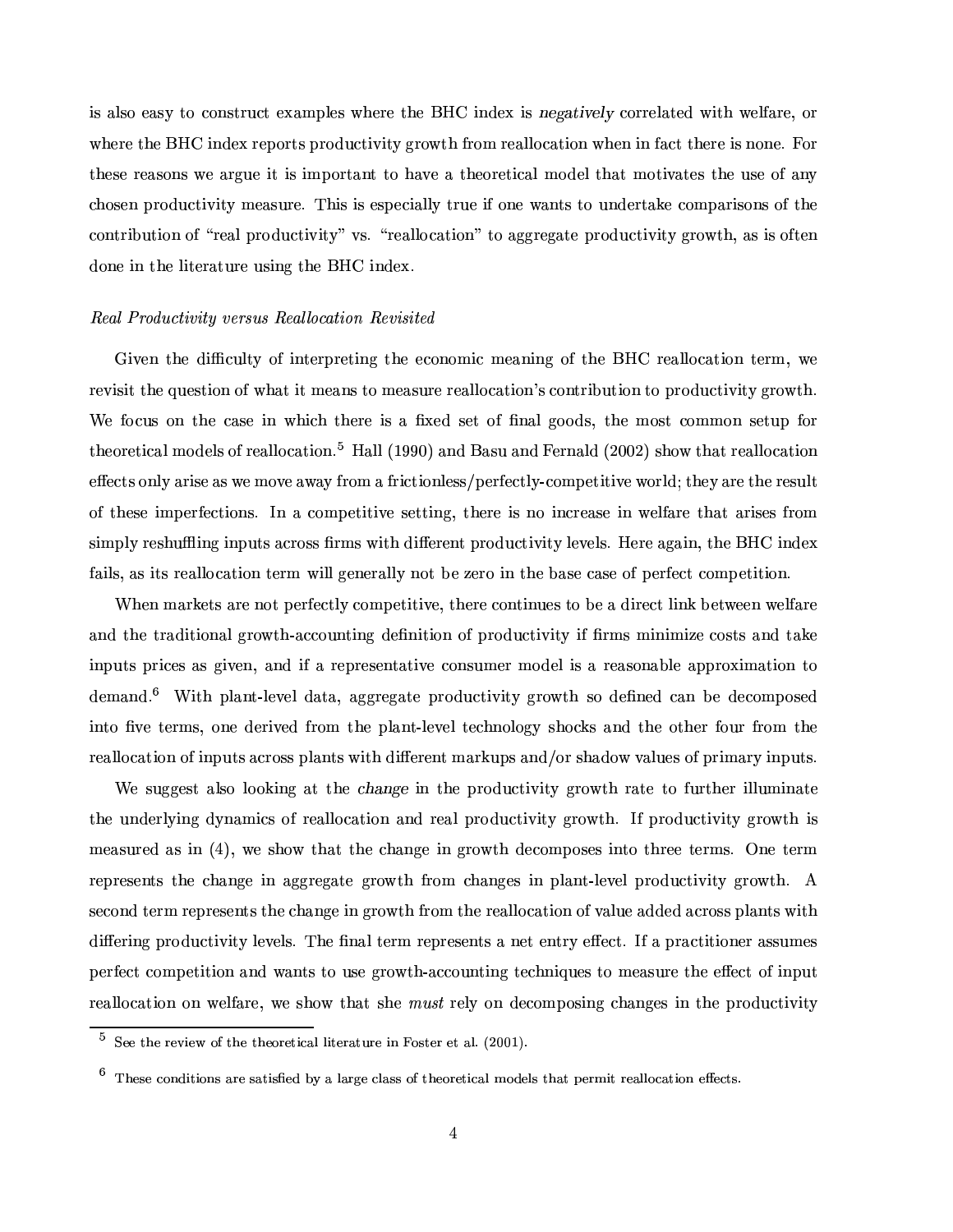±FªG«² ®G³Îª´k®x¤F¼µZ¨Î«3¬4ª¥M´k®G´~¿l®G³M¤ ªG¤a´F¸1¸1«w´k®G¯5«3¨Î¤QÇ#¤aQ®f¶x«=¥4¤w§{¨4¤a¥Þ¯1¶ ´F¸1º«3¶x®Å´F¸5²´a:~¶©MªG¤a¶x¤a¨]®w¿{¤aQ«3¨M«3º¯1w´F¸1¸5: ¯1ºÁ©.«FªG®G´F¨]®w¿ªG¤a´F¶x«3¨M´k9l¸5:¶x®G´k9{¸5¤F¿À´F¨M¥·´F¸1ºÁ«3¶x®t´F¸5²´a:~¶Ã²B«FªGÂ~¶8®x«p¯1¨{QªG¤a´F¶x¤Æ®G³M¤W±FªG«² ®G³ªr´k®x¤¯1¨(´k±F±FªG¤w±3´k®x¤ ©MªG«~¥M¬MQ®G¯1°¯5®:F¿~¤w°F¤a¨Î¯1¨®G³4¤8¯1¨M¶x®G´F¨MQ¤a¶ ²o³4¤wªG¤f®G³4¤f±Fªr«² ®G³Îªr´k®x¤ ¯1¨-´k±F±FªG¤w±3´k®x¤t©Mªr«¥M¬{Q®G¯5°¯1®:¹T´F¸1¸1¶w¼

#### $Entry$  and  $Exit$

¢¤Ã´F¸1¶x«ªG¤w°~¯1¶G¯1®6®G³M¤ ¯1¶G¶G¬M¤«F¹¤a¨]®xªG:-´F¨M¥-¤QÒ4¯5®w¿M²o³{¯1r³-¯1¶ «F¹@®x¤a¨Î±3¯5°F¤a¨¦´F¶ ®G³M¤ ºÁ«F®G¯5°k´k®G¯5«3¨-¹«FªÅ¬M¶r¯1¨4±t®G³4¤ %#Ô ¯1¨M¥M¤QÒ#¼¢¤¶G³4«²É®G³M´k®´F¨4«F®G³4¤wª´k®x®xªr´FQ®G¯5°F¤¹¤a´k®G¬4ªG¤«F¹"®G³4¤±FªG«² ®G³4¾´FwQ«3¬M¨b®G¯I¨4±Ãº¤a´F¶G¬4ªG¤¹@ªr«3º <sup>C</sup> <sup>Ó</sup> E˯1¶ ®G³M´k®Q«3¨MQ¤w©M®G¬M´F¸1¸1:=¨4¤a¯1®G³4¤wª ¤a¨]®xªG:-¨4«Fª ¤QÒ4¯5® ªr´F¯1¶G¤ ´F¨b:-¥M¯Æw¬M¸5®G¯5¤a¶a¼¢¤8´kªG±3¬4¤ ®G³M´k®Å¨4«Q«3º©#¤a¸I¸1¯1¨4±ÁºÁ«~¥4¤a¸ has ever been put forward to motivate the BHC index treatment of entry and exit. We compare ®G³4¤ ®xªr¤a´k®GºÁ¤a¨b®6«F¹.¤a¨b®xªr:t´F¨{¥Á¤QÒ~¯1®À9.¤w®²6¤w¤a¨®G³4¤%#fÔߺÁ¤a´F¶r¬4ªG¤o´F¨M¥®G³4¤ ±FªG«² ®G³~¾´FwQ«3¬M¨]®G¯1¨4±tºÁ¤a´F¶G¬4ªr¤o´F¨M¥  $\bullet$  ≈  $\bullet$  ×  $\bullet$  ×  $\bullet$  ×  $\bullet$  ×  $\bullet$  ×  $\bullet$  ×  $\bullet$  ×  $\bullet$  ×  $\bullet$  ×  $\bullet$  ×  $\bullet$  ×  $\bullet$  ×  $\bullet$  ×  $\bullet$  ×  $\bullet$  ×  $\bullet$  ×  $\bullet$  ×  $\bullet$  ×  $\bullet$  ×  $\bullet$  ×  $\bullet$  ×  $\bullet$  ×  $\bullet$  ×  $\bullet$  ×  $\bullet$  ×  $\bullet$  ×  $\bullet$  ×  $\bullet$  ×  $\bullet$  ×  $\bullet$  ×  $\bullet$ 

to a amazama amazama amazama amazama amazama amazama amazama amazama amazama amazama amazama amazama amazama a at which entry/exit occurs, nor do we observe the path of the entrant/exiter's productivity growth ªr´k®x¤F¼- ¢¤W9#«3¬{¨M¥®G³4¤¤wªrªG«Fª ®G³M´k®Ã´kªr¯1¶x¤a¶¹@ªG«3º/®G³M¯1¶ºÆ¯1¶G¶G¯1¨M±¦¯1¨4¹«Fªrº´k®G¯5«3¨"¿\´F¨M¥ ²6¤©MªG«°¯I¥4¤¤a¶x®G¯1ºÆ´k®x«Fªr¶ for the actual productivity contribution from entrants and exiters. In the process we show that the error in the aggregate from the missing data is small if these plants contribute only a small ¹ªr´FQ®G¯5«3¨®x«p¯1¨M¥M¬M¶G®xªG:¦°k´F¸1¬4¤´F¥M¥4¤a¥ «Fª ³M´a°F¤=¶x®G´k±3¨M´F¨]® ©Mªr«¥M¬{Q®G¯5°¯1®:αFªr«² ®G³´-©MªG«°¯1¶G«-®G³M´k® ¯1¶f®xª¬4¤¯1¨ our annually observed data.

Sections 2-4 develop the economic model and the measurement methods. Section 5 addresses ¤a¨]®xªG: ´F¨M¥ ¤QÒ~¯5®´F¨M¥Q2¤aQ®G¯5«3¨ÁÚ ¯1¨]®xªG«~¥M¬MQ¤a¶®G³4¤6³M´F¨4±F¤¯1¨ ©MªG«~¥M¬MQ®G¯5°~¯5®:±FªG«² ®G³t¯1¨M¥4¤QÒ.¼ ¤a´F¥M¤wªr¶¯1¨b®x¤wªr¤a¶x®x¤a¥ only in the discussion of the widely used BHC index (and problems with it) as well as the associated empirical results can skip directly to Sections 7-9.

#### $\blacksquare$  , and the set of the set of the set of the set of the set of the set of the set of the set of the set of the set of the set of the set of the set of the set of the set of the set of the set of the set of the set of

¢¤¶x®G´kªG®\²o¯5®G³ ®G³4¤6Q«3º©#¤w®G¯1®G¯5°F¤Bw´F¶x¤6²o¯5®G³8¨4«o¹ªr¯1Q®G¯1«3¨M¶´F¨M¥8´o§MÒ¤a¥8¶x¤w®\«F¹4§l¨M´F¸3±F««¥{¶w¼ B³M¯1¶w´F¨4«3¨{¯1w´F¸ w´F¶x¤Ã¯1¶o´¶G®G´kªG®G¯1¨4±©.«3¯1¨]®¹«FªÅ®G³4¤8ºÁ«FªG¤ªG¤a´F¸I¯1¶x®G¯1fºÁ«~¥4¤a¸1¶ ®G³M´k®Å´F¸1¸1«² ¹«FªÅ¯IºÁ©.¤wªG¹@¤aQ®G¯1«3¨M¶´F¨M¥lÈ«FªÅ¹@ªr¯IQ®G¯5«3¨M¶w¼  $\blacksquare$  . the state of the constant of the constant of the constant of the constant of the constant of the constant of the constant of the constant of the constant of the constant of the constant of the constant of the cons  $(PPPF)$ , as defined in Hulten (1978). It is equal to the change in welfare that arises as society's ability to consume and invest increases in response to the plant-level technology shocks. Let the constant returns-to-scale technology be given by  $Q_i = F^i(M^i, X^i, t)$ , where  $(M^i = M_1^i, \ldots, M_N^i)$ and  $(X^i = X_1^i, \ldots, X_K^i)$  denote respectively intermediate and primary inputs used at firm *i*. Let

I For example, the Tornavist Divisia approximation requires observing data at both  $t = 1$  and  $t = 1$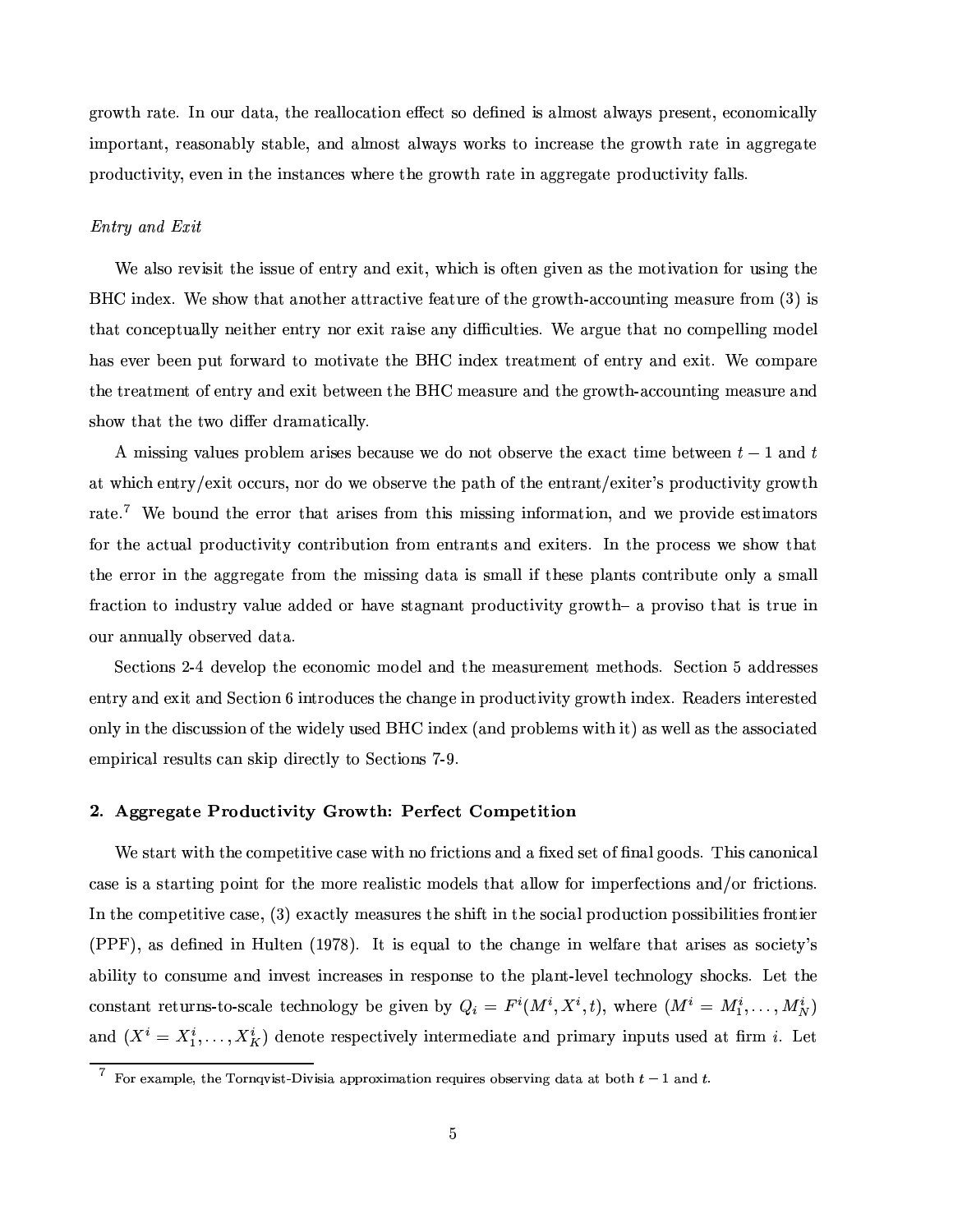$P_i$  denote the output price and  $P_iY_i$  denote real final demand (or value added) from plant i, where  $Y_i = Q_i - \sum_{j=1}^{N} M_j^i$  for good *i*. Aggregate final demand is given by  $\sum_{i=1}^{N} P_i Y_i$ .

From Solow (1957), total differentiation of  $lnQ_i$  and optimization together yield

$$
dlnQ_i = \sum_{j=1}^{N} \beta_j^i dlnM_j^i + \sum_{k=1}^{K} \beta_k^i dlnX_k^i + dln\omega_i = \sum_{j=1}^{N} s_{M_j^i} dlnM_j^i + \sum_{k=1}^{K} s_{W_k^i} dlnX_k^i + dln\omega_i \ \ i = 1, ..., N,
$$
\n(7),

where  $\beta_j^i = s_{M_i^i} = \frac{P_j M_j^i}{P_i Q_i}$  and  $\beta_k^i = s_{W_k} = \frac{W_k X_k^i}{P_i Q_i}$ , the elasticities of output with respect to the intermediate and primary inputs, which equal the revenue shares under perfect competition. Plantlevel technical efficiency is

$$
dln\omega_i = \frac{\partial F^i/\partial t}{F^i},
$$

the well-known Solow residual. Lemma 1 shows that aggregate productivity growth  $d\Omega$  is given by:

$$
d\Omega = \sum_{i=1}^{N} \frac{P_i Q_i}{\sum_i P_i Y_i} dln\omega_i.
$$
\n(8)

Hulten (1978) proves (8) for sector-level production functions (the type of data available in the 1970's) and Lemma 1 restates his argument when  $i$  indexes plants instead of sectors.

#### Lemma 1

Let  $(Y = Y_1, \ldots, Y_N)$ ,  $(M = M_1, \ldots, M_N)$ , and  $(P = 1, \ldots, P_N)$  denote vectors of real final demand, intermediate input, and normalized output prices for the N plants in the economy. Let  $(X = X_1, \ldots, X_K)$  and  $(W = W_1, \ldots, W_K)$  denote vectors of primary inputs and their factor prices. Define the social production possibilities frontier implicitly using  $F(Y, X, t) = 0$ . Assume 1)  $F(\cdot)$ is continuously differentiable and homogeneous of degree zero in  $(Y, X)$ , 2) that the economy is in a competitive equilibrium, and 3) the technology of each firm is characterized by constant returns to scale  $Q_i = F^i(M^i, X^i, t)$   $i = 1, \ldots, N$ , with  $(M^i = M_1^i, \ldots, M_N^i)$  and  $(X^i = X_1^i, \ldots, X_K^i)$ . Then the instantaneous shift in the social production possibilities frontier is the difference between the Divisia index of aggregate final demand and the Divisia index of total primary inputs:

$$
d\Omega = \sum_{i=1}^{N} \frac{P_i Y_i}{\sum_{i=1}^{N} P_i Y_i} \frac{dY_i}{Y_i} - \sum_{k=1}^{K} \frac{W_k X_k}{\sum_{k=1}^{K} W_k X_k} \frac{dX_k}{X_k},
$$
\n(9)

and  $(9)$  is equal  $(8)$ .

The proof follows Hulten directly and is provided in Appendix A. Alternatively,

$$
d\Omega = \sum_{i=1}^{N} s_Y^i dln Y_i - \sum_{k=1}^{K} s_{X_k}^i dln X_k, \qquad (10)
$$

where  $s_Y^i = \frac{P_i Y_i}{\sum_{i=1}^N P_i Y_i}$  and  $s_{X_k}^i = \frac{W_k X_k}{\sum_{k=1}^K W_k X_k}$ . The growth rate in aggregate final demand is given by the the sum across plants of their value-added share times their growth rate in final demand.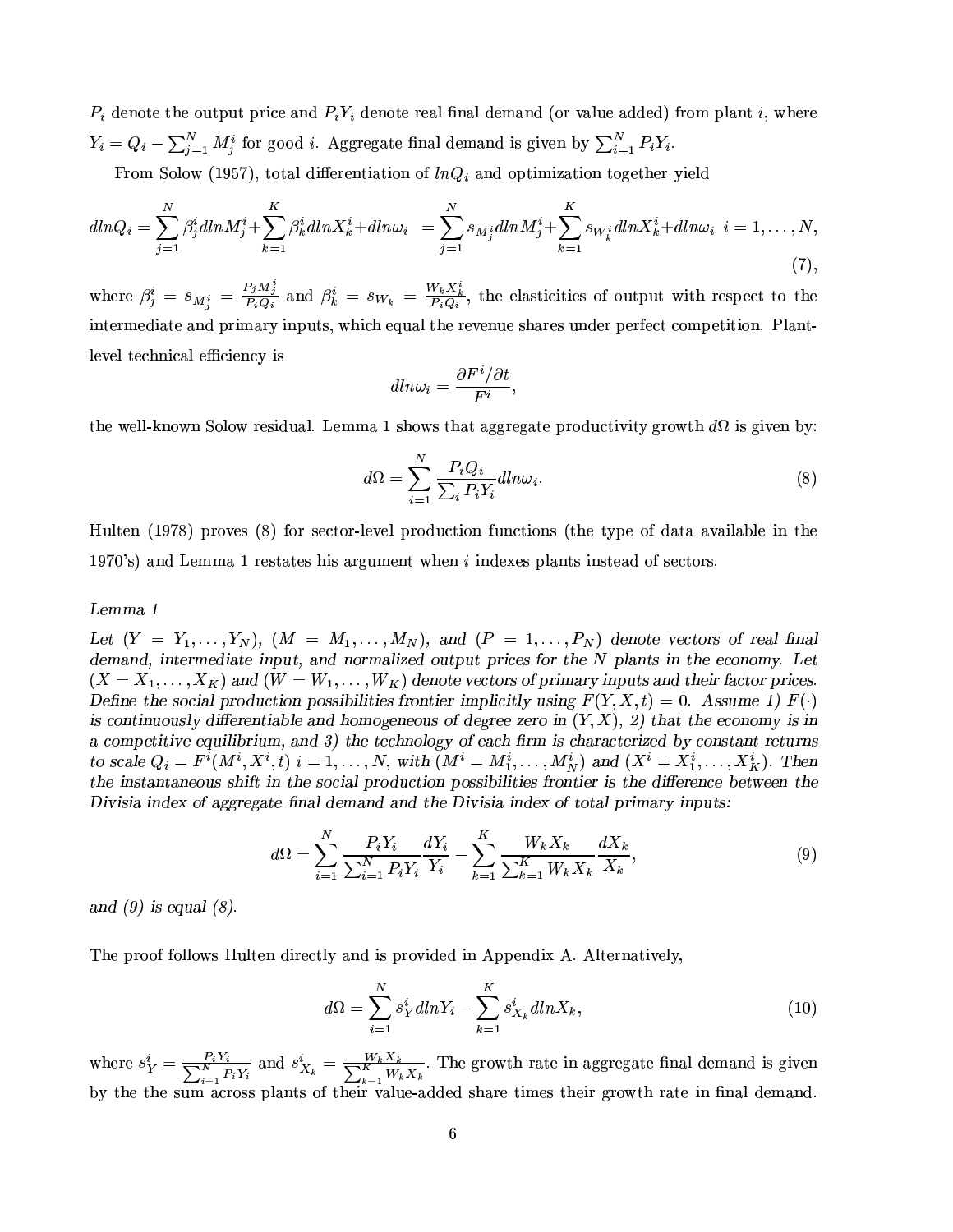omenie do state do state do state do state do state do state do state do state do state do state do state do s rate of primary inputs, which is given by the sum across plants of their primary input share times  $\blacksquare$  . The set of the set of the set of the set of the set of the set of the set of the set of the set of the set of the set of the set of the set of the set of the set of the set of the set of the set of the set of the

Equation (8) can be directly expressed in terms of the share of firm value added, denoted  $v_i = \frac{P_i Y_i}{\sum P_i Y_i}$ , and %, and the residual from the value-added production technology. Let  $s_{M^i} = \frac{\sum_{j=1}^{N} P_j M_j^i}{P_i Q_i}$  $P: U \mapsto V$  , where  $V$ be the revenue share of intermediate inputs.

- <sup>U</sup>

$$
d\Omega = \sum_{i=1}^{N} s_{v_i} dln\omega_i^v, \qquad (11)
$$

where  $dln\omega_i^v = \frac{dln\omega_i}{(1-s_i)}$ .

2¤w¤ (©M©.¤a¨M¥M¯5Ò ( ¹«Fª ©Mªr«]«F¹¼

Domar (1961) first proposed these aggregation weights.<sup>8</sup> In his words, they are defined in order to allow one to:

be free to take the economy apart, to aggregate one industry with another, to integrate §{¨{´F¸~©MªG«~¥M¬MQ®G¶²o¯5®G³t®G³4¤a¯1ªÀ¯1¨4©{¬4®G¶a¿k´F¨{¥t®x«ªG¤a´F¶G¶x¤aº89{¸5¤®G³4¤¤aQ«3¨M«3º :Á«3¨MQ¤ º«FªG¤ ´F¨M¥t©.«3¶G¶G¯59l¸5:f«°F¤wª different time units without affecting the magnitude of the Residual.

This greatly facilitates policy analysis because results are comparable across studies. Subsets of plants in the economy - such as industries or recent entrants/exiters - can be considered separately, ´F¨M¥Î®G³4¤a¯5ªoªr¤a¸1´k®G¯5«3¨M¶G³{¯5©¦®x«Æ®G³M¤Ã´k±F±FªG¤w±3´k®x¤Á¯1¶Å¥M¯5ªG¤aQ®G¸1:=Â~¨4«²o¨"¼ á4«Fª¤QÒ4´FºÁ©{¸5¤F¿#¯1¨M¥M¬M¶G®xªG:W©{ªG«¥{¬MQ®G¯5°~¯5®:w´F¨ 9.¤Æ´k±F±FªG¤w±3´k®x¤a¥ß²Å¯5®G³ ¶G³M´kªr¤a¶8¨4«Fªº´F¸1¯-w¤a¥®x«¯1¨M¥{¬M¶x®xªG:p«3¬4®x©{¬4®w¿´F¶Ã¯5® «F¹®x¤a¨·¯I¶ªG¤w©.«FªG®x¤a¥·¯1¨(¶x®G¬{¥M¯5¤a¶w¿´F¨M¥ the transformation to the aggregate economy is immediate via the scale factor given by the ratio of industry output to aggregate value added.

The competitive case illustrates what reallocation effects are not. When aggregate productivity ±FªG«² ®G³¯1¶B¥M¤w§{¨4¤a¥Æ´F¶6®G³4¤¥M¯%Ç.¤wªG¤a¨MQ¤Å9.¤w®²6¤w¤a¨-´k±F±FªG¤w±3´k®x¤f°d´F¸I¬4¤Å´F¥M¥M¤a¥W´F¨M¥W©{´:ºÁ¤a¨]®G¶®x«Ã©Mªr¯1º´kªr:t¯I¨4©{¬4®G¶ (as in (9)), primary inputs can be reallocated with no productivity/welfare reallocation effect. By ®G³4¤¥4¤w§{¨M¯1®G¯5«3¨ «F¹ ©{ªG«¥{¬MQ®G¯5°~¯5®:±FªG«² ®G³"¿À®G³4¤Q«3¨]®xªr¯59{¬4®G¯1«3¨(®x«´k±F±FªG¤w±3´k®x¤¦«3¬M®x©{¬4®Ã«F¹ ©Mªr¯1ºÆ´kªG:¯1¨4©{¬4®G¶8¯1¶

j'O#'O#'k¾hÄ# Io`pcdehhn#or#pqnjg pt^fo`kfnjq?\_rjpwfhgwfh}\_sdepwf\_srb6opw`2\_srbgkn}ompt\_an#r¥¤ILdept^f.dept\_adjusu#:pt^\_a`cfdr`pt^dp?pt^f budr#pk¡Wuafhjfhu6f.\_afrm§`w^n=mv#`4'o`p4¯7f igknj`k`kf}µobµ¯#'pt^f gwdept\_an¹njq:b6usdjrjpigknj`k`4n#o=pwb6o=p?pwn¹dijigkfhi#depwf0edjusof dj}}f}¥¤The story is as follows. When i's output is part intermediate input, some of plant i's output is used as input at other plants, so  $d_n\omega_i>0$  leads both to an increase in final demand for i and to an increase in i's intermediate  $f$  deputes the distribution of the position  $f$  and  $f$  and  $f$  $\mathcal{A}$ rfml $\mathcal{A}$ n of the public formulation and the public function of the public function of the public function of the public function of the public function of the public function of the public function of the publi  $f=1$  for  $f=0$ igkan $f=0$ igkfarchafdepwferepwftdepwftdepwftdepwftdepwftdepwftdepwftdepwftdepwftdepwftdepwftdepwftdepwftdepwftdepwftdepwftdepwftdepwftdepwftdepwftdepwftdepwftdepwftdepwftdepwftdepwftdepwftdepwftdepwftdepwft

 $\sum_i$ ,  $F_i Q_i$  $, Y_i Y_i$ \_a`h7dr}§pt^f2usdgkijfhgpt^f2\_sbdmpnjq\_srmgkfd`kfh`>\_r,b6usdjrjpk¡Wusfmjfu7pwfhm^r\_adjuJf.\_afrmºn#r 7rdu¥}f.djr}¥¤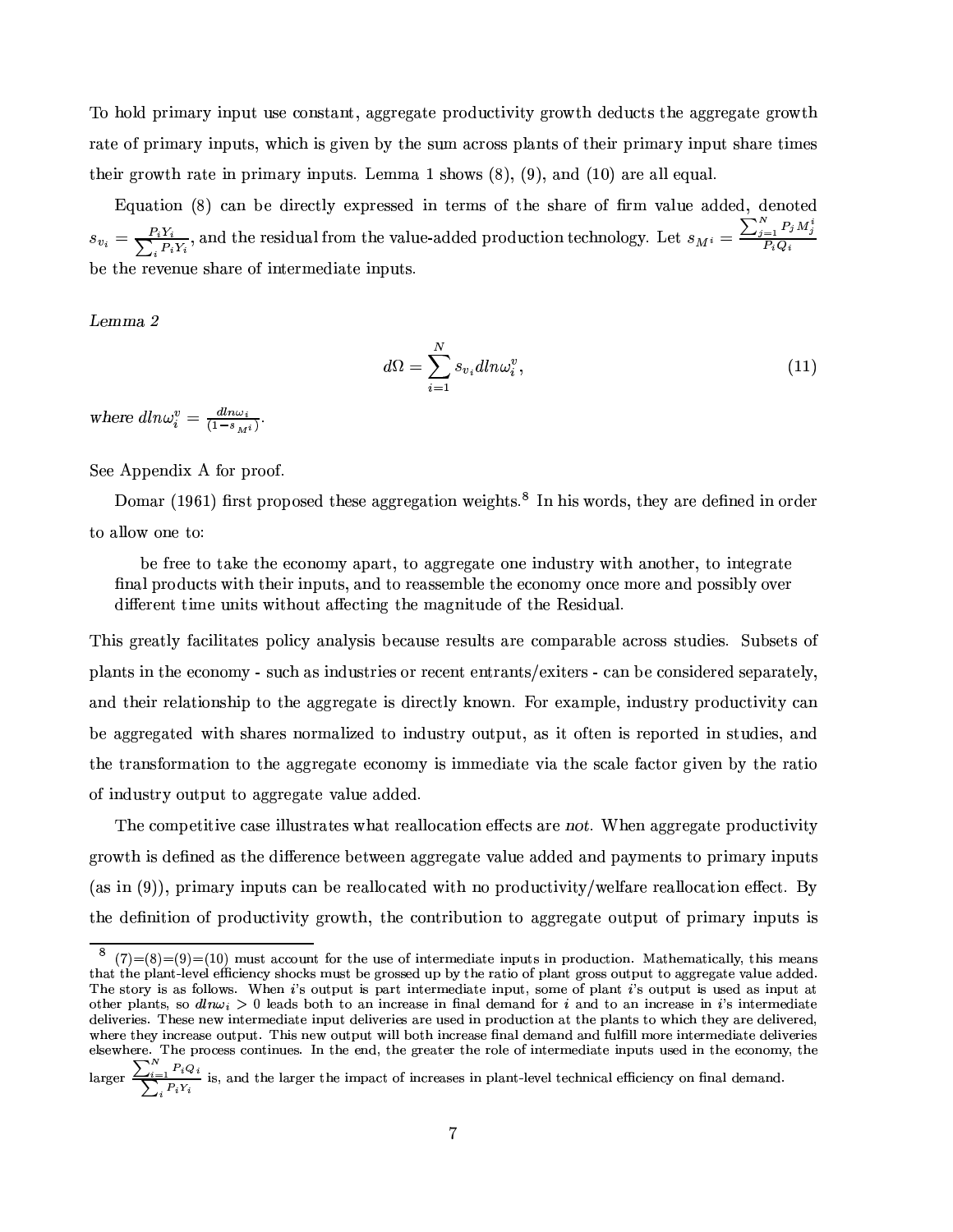¥4¤a¥M¬{Q®x¤a¥"¼cZ¨-´ÁQ«3º©#¤w®G¯1®G¯5°F¤¶x¤w®x®G¯1¨4±Á©{ªr¯1º´kªG:W¯1¨4©{¬4®G¶´kªG¤f©l´F¯1¥=®G³4¤a¯5ª º´kªG±3¯I¨M´F¸.ªG¤w°F¤a¨¬4¤f©MªG«~¥M¬MQ®w¿~²o³M¯Ir³ ¯1¶¤¬M´F¸.®x«®G³4¤Q«3¨]®xªr¯59l¬4®G¯5«3¨=«F¹\®G³M¤¯1¨4©{¬4®6®x«´k±F±FªG¤w±3´k®x¤Ã«3¬4®x©{¬4®w¼ B³M¯1¶¯1¶®G³4¤#ºÁ¤a³M´F¨M¯1¶Gº ®G³MªG«3¬4±3³ ®Ga'F,i°in a ∕i∖air a an an air an an an an a  $\Gamma$  and the second basic basic basic basic basic basic basic basic basic basic basic basic basic basic basic basic basic basic basic basic basic basic basic basic basic basic basic basic basic basic basic basic basic bas  $\bullet$  \* as to the second of the second of the second of the second of the second of the second of the second of the second of the second of the second of the second of the second of the second of the second of the second o ±FªG«² ®G³~¾´FwQ«3¬M¨]®G¯1¨4±=¥4¤w§{¨M¯5®G¯1«3¨"¼

#### ¡  { {4 Á >\ FW@= < F Y @\$?

With imperfect competition, Hall (1990) shows that the productivity residual measures more than just the effects of technical progress on final aggregate demand. Basu and Fernald (2002) link ®G³4¤r³{´F¨4±F¤¯1¨tºÁ¤a´F¶G¬4ªG¤a¥Ã´k±F±FªG¤w±3´k®x¤Å©MªG«~¥M¬MQ®G¯5°~¯5®:f²Å¯5®G³8¯IºÁ©.¤wªG¹@¤aQ®Q«3ºÁ©.¤w®G¯5®G¯5«3¨Ã®x«®G³4¤r³M´F¨M±F¤ ¯1¨ ²6¤a¸5¹T´kªG¤F¿ showing that input reallocations do lead to welfare change when we move to a world where there are markups and/or differences between firms in terms of their shadow values of primary inputs. ¢¤8¶r¬Mºº´kªr¯w¤ %´F¶G¬Î´F¨M¥¦á4¤wªr¨{´F¸1¥ ѶªG¤a¶r¬M¸5®G¶¯1¨y+¤aºº´F¶ <sup>Ó</sup> ´F¨{¥-Ü4¼

á4«FªÁ+¤aººÆ´ <sup>Ó</sup> ²B¤·º8¬M¶G®¦¥4¤w§{¨4¤ ´ß±F¤a¨M¤wªr´F¸f¤¬M¯1¸1¯59{ªr¯1¬Mº»¹ªr´FºÁ¤w²6«FªGÂ#¼ 2~¬4©{©#«3¶G¤Þ®G³4¤wªr¤(´kªG¤ - U£Õ consumption goods and an N<sup>th</sup> investment good. Consumption at time t of good s is denoted  $C$ . and aggregate value added is given by  $Y_t = \sum P_{it} Y_{it}$ . L is the per-period endowment of labor.  $\Lambda$  are aggate  $D$  is the price of the investment good  $D$  and  $D$  are the wage and rental price  $\blacksquare$  $\rm{consumes.}^9$ 

#### -MX

 $\alpha$  , and  $\alpha$  , and  $\alpha$  , and  $\alpha$  , and  $\alpha$  , and  $\alpha$  , and  $\alpha$  , and  $\alpha$  , and  $\alpha$ a 1 >0- 1!- Z-H, &c

$$
Max \, U = \sum_{s=0}^{\infty} \beta^s u(C_{1,t+s}, C_{2,t+s}, \dots, C_{N-1,t+s}, \overline{L} - L_{t+s})
$$

such that

$$
A_{t+1} = A_t + P_{Lt}L_t + P_{Kt}K_t + (1 - \delta) * (P_{I,t+1} - P_{It})K_t + \Pi_t - \sum_{i=1}^{N-1} P_{i,t}C_{i,t}.
$$

- -H\*3" -'&>\*-( 2M#/ !%( !\$#% &- WE- T !'),J#\* C %&\*) BFB ,@\*'\*76 #- \\$+& the contract of the contract of the contract of the contract of the contract of the contract of the contract of

$$
d\Omega_t = dlnY_t - \frac{P_{Kt}K_t}{Y_t}dlnK_t - \frac{P_{Lt}L_t}{Y_t}dlnL_t.
$$
\n(12)

njgc`w\_sb6us\_a\_p\$!lf.\_ai#rnjgkfbgw\_sedepwfI¯7n#r}`hl ^\_a^£\_srYf¼=o\_us\_a¯gw\_sol \_susufh¼odjuÆhfhgknº¯7fmdjo`kfµdegk¯6\_pwgwdijfIbgkn\_s}fh`cqnjgcdr\_srjpwfhgkfh`p gwdepwf2uafdj}\_sriµ^n#o`kf^n#us}`pwn¯7f¹\_sr}\_®:fhgkfrjp>¯7fp\$lfhfhrº^n#us}\_riµd'¯7n#r}ºdjr},^n#us}\_ri.db\_aptduA¤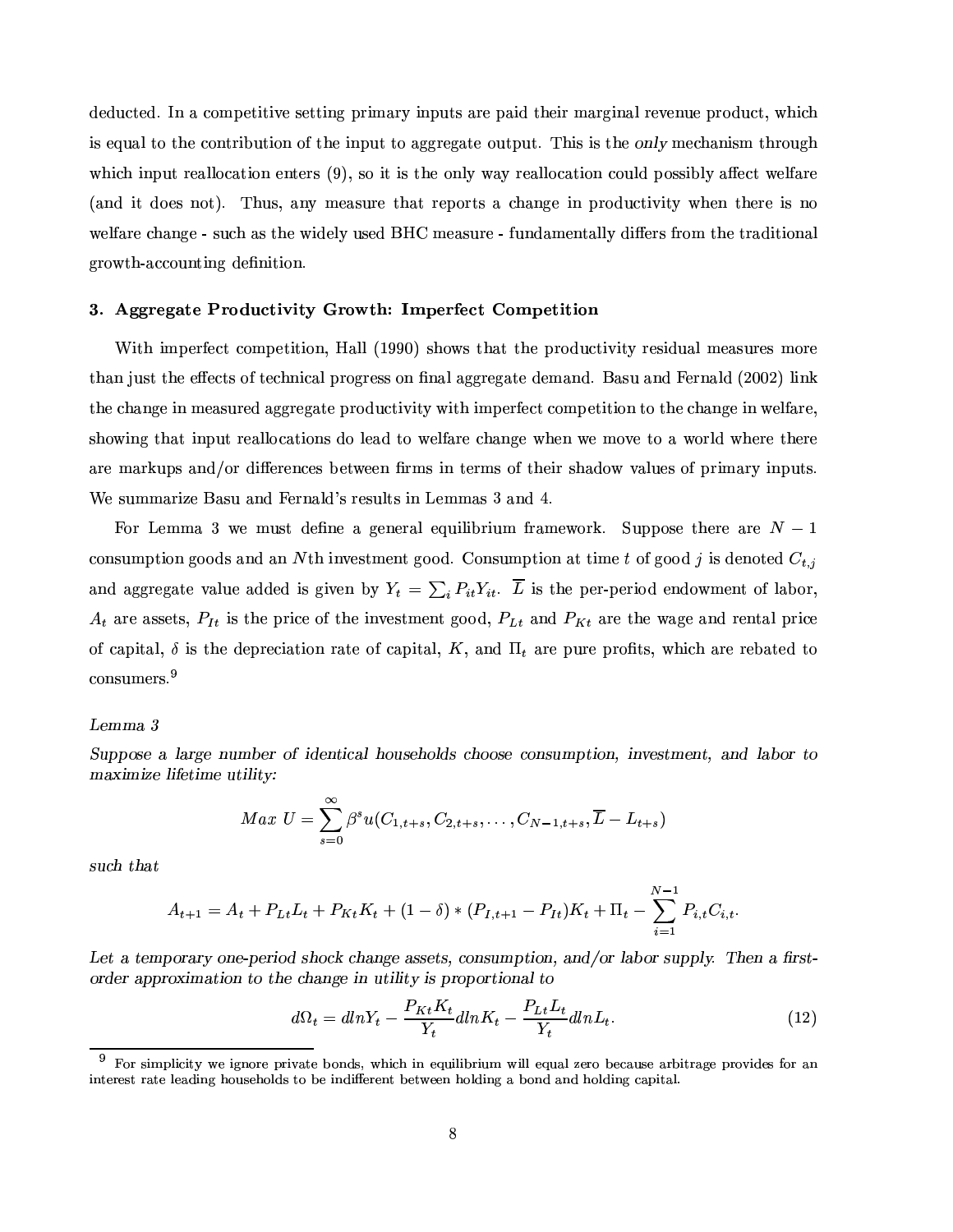$\blacksquare$  and the form and the form and the fact form and the fact form and form and fact form and form and form and form and form and form and form and form and form and form and form and form and form and form and form and ¯1¨(²B¤a¸5¹T´kªG¤=¯1¶©Mªr«F©#«Fªr®G¯5«3¨M´F¸®x«p®G³4¤W³M´F¨4±F¤¯1¨ ©{ªG«¥{¬MQ®G¯5°~¯5®:F¿¥4¤w§{¨4¤a¥·´F¶ ®G³4¤=´k±F±FªG¤w±3´k®x¤-±FªG«² ®G³ªr´k®x¤W«F¹ °k`F≈m¥a°k±F±F±F±F=Fam¥a°ka°ka°a°ka°ana a∞ana a∞ana a∞ana a∞ana a∞ana a∞ana a∞ana a∞ana a∞ana a∞ana a∞ana a∞ana a∞ana a∞ana a∞ana a∞ana a∞ana a∞ana a∞ana a∞ana a∞ana a∞ana a∞ana a∞ana a∞ana a∞ana a∞ana a∞ana a∞ana a∞ana a ®G³4¤a¯5ª8ªG¤w°F¤a¨¬4¤=¶r³M´kªG¤Æ«F¹°k´F¸1¬4¤=´F¥M¥4¤a¥"¼ B³4¤ªG¤a¶r¬M¸5®8¯I¶ ´Î¥{¯5ªG¤aQ®8Q«3¨{¶x¤]¬M¤a¨MQ¤W«F¹®G³M¤W¤a¨]°F¤a¸5«F©.¤Æ®G³4¤w«Fªr¤aº Q«3¨M¶G¬{ºÁ¤wªr¶ ´kªG¤ «F©M®G¯1º¯-w¤a¥©{ªr¯5«Fª®x«®G³4¤8¶G³4«~GÂ#¿{¶x«®G³4¤a¯1ªoº´kªG±3¯1¨{´F¸.ªr´k®x¤a¶ «F¹¶G¬49l¶x®G¯5®G¬4®G¯5«3¨=9.¤w®²6¤w¤a¨¦±F««~¥M¶ are equal to relative market prices, including the marginal rate of substitution between labor and  $\frac{1}{40}$ r $\frac{1}{40}$ - provides a first order approximation to welfare (see Appendix A for a simple example).

+¤aºº´Ü(¸I¯1¨4Â~¶ÀCYÕ=3:EÁ®x« ©{¸1´F¨]®Y¾¸5¤w°F¤a¸ ¥{´k®G´~¼ ZY¨ß®G³M¯1¶Á¶x¤w®x®G¯I¨4±4¿B²Å¯5®G³à©.«F®x¤a¨b®G¯1´F¸I¸5: ¬M´F¶G¯5¾§4Ò¤a¥ß¯I¨4©{¬4®G¶w¿ Berndt and Fuss (1986) show that productivity must be measured using the shadow rental price of the input as opposed to the unit price.<sup>11</sup> Let  $K = \sum K_i$  and  $L = \sum L_i$ . We denote  $P_{Li}$  and  $P_{K^i}$  the shadow values of labor and capital respectively, and we define  $P_L = \frac{\sum_i P_{L^i} L_i}{\sum_i L_i}$  and  $P_K$ ´F¨M´F¸5«F±F«3¬{¶G¸5:F¿.´F¶Å®G³M¤ÞÏx´a°F¤wª´k±F¤aЦ¶G³M´F¥4«² °d´F¸1¬M¤a¶ «F¹À©Mª¯1º´kªG:¯1¨4©{¬M®G¶o´FQªG«3¶G¶§Mªº¶w¼.-À´F¸1¬4¤t´F¥M¥4¤a¥Þ¯1¶Å±3¯5°F¤a¨ by its standard definition:

$$
dlnY_i = \frac{dlnQ_i - s_M i dlnM_i}{1 - s_M i} \tag{13},
$$

which deducts the contribution of intermediates and then divides by  $1-s_{M^i}$  so that  $dlnY_i=dlnQ_i$ ¯5¹ ¥F\$G R ¥F\$G Kx¼ ]¬{´k®G¯5«3¨SCYÕ <sup>Ó</sup> E¯IºÁ©{¸1¯5¤a¶´t°k´F¸1¬4¤Q¾´F¥M¥M¤a¥¦¯1¨4©{¬M®6¯1¨{¥4¤QÒW¤¬M´F¸"®x«

$$
dX_i^v = \frac{s_{K^i}}{1 - s_{M^i}} dlnK_i + \frac{s_{L^i}}{1 - s_{M^i}} dlnL_i,
$$

where  $s_{L^i},\,s_{K^i},$  and  $s_{M^i}$  denote the revenue shares. We define markups as

$$
\mu_i = P_i/MC_i,
$$

° a≠wa sama ang manang manang manang manang manang manang manang manang manang manang manang manang manang mana

$$
\mu_i^v = \mu_i \frac{1 - s_{M^i}}{1 - \mu_i s_{M^i}},
$$

 $\mathbf{a}$  and  $\mathbf{a}$  is the  $\mathbf{a}$  substitution of  $\mathbf{a}$ 

<sup>@</sup> $\overline{0}$   $\overline{0}$  and  $\overline{1}$  and  $\overline{2}$  rnpofinational representation function  $\overline{2}$ 

 $\Box$  and ruafh $\Box$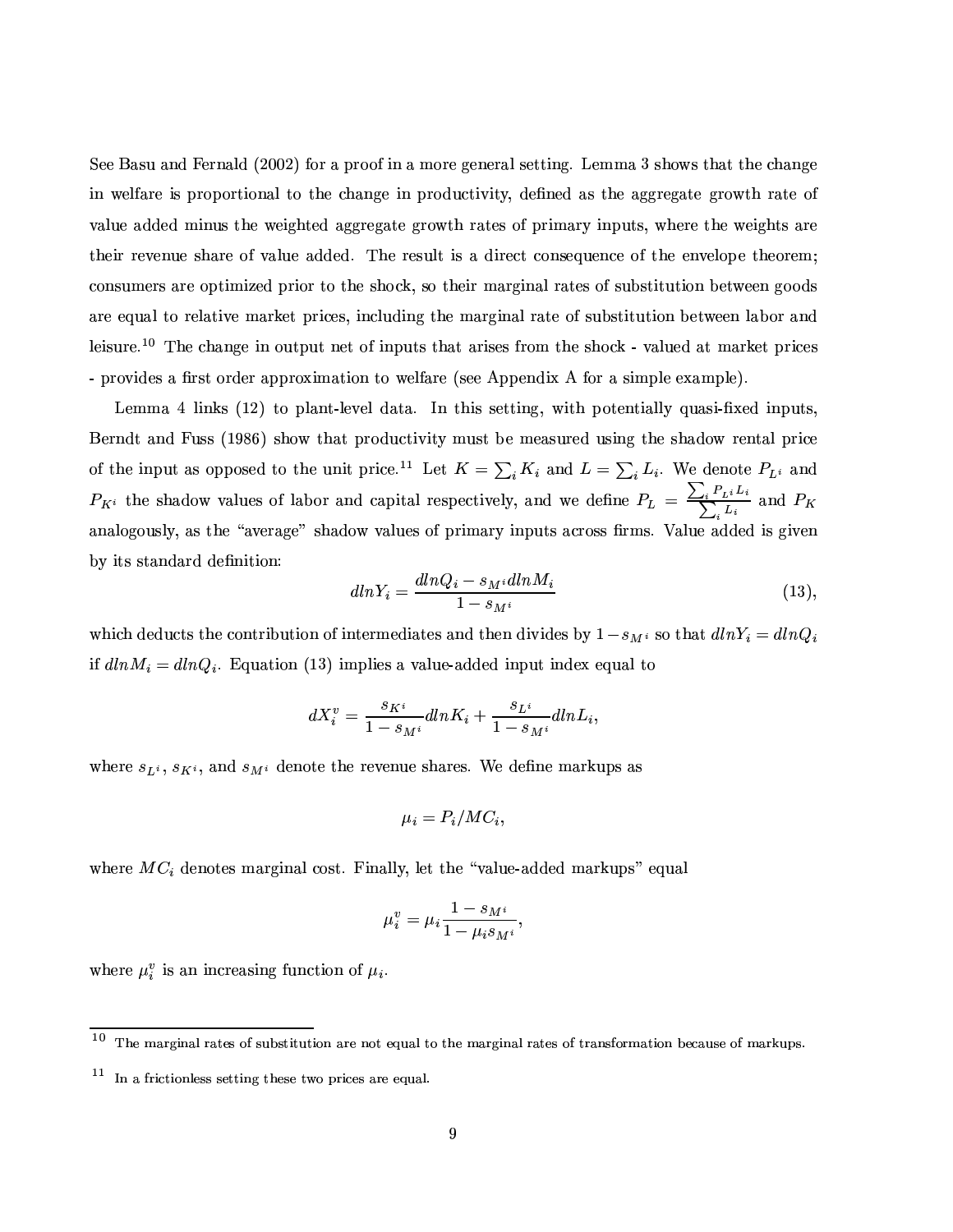Lemma 4

If firms minimize costs and take input prices as given, then plant-level value added can be written  $as$ 

$$
dlnY_i = \mu_i^v dX_i^v + (\mu_i^v - 1) \frac{s_{M^i}}{1 - s_{M^i}} (dlnM^i - dlnQ_i) + \frac{dln\omega_i}{1 - \mu_i s_{M^i}}.
$$
 (14)

The plant-level productivity residual is given as

$$
dln\omega_i^v = dlnY_i - dX_i^v
$$
  
=  $(\mu_i^v - 1)dX_i^v + (\mu_i^v - 1)\frac{s_{M^i}}{1 - s_{M^i}}(dlnM^i - dlnQ_i) + \frac{dln\omega_i}{1 - \mu_i s_{M^i}}$  (15)

Aggregate productivity growth is equal to

$$
\frac{1}{Y_t} * \sum_{i=1}^N [P_i Y_i * dln\omega_i^v + L_i * (P_{L^i} - P_L) dlnL_i + K_i * (P_{K^i} - P_K) dlnK_i].
$$
\n(16)

See Appendix A for proof. Perhaps most remarkable is that this set of assumptions does not require profit-maximization and is thus robust to any type of static or dynamic price-setting behavior, such as pricing policies derived from supergames.

If one substitutes (15) into (16), aggregate productivity growth is additively separable in five terms, three of which are contained in the plant-level productivity residual. From (15),  $\frac{d\ln\omega_i}{1-\mu_i s_{M}i}$  is the only term related to the impact of technical progress on final demand. It resembles the perfectly competitive case except for the presence of the markup term in the denominator; the higher the markup, the larger the wedge between the value of output and its cost of production, and the more valuable to society the additional output generated by the shock to technical efficiency.

The other four terms all arise in response to the reallocation of inputs across plants. We review each in turn. The first term in (15) arises because only  $dX_i^v$  is deducted from  $dlnY_i$  (instead of  $\mu_i^v dX_i^v$ ). If inputs are reshuffled to plants with higher markups this term serves to increase the measured productivity residual. The second term arises because the productive contribution of intermediate inputs exceeds the revenue share because of the markup. Similar to the previous term. the revenue share is used to deduct intermediates from gross output in the move to value added. Thus, productivity increases as plants that use intermediate inputs more intensively increase their output. The final two terms, which are the last two terms in (16), relate to shadow values. For the two primary inputs labor and capital, aggregate productivity growth increases if there is a reallocation of inputs from plants with lower shadow values to plants with higher shadow values. Overall, any reallocation of inputs towards firms with higher markups and/or shadow values of capital or labor cause both productivity and welfare to increase.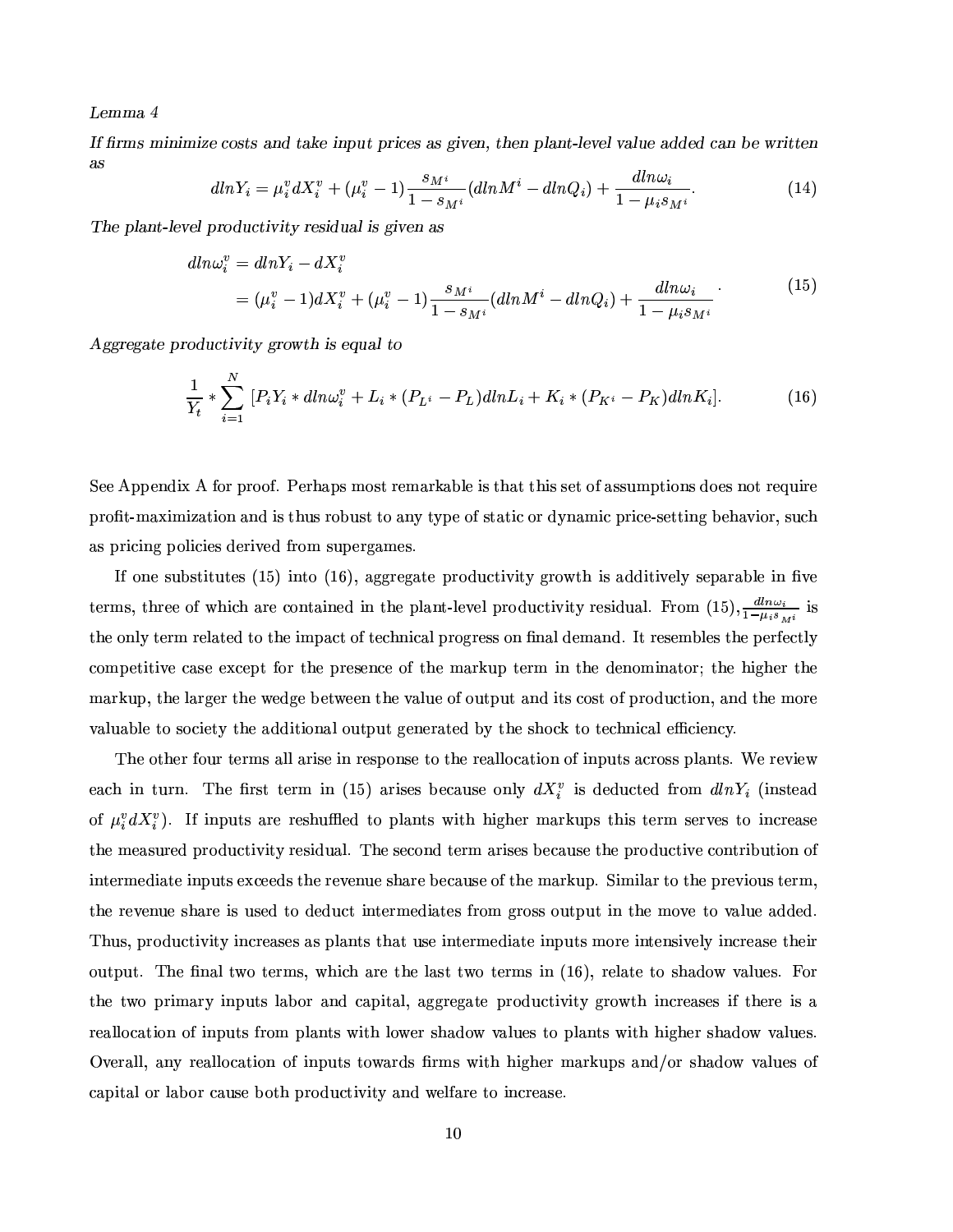$\bullet$  as the original of the state of the state of the state of the state of the state of the state of the state of the state of the state of the state of the state of the state of the state of the state of the state of th ©MªG«~¥M¬MQ®G¯1°¯5®:±FªG«² ®G³²o³M¤a¨(º´kªGÂF¤w®G¶Á´kªr¤=¨4«F®Ã©.¤wªG¹¤aQ®G¸5: Q«3ºÁ©.¤w®G¯5®G¯5°F¤F¼Z¨·®G³4¤w´F¶x¤W²Å³4¤a¨·ºÆ´kªGÂF¤w®G¶Á´kªG¤ Q«3ºÁ©.¤w®G¯5®G¯5°F¤F¿ ´F¨M¥ 9.«F®G³Á¤]¬{´F¸4«3¨4¤ ´F¨M¥´F¸I¸~§Mªrº¶¶G³{´kªG¤o´fQ«3ººÁ«3¨W¶G³M´F¥4«²µ°k´F¸1¬4¤¹«FªÀ¤a´Fr³W©Mªr¯1ºÆ´kªG: inputs, so all reallocation terms in this case are zero, and welfare change is equal to  $dln \omega_i^v = \frac{dln \omega_i}{1 - \epsilon}$ ,  $\blacksquare$  a contract  $\blacksquare$  and the set of the set of the set of the set of the set of the set of the set of the set of the set of the set of the set of the set of the set of the set of the set of the set of the set of the s competitive case is in the limit - when prices converge to marginal cost and shadow values converge ®x«Æ¬M¨{¯5®©Mªr¯1Q¤a¶6¾Ë®G³M¤©MªG«~¥M¬MQ®G¯5°~¯5®:ªG¤a¶G¯1¥{¬M´F¸.¬M¨M¥4¤wª©.¤wªG¹¤aQ® Q«3ºÁ©.¤w®G¯5®G¯5«3¨"¼

#### ¡-w(M F@=

ZY¨ ®G³M¯I¶¶x¤aQ®G¯5«3¨·²B¤W¹@«~w¬M¶ «3¨ ¤a¶x®G¯1ºÆ´k®G¯5«3¨ «F¹ ´k±F±FªG¤w±3´k®x¤-©{ªG«¥{¬MQ®G¯5°~¯5®:Þ±FªG«² ®G³·¹ªG«3º,©.¤wªr¯5«~¥64IUÌÕÆ®x« period  $t$ , as defined by

$$
\Omega_{[t-1,t]} = \int_{t-1}^{t} \sum_{i} s_{v_{it}} dln \omega_{it}^{v}.
$$
\n(17)

<sup>B</sup>³M¯I¶Ë¯1¶¶G¯1º©{¸5:îG³4¤f¯1¨b®x¤w±Fª´F¸l«F¹'C <sup>Ó</sup> EÀ«°F¤wª ®G³4¤©.¤wªr¯5«~¥94U Õ®x«Q4¼ B³M¤wªG¤Å´kªG¤®²B«Á¶x®x¤w©{¶6®x«t¤a¶x®G¯1ºÆ´k®G¯1¨4±yCYÕÙ7E¼ )˸I´F¨b®Y¾¸5¤w°F¤a¸©Mªr«¥M¬{Q®G¯5°¯1®:-ªG¤a¶G¯I¥M¬M´F¸1¶Åº8¬M¶G®Å9.¤ÃªG¤aQ«°F¤wªG¤a¥¼ B³4¤a¨Þ®G³4¤w:޺ìM¶x®9.¤Ã´k±F±Fªr¤w±3´k®x¤a¥"¼ ¢¤¥M¯I¶Gw¬M¶G¶ each in turn.

Two prominent and complementary methods are frequently used to estimate plant-level productivity residuals. One method begins with an assumed functional form for the production function and then directly estimates its parameters.<sup>12</sup> The second approach uses the Solow (1957) insight that optimizing behavior implies observed revenue shares are a consistent estimator in the compet-¯5®G¯5°F¤Å¶x¤w®x®G¯1¨4±8¹@«FªB®G³4¤ ¤a¸1´F¶x®G¯Iw¯5®:Á«F¹.«3¬4®x©{¬M®À²o¯5®G³Áªr¤a¶x©.¤aQ®Ë®x«8´F¨]:Á¯1¨4©{¬M®w¼ (¶Ë¶G³M«²o¨W¯1¨Á®G³4¤Å©MªG««F¹l«F¹0+¤aºº´  $\ddot{4}$ , in an imperfectly competitive setting, these shares consistently estimate the markup times the revenue share.

1´k®G´ß´kªG¤p«F9{¶x¤wªG°F¤a¥É¥M¯1¶rQªG¤w®x¤a¸5:F¿ ªG¤¬M¯5ª¯1¨4± ¶x«3ºÁ¤¥M¯1¶rQªG¤w®x¤Î®G¯1º¤Þ´k©M©Mªr«aÒ4¯1º´k®G¯5«3¨ ®x«·®G³M¤p¯1¨]®x¤w±Fªr´F¸¯1¨ (17). For productivity measurement the most popular discrete-time approximations are given by log-change indexes.<sup>13</sup> In this case,  $ln \omega_{i}^{v} - ln \omega_{i}^{v}$ , is used as an approximation to the growth rate  $\blacksquare$  . The state of the state of the state of the state of the state of the state of the state of the state of the state of the state of the state of the state of the state of the state of the state of the state of the ®x«Á®G³4¤f¤a¶x®G¯Iº´k®x¤a¥¦´a°F¤wª´k±F¤8±FªG«² ®G³-ªr´k®x¤´k®o¤a´Fr³-§Mªº-¿4´F¨M¥®G³4¤a¨¦´k±F±FªG¤w±3´k®x¤a¥p´FQªG«3¶G¶ ©{¸1´F¨]®G¶w¿4:¯1¤a¸1¥M¯1¨4±8®G³4¤ approximation:

$$
\sum_i \alpha_i (ln\omega_{it}^v - ln\omega_{i,t-1}^v).
$$

<sup>@</sup> $2\,\infty$  and reformed anglogeneouptdirfondgaphypunadje. choices and productivity raised by Marschak and Andrews (1944). Alternatives include (for example) instrumental variables, fixed effects, and the proxy methods of Olley and Pakes (1996) and Levinsohn and Petrin (2003).

 $^{13}$  different in the softman profile began profile began profile began profile began profile began profile began profile began profile began profile began profile began profile began profile began profile began profile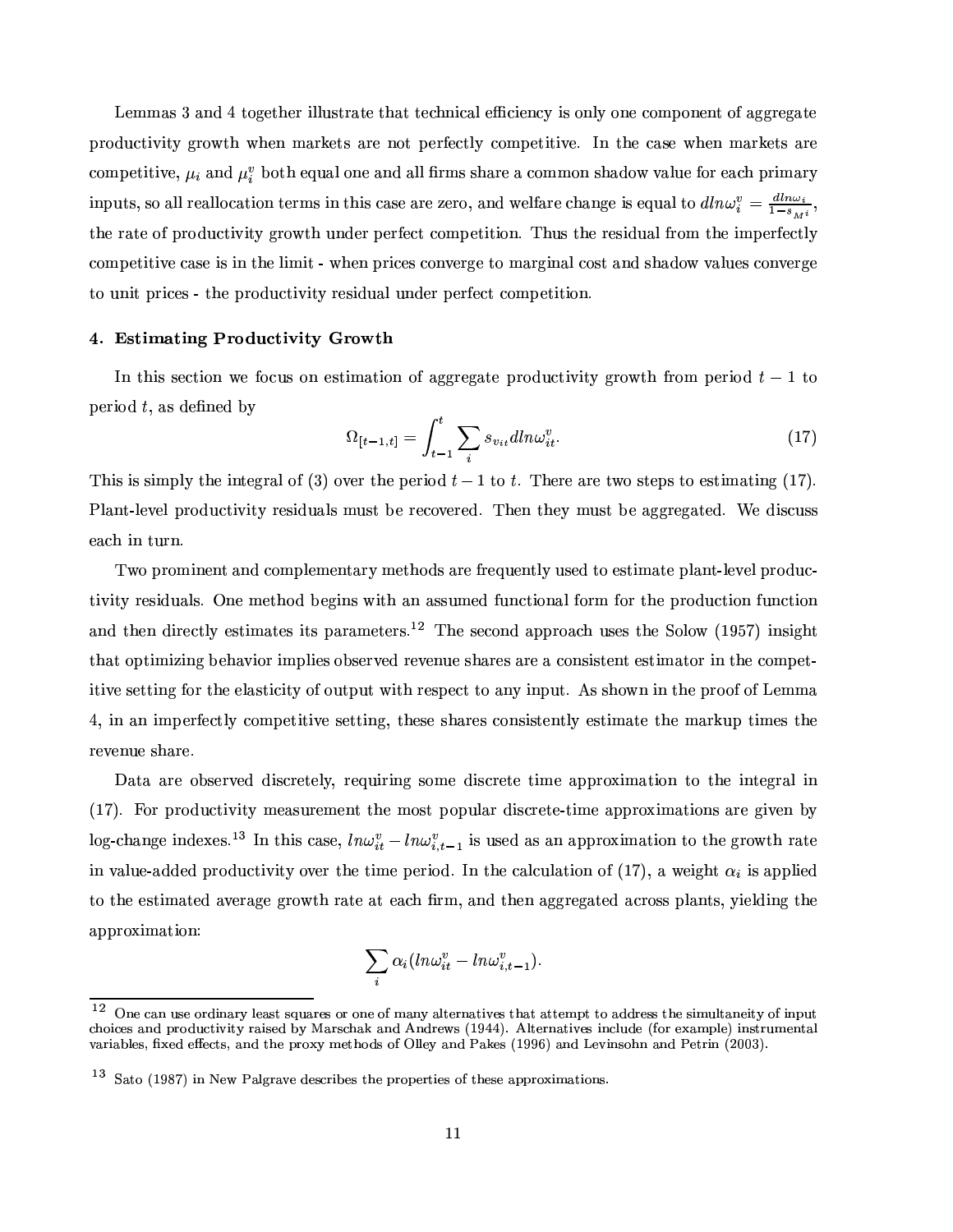For  $\alpha_i$ , Tornqvist (1936) advocates averaging beginning and ending period shares. In the context of the value-added residual  $dln\omega_i^v$ , the Tornqvist weight is given by

$$
\alpha_i = \frac{s_{v_{it}} + s_{v_{i,t-1}}}{2}.
$$

In the context of  $dln\omega_i$ , the residual from the full production function,

$$
\alpha_i = 1/2 * \left[ \frac{P_{it} Q_{it}}{\sum_i P_{it} Y_{it}} + \frac{P_{i,t-1} Q_{i,t-1}}{\sum_i P_{i,t-1} Y_{i,t-1}} \right].
$$

Theil (1967), Hulten (1973), Diewert (1976), Star and Hall (1976), Trivedi (1981), and Balk (2005), among others, have all argued for the Tornqvist approximation.<sup>14</sup>

### Lemma 5

The Torngvist approximation to the Divisia index is superlative (or without error) if the underlying function has the homogeneous translog form. With constant returns to scale the Tornqvist approximation to the Divisia index is uniquely superlative.

See Diewert (1976), who uses the quadratic approximation lemma to single out the Tornqvist approximation as most preferred. When the underlying function is not translog, the Tornqvist approximation remains attractive because the translog form provides a second-order approximation.

Trived develops approximation results for a more general class of functions.

#### Lemma 6

The error in the Tornqvist approximation to the Divisia index is on the order of the square of the length of the time interval.

See Trivedi (1981). Note that Paasche and/or Laspeyres log change approximations use  $\alpha_i = s_{v_{it}}$ , the ending period share (Paasche), or  $\alpha_i = s_{v_{i,t-1}}$ , the beginning period share (Laspeyres). They will generally have more approximation error because they both ignore one of the two available pieces of information on the path from  $t-1$  to t of the share-weight. Table 4 reports estimated growth using log-changes with average share (Tornqvist) and base-period share, and shows they are quite different in our annual plant-level data (this is true because shares change in a substantial way). Lemmas 5 and 6 and our empirical findings are the reasons we prefer the Tornqvist approximation to the Divisia index.<sup>15</sup>

<sup>14</sup> Readers (albeit perhaps a select few) may recognize the use of the average of the starting and ending share as Newton's trapezoid rule for approximating the area under a continuous curve.

<sup>&</sup>lt;sup>15</sup> Before moving on we note that we have not addressed a more fundamental (although perhaps less well-known) question. (17) is a line integral, so we must either observe the path followed between  $t-1$  and t, which we do not, or we must make do with observations at  $t-1$  and  $t$ , in which case the value of the line integral must be independent of the path taken. Hulten  $(1973)$  explores the necessary and sufficient conditions for  $(17)$  to satisfy path independence. Petrin (2005) discusses the implications of these conditions for using plant-level data. See also Balk (2003).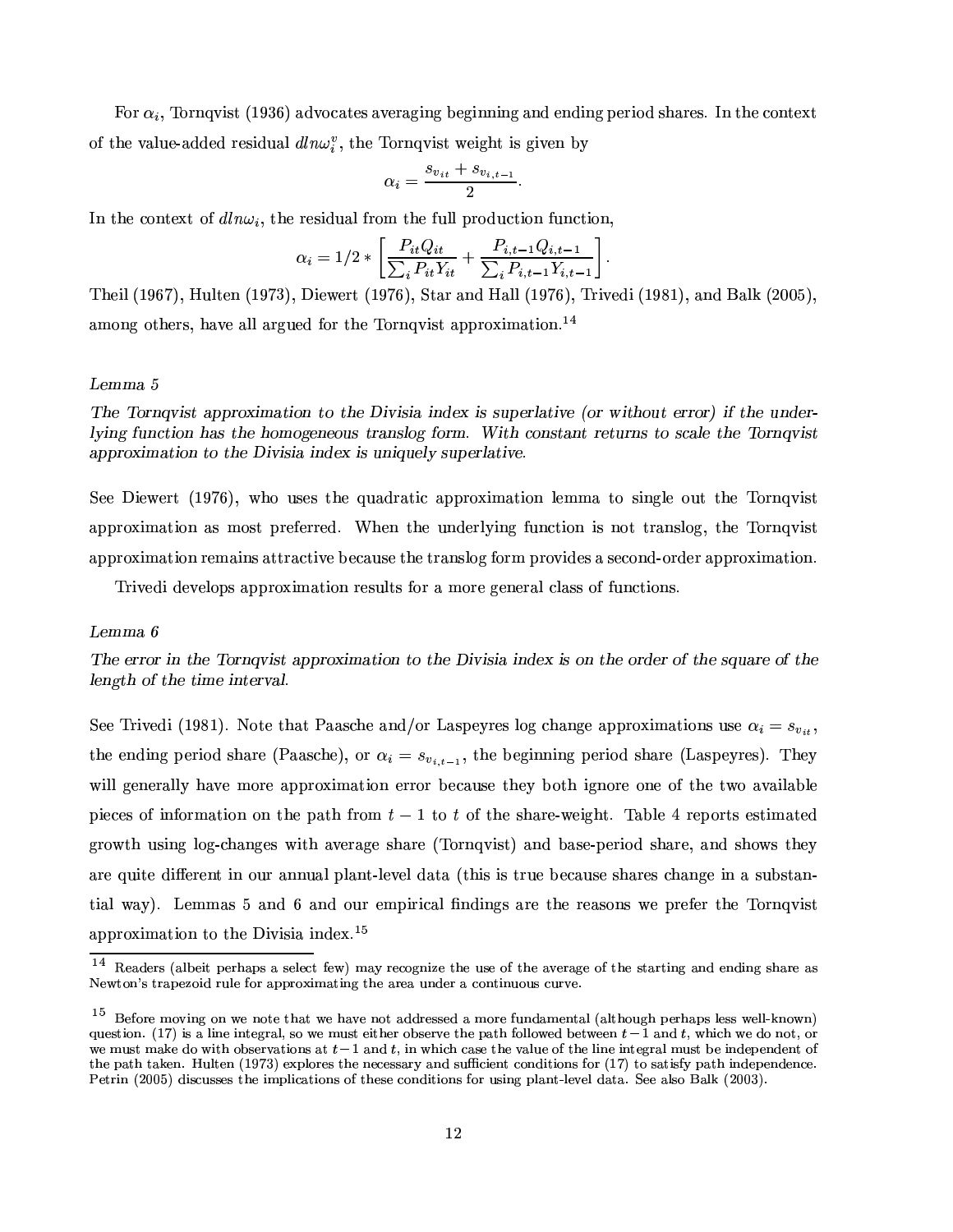#### ¡= 3 :?># {-º#µ -@

One important issue that does arise with the move from industry- to plant-level data is that industries do not enter and exit, while plants do. Neither entry nor exit raises any conceptual ¥M¯Ww¬M¸5®G¯5¤a¶Á¹«FªÆ®G³M¤p´k±F±FªG¤w±3´k®x¤©{ªG«¥{¬MQ®G¯5°~¯5®:±FªG«²o®G³ ºÁ¤a´F¶r¬4ªG¤p©MªG«F©.«3¶x¤a¥µ¯1¨+¤aººÆ´ Õk¿ ²o³M¤a¨µ®G³4¤p¶x¤w® of final goods is fixed, as in Hulten (1978), Basu and Fernald (2002), and most dynamic general equilibrium models. However, new goods raise the standard questions with welfare measurement ¯1¨(®G³4¤Æ¹T´FQ¤W«F¹ ¯I¨M¶G¬Æw¯1¤a¨b®f©Mª¯1Q¤°k´kªr¯1´k®G¯5«3¨"¿´F¶Ã¥M¯1¶Gw¬M¶r¶x¤a¥ ¯1¨»)\¤w®xª¯1¨Ck36575:3:E8´F¨M¥ ««3¸1¶x9.¤w¤Æ´F¨M¥ )¤w®xªr¯1¨  $(2004).^{16}$ 

Let  $1, \alpha, \ldots, 1, \pi, \ldots$  and  $1, \pi, \ldots$  be indicator variables for whether firm s is a continuing firm an entrant, or an exiter respectively for the period  $t-1$  to  $t$ . Firm  $i$ 's contribution to aggregate ©MªG«~¥M¬MQ®G¯1°¯5®:±FªG«² ®G³¦¹ªG«3º©.¤wªr¯5«~¥ 4>U Õf®x«94¯1¶®G³4¤a¨-±3¯1°F¤a¨¦´F¶

$$
1_{i,Continue} \int_{t-1}^{t} s_{v_{it}} \, d\mathit{ln}\omega_{it}^{v} + 1_{i, Ext} \int_{t-1}^{t^{*}} s_{v_{it}} \, d\mathit{ln}\omega_{it}^{v} + 1_{i, Enter} \int_{t^{*}}^{t} s_{v_{it}} \, d\mathit{ln}\omega_{it}^{v}, \tag{18}
$$

where  $t^*$  denotes the time of entry or exit and  $s_{\cdots} = 0$ . Specifically a continuing firm contributes  $\int_{t-1}^t s_{v_{it}} dm \omega_{it}^v$ , an exiting firm contributes  $\int_{t-1}^{t^*} s_{v_{it}} dm \omega_{it}^v$ , and an entrant contributes  $\int_{-\infty}^{\infty} s_n d\ln(\omega^n)$ 

2~¯I¨MQ¤«F9{¶x¤wªr°d´k®G¯5«3¨{¶ «3¨Þ©{¸1´F¨]®G¶o´kªG¤8«3¨M¸5:º´F¥4¤8´k®¥M¯1¶rQªG¤w®x¤ ¯1¨]®x¤wªG°k´F¸1¶w¿M¹«Fªo©{¸I´F¨b®G¶o®G³M´k®Å¤a¨]®x¤wª´F¨M¥¦¤QÒ4¯5® the choice of discrete approximation must be revisited because we do not have enough information to calculate the Tornovist-Divisia quantity. In particular, while we know that  $s_{\cdots} = 0$  at the time «F¹#¤a¨b®xªG:MȤQÒ4¯5®Ë´F¨M¥t¹ªG«3º ®G³M´k®®G¯IºÁ¤9{´FG²´kªr¥lȹ«FªG²6´kª¥"¿3²6¤o¥4«¨4«F®«F9{¶G¤wªG°F¤®G³4¤ ¤QÒ4´FQ®À®G¯1ºÁ¤9.¤w®²B¤w¤a¨84U-Õ ´F¨M¥ 4À´k®Ë²o³M¯Ir³Á¤a¨]®xªG:MȤQÒ~¯5®6«~ww¬4ªr¶w¿¨4«FªB¥4«8²B¤Å«F9{¶x¤wªG°F¤®G³4¤ ©l´k®G³Æ«F¹ ѶB©MªG«~¥M¬MQ®G¯1°¯5®:8±Fªr«² ®G³Wªr´k®x¤Å¥{¬4ªr¯1¨4± ¯5®G¶¤QÒ4¯1¶x®x¤a¨{Q¤8¯1¨®G³M¯I¶©.¤wªr¯5«~¥"¼ B³M¯1¶²Å¯1¸1¸#9.¤´Á©MªG«F9{¸1¤aº ¹@«Fª´F¨b:-ºÁ¤a´F¶G¬MªG¤®G³M´k®o¯I¶9{´F¶x¤a¥Î«3¨-¹@«3¸I¸5«²o¯I¨4±Á®G³4¤ path of plant-level productivity.

 $\blacksquare$  and the contraction of the contraction of the contraction of the contraction of the contraction of the contraction of the contraction of the contraction of the contraction of the contraction of the contraction of t is added, and it suggests both bounds on the error and approximations to it. Before turning to ®G³4¤a¶x¤ÃºÁ¤a´F¶G¬4ªr¤aºÁ¤a¨b®G¶a¿{²6¤ ¨4«F®x¤ ®G³{´k®Åº´F¨]:-¤aQ«3¨4«3º¯1]¬4¤a¶G®G¯5«3¨M¶ ªr¤a¸1´k®x¤ ®x«W®G³4¤©.¤wªG¹«Fªrº´F¨MQ¤«F¹¤a¨]®xªr´F¨]®G¶ or exiters. Even in the worst case scenario in which all entrants (exiters) are truncated from the ©MªG«~¥M¬MQ®G¯1°¯5®: w´F¸1w¬M¸I´k®G¯5«3¨Á¯1¨Ã®G³4¤a¯5ª¤a¨]®x¤wªr¯1¨4±·C¤QÒ4¯5®G¯1¨4±JE\:F¤a´kª¿b«3¨4¤ w´F¨Q«3º©{¬4®x¤®G³4¤a¶x¤©l¸1´F¨b®G¶ kQ«3¨]®xªr¯59l¬4®G¯5«3¨ ®x«·´k±F±Fªr¤w±3´k®x¤©MªG«~¥M¬MQ®G¯5°~¯5®:±FªG«² ®G³ ¯I¨µ®G³4¤Þ«F®G³4¤wªÆ:F¤a´kªr¶=«F¹f®G³4¤a¯1ªÆ¤QÒ4¯1¶x®x¤a¨MQ¤F¼ B³¬M¶w¿¹«FªW´F¨M¨¬M´F¸Å¥M´k®G´~¿ categories for recent entrants and/or upcoming exiters can be defined separate from continuing

 $^{16}$  fm  $^{16}$   $^{16}$   $^{16}$   $^{16}$   $^{16}$   $^{16}$ of interest.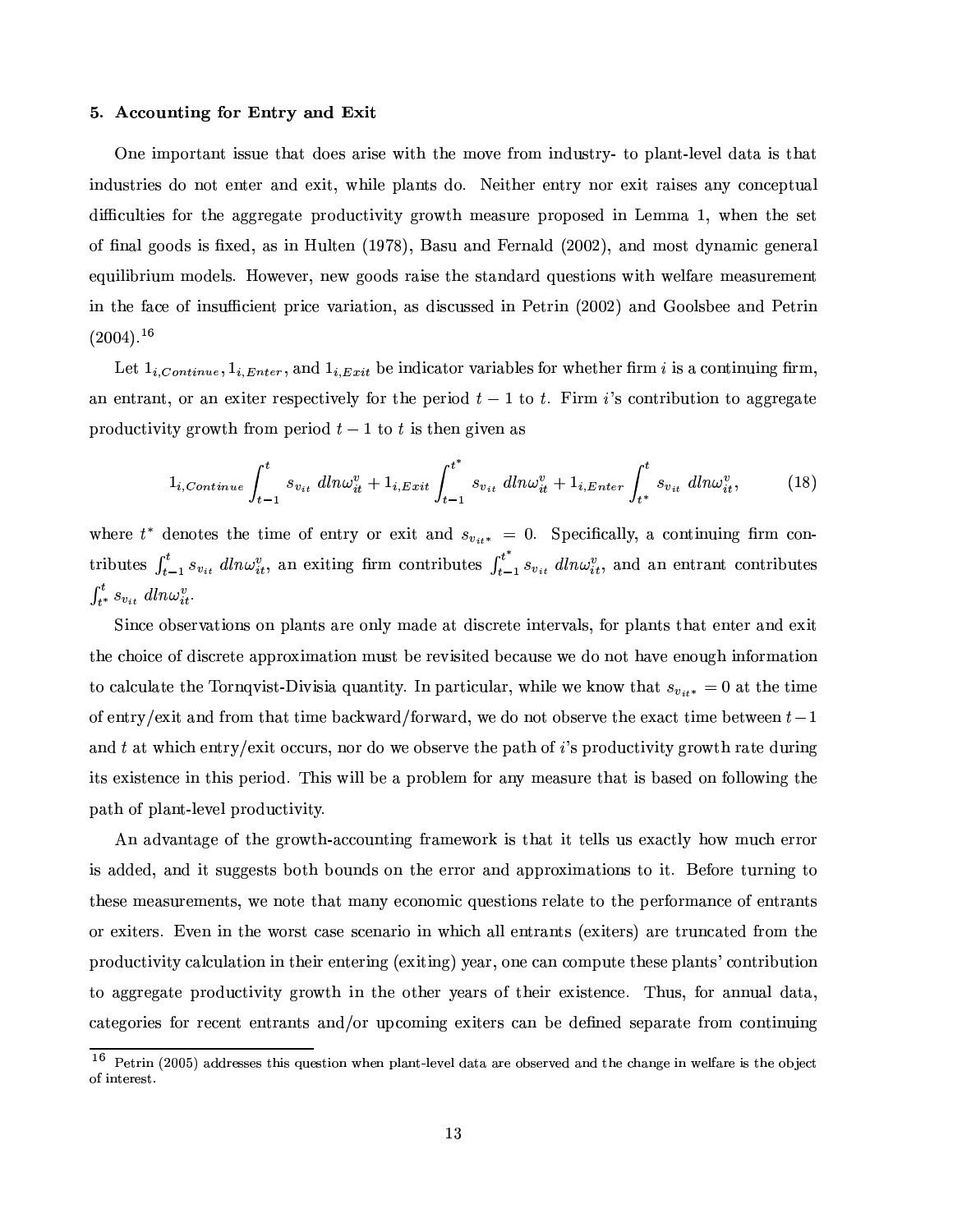©{¸1´F¨]®G¶w¿#®G³4¤a¯5ª¹@ª´FQ®G¯5«3¨p«F¹À©MªG«~¥M¬MQ®G¯5°~¯5®:=±Fªr«² ®G³p9.¤a¯1¨4±W®G³4¤a¨Þ¥{¯5ªG¤aQ®G¸5:¦Q«3ºÁ©l´kªr´k9{¸5¤Ã®x«=Q«3¨]®G¯1¨¬M¯1¨4±W©{¸1´F¨]®G¶w¼ -b!!. 4\* ! \*-G!- E,W-4"! #- <J]#&!!2, M-W),J- 1# G]- "-%!Z-- <T2,@\*b\*% %,'F<- - # ]-# - 1-#] #/2, "P-! #-4-W),W-R"! <- - \*T2, !  <TJ]# <sup>6</sup>

½¶G¯1¨4±ÁCYÕaØ:E¿#¯5®Å¯1¶©.«3¶G¶G¯59l¸5¤®x«Æ9.«3¬M¨M¥®G³4¤8¤wªGªG«FªÅ®G³M´k®o´kªr¯1¶G¤a¶ ¹ªG«3º ®G³M¯I¶ º¯1¶G¶r¯1¨4±Á¯1¨4¹«Fªrº´k®G¯5«3¨¼I+¤w®Å®G³4¤ Q«3¨]®xªr¯59{¬4®G¯1«3¨«F¹´F¸1¸Q«3¨b®G¯1¨¬M¯1¨M±Ã©l¸1´F¨b®G¶ ®x«Æ´k±F±FªG¤w±3´k®x¤Ã©MªG«~¥M¬MQ®G¯5°~¯5®:W±FªG«²o®G³¦9.¤±3¯5°F¤a¨¦9:?/

$$
C = \sum_{i=1}^{N} 1_{i,Continue} \int_{t-1}^{t} s_{v_{it}} dm \omega_{it}^{v}.
$$

2~¯1ºÆ¯1¸1´kªr¸5:F¿¸5¤w® ¤QÒ4¯5®x¤wªr¶1 MQ«3¨]®xªr¯59l¬4®G¯5«3¨9.¤

$$
EX = \sum_{i=1}^{N} 1_{i,Exit} \int_{t-1}^{t^*} s_{v_{it}} \, dln\omega_{it}^v \tag{19}
$$

and entrants

$$
EN = \sum_{i=1}^{N} 1_{i,Enter} \int_{t^*}^{t} s_{v_{it}} \, dln\omega_{it}^v.
$$
 (20)

B³4¤a¨®G³M¤®xªr¬4¤f°k´F¸1¬4¤f¹«Fªo´k±F±FªG¤w±3´k®x¤Ã©MªG«~¥M¬MQ®G¯5°~¯5®:ƱFªG«² ®G³¦«°F¤wªo®G³4¤©.¤wªr¯1«¥ ®Y¾rÕk¿ ® ¯1¶9.«3¬M¨M¥4¤a¥/

$$
\Omega_{[t-1,t]} \in [C - |EX| - |EN|, C + |EX| + |EN|]. \tag{21}
$$

The error in aggregate productivity growth from truncating entrants and exiters will be small if . P`F¨M¥ - b`k°¤¤° - b`k°r¤° - b`k°r¤° - b`k°ran boshqaraq qoʻrgʻamaman boshqaraq qoʻrgʻamaman boshqaraq qoʻr ´¶GºÆ´F¸1¸.¹@ª´FQ®G¯5«3¨-®x«Æ¯1¨{¥M¬M¶x®xªG:ưd´F¸1¬M¤´F¥M¥4¤a¥«FªÅ³{´a°F¤ ¶x®G´k±3¨{´F¨b®Å©MªG«~¥M¬MQ®G¯5°~¯5®:ƱFªG«² ®G³¼

The fraction of value added that is attributable to these plants can be directly calculated from the data. In the two annual censuses from Chile and Colombia that we use in the empirical work. continuing plants account for between 94% and 98% of industry value added. When data are observed at 5 year intervals, the fraction of value added accounted for by entrants and exiters  $\blacksquare$  a  $\blacksquare$  and  $\blacksquare$  and  $\blacksquare$  and  $\blacksquare$  . Then  $\blacksquare$ with data collected at 5 year intervals some approximation to the contribution to growth from  $\bullet$  and a state of the state of the state of the state of the state of the state of the state of the state of the state of the state of the state of the state of the state of the state of the state of the state of the st

#### $A$ *pproximations*

¢¤¥4¤w°F¤a¸5«F©t®G³4¤6´k©M©MªG«Ò~¯Iº´k®G¯5«3¨M¶¬M¶G¯1¨M± ®G³4¤ B«Fªr¨b°~¯1¶x®Y¾t1¯5°~¯1¶G¯1´º¤a´F¶G¬4ªG¤´F¶«3¬Mª¤a¶G®G¯1º´k®G¯5«3¨8«F9
x¤aQ®G¯5°F¤F¼ There are two related issues for any approximation to an individual plant's contribution to  $|EX|$ «Fª - /²o³{´k®Æ¯1¶®G³M¤Î´k©M©MªG«F©{ªr¯1´k®x¤¦¤a¶x®G¯Iº´k®x«FªW¹«FªW¯\$EîG³4¤Î¶G³{´kªG¤Q¾²B¤a¯1±3³b® ´F¨M¥ ¯I¯WE8®G³4¤Î±Fªr«² ®G³ ªr´k®x¤Î«F¹ productivity. A complete model of industry evolution may provide additional structure useful in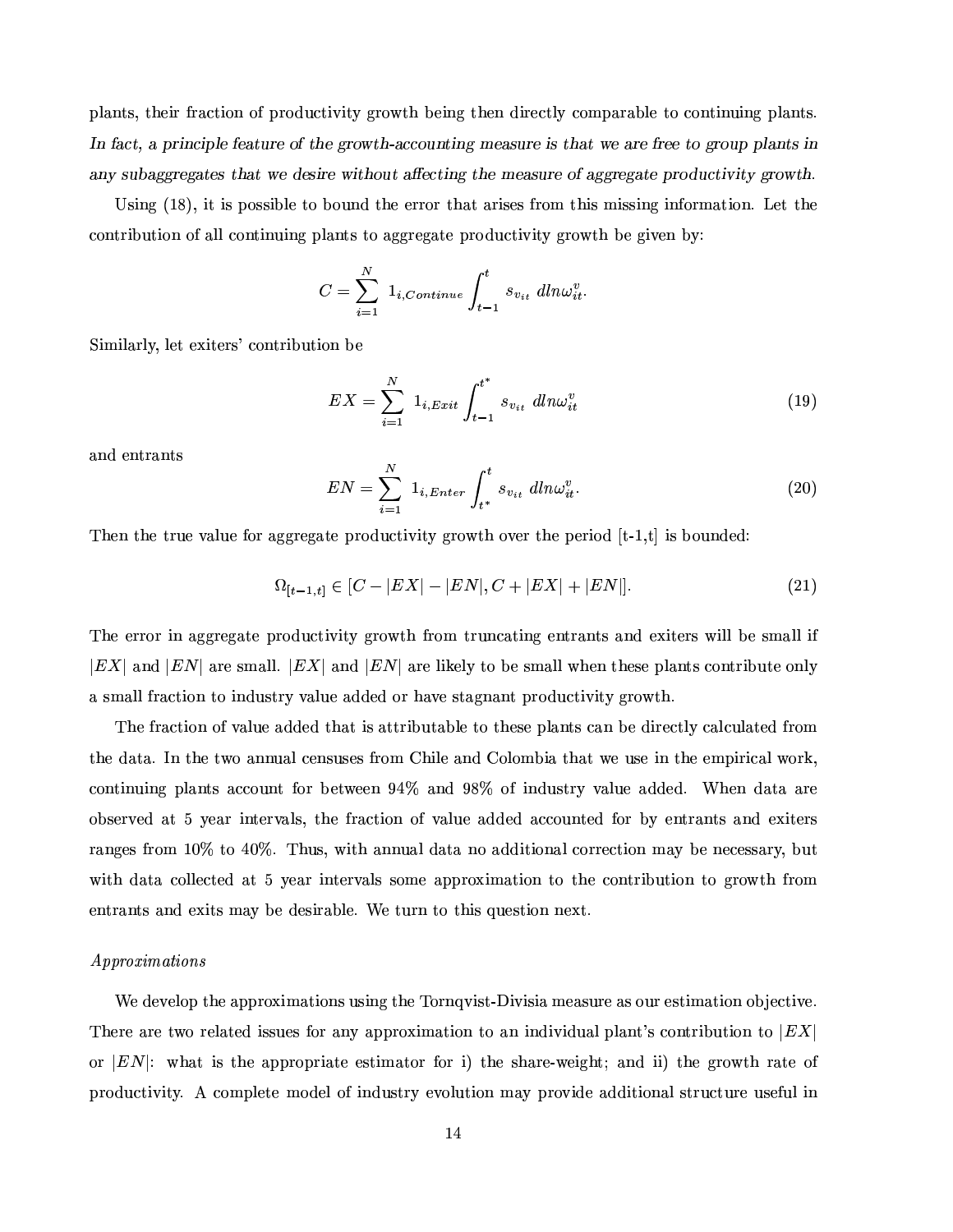inferring the unobserved paths of technical efficiency and value added for entrants and exiters. We ¶G¬4±F±F¤a¶G® ¤a¶x®G¯1º´k®x«Fª¶ ¹«Fª ®G³4¤ ¶G³{´kªG¤Q¾²B¤a¯1±3³b®o´F¨{¥©MªG«~¥M¬MQ®G¯5°~¯5®:W©{´k®G³-²o³M¤a¨-´Á¹¬{¸1¸.ºÁ«¥M¤a¸"¯1¶ ¨4«F® ¶x©.¤aw¯5§{¤a¥"¼

¢¤f§Mª¶x®B¹«~w¬M¶6«3¨®G³4¤¶r³M´kªG¤Q¾²6¤a¯5±3³b® ´F¨{¥=Q«3¨{¶G¯1¥4¤wª6®G³4¤fw´F¶x¤f«F¹¤QÒ4¯5® 4®G³4¤w´F¶x¤f«F¹¤a¨]®xªG:=¯1¶B¶G:ºº¤w®xªr¯1k¼ Our goal is an estimate of the average share between time  $t-1$  and time t. We know for exiters that the share weight decreases (possibly monotonically) from the observed share at time  $t-1$ ®x« w¤wªG«(¶G«3ºÁ¤®G¯1ºÁ¤¦´k¹®x¤wª94.U Õk¿B´F¨{¥àªG¤aº´F¯1¨M¶t´k® w¤wªr« ¬M¨b®G¯I¸ 4v¼ B³M¯1¶ÃºÁ¤a´F¨M¶Á²6¤-Â~¨4«²®G³M´k®Á®G³M¤-®xªr¬4¤  $\mathcal{S}_{\mathcal{B}}$  $\frac{t-1}{2}$ . H . Hence,  $\frac{s_v}{s_v}$  $\frac{i,i-1}{2}$  provides an upper bound that approaches the Tornqvist weight as the time of exit approaches t, and we suggest using  $\frac{v_{i,t-1}}{2}$  $\frac{S_{23}}{2}$ ´F¶Á®G³4¤²6¤a¯5±3³]®w¼ B³4¤9#«3¬{¨M¥à¯1¶t´F¸1¶x« ³4¤a¸5©{¹¬M¸Ë9.¤aw´F¬M¶x¤¦¯5®Áw´F¨ß9.¤-¬M¶x¤a¥à¯1¨ß´ªG¤a¶r´FºÁ©{¸1¯1¨M±Î©MªG«~Q¤a¥M¬4ªr¤W²6¤ ¥4¤a¶GQª¯59.¤º«3ºÁ¤a¨b®G´kª¯1¸5:Æ®G³{´k® ¤a¶x®G¯1º´k®x¤a¶o®G³4¤°k´kªr¯1´k9{¯I¸1¯5®:W¯1¨®G³4¤¤a¶x®G¯Iº´k®x¤a¥-°k´F¸1¬4¤a¶«F¹ P~«Fª - <sup>¼</sup>

®tandarda angaraha ang tanggalang mengangkan kalamat satu tanggot na masa satu tanggot na masa satu tanggalang menga case we want an estimate of  $ln_{\theta}u_{\theta\theta\theta} = ln_{\theta}u_{\theta\theta\theta}$ , The missing piece of information is  $ln_{\theta}u_{\theta\theta\theta}$  the productivity level at the time of exit. We suggest forecasting  $ln\omega_{it}$  using past values of  $ln\omega$  and any other relevant state variables. Given an estimate  $\widehat{m_{\theta}}$  one can use  $\widehat{m_{\theta}}$   $\widehat{m_{\theta}}$  =  $\widehat{m_{\theta}}$  + as the approximation to  $\ln u_{k,k} = \ln u_{k,k-1}$ . The approximation converges to the Tornovist index as  $t^*$ approaches t and  $\widehat{Inv}_{it}$  converges to  $Inv_{it}$ .

2«3º¤W¤QÒ4´FºÁ©{¸5¤a¶tº´: 9.¤W³4¤a¸1©M¹¬{¸j¼{Z¹©MªG«~¥M¬MQ®G¯5°~¯5®:¯1¶8©.«3¶G¯5®x¤a¥´F¶t´Î§Mª¶x®Y¾ «Fªr¥4¤wª )´kªrÂF«°©MªG«~Q¤a¶G¶w¿À´  $\blacksquare$  and the set of the set of the set of the set of the set of the set of the set of the set of the set of the set of the set of the set of the set of the set of the set of the set of the set of the set of the set of t

$$
E[\ln\omega_{it}\,|\, ln\omega_{i,t-1}].
$$

A second-order Markov process would include  $ln\omega_{i,t-2}$  in the conditioning set. If the other state variables are co-determined with productivity, then the regression might include these state vari-´k9{¸5¤a¶a¼Wá4«FªÃ¤QÒ~´Fº©{¸5¤F¿\´¦§Mªr¶x®«Fª¥4¤wª )´kªGÂF«° ©{ªG«Q¤a¶r¶f²o¯5®G³ ¶G®G´k®x¤Æ°k´kªr¯1´k9{¸5¤a¶©MªG«~¥M¬MQ®G¯5°~¯5®:p´F¨M¥ w´k©{¯1®G´F¸ would point to

$$
E[\ln\omega_{i\,t}\,|\,l n\omega_{i,t-1},k_{i,t-1}]
$$

as the key equation of interest in forecasting the missing productivity level. In the case of entry, ® active and a construction of the second service and a construction of the service and a construction of the service and a construction of the service and a construction of the service and a construction of the service a

An important question in the construction of the estimator is what set of plants to use when estimating this process. If entrants and exiters are assumed to be similar to continuing plants. all plants can be pooled in an estimation routine. Alternatively, if the process for recent entrants and recent exiters is thought to be different, we could select on the appropriate set of plants and estimate on this subset.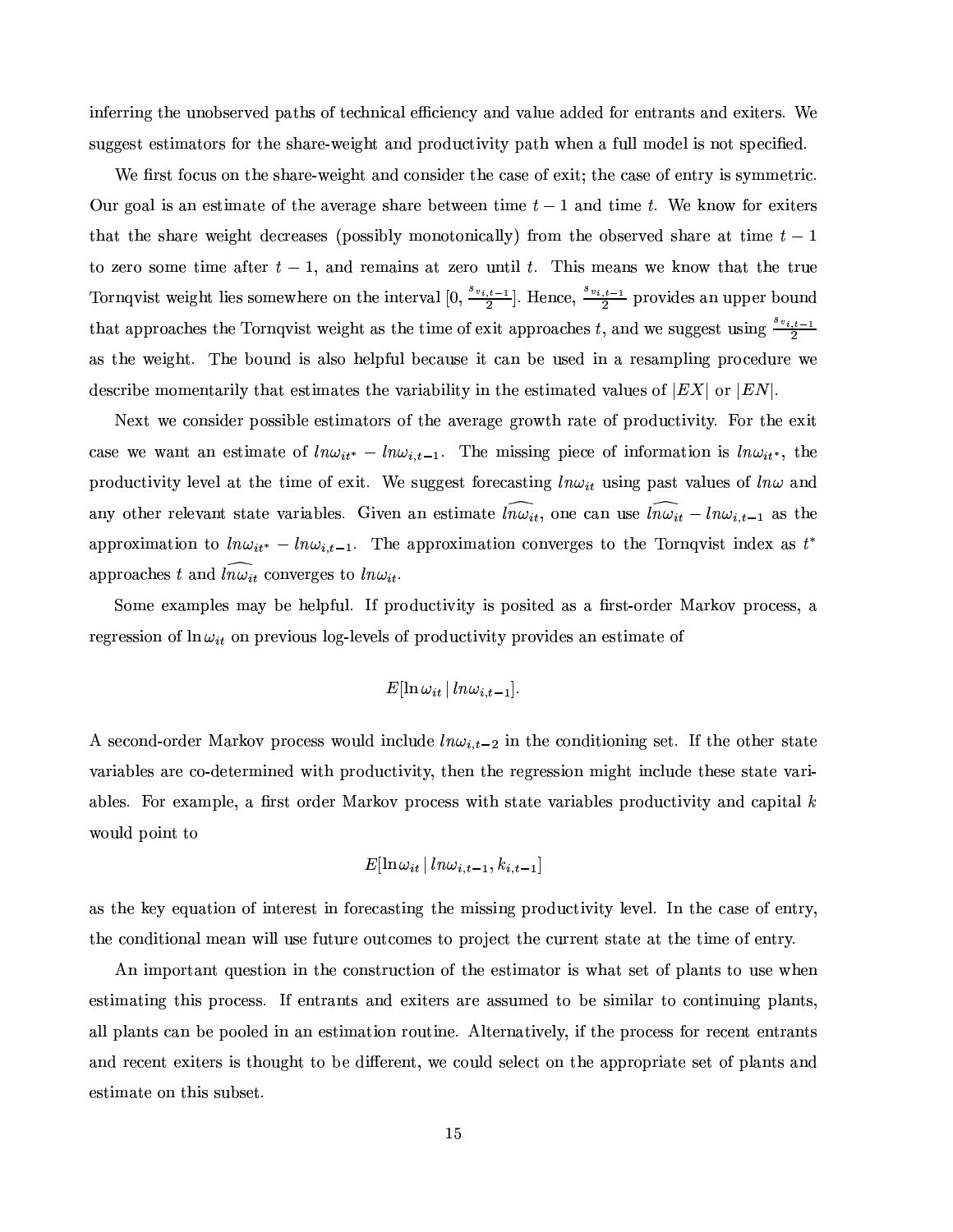os es a antista de la provincia de la construcción de la construcción de la construcción de la construcción de °k´k®G¯5«3¨M¶±FªG«²o¶w¼ )´F¨]:ÞªG¤a¶r´FºÁ©{¸1¯1¨M±W¶G³4¤aºÁ¤a¶´kªG¤´°d´F¯I¸1´k9{¸5¤Ã®G³M´k®f²o¯1¸I¸¯1¸1¸I¬M¶x®xªr´k®x¤Ã®G³4¤t°d´kª¯1´k9{¯1¸1¯1®:¦¯1¨ P  $\widehat{X}^{\bullet}$  ,  $\widehat{X}^{\bullet}$  ,  $\widehat{X}^{\bullet}$  ,  $\widehat{X}^{\bullet}$  ,  $\widehat{X}^{\bullet}$  ,  $\widehat{X}^{\bullet}$  ,  $\widehat{X}^{\bullet}$  ,  $\widehat{X}^{\bullet}$  ,  $\widehat{X}^{\bullet}$  ,  $\widehat{X}^{\bullet}$  ,  $\widehat{X}^{\bullet}$  ,  $\widehat{X}^{\bullet}$  ,  $\widehat{X}^{\bullet}$  ,  $\widehat{X}^{\bullet}$  ,  $\widehat{X}^{\bullet}$  $\frac{1}{2}$   $\frac{1}{2}$   $\frac{1}{2}$  $\frac{a,t-1}{2}$  to generate a range of possible estimates of the  $\blacksquare$ ²o¯5®G³´F¸1¸#¤a¨]®xªr´F¨]®G¶ ´F¨M¥-´k±F±FªG¤w±3´k®G¯1¨M±©MªG«°¯1¥M¤a¶6´F¨¤a¶G®G¯1º´k®x¤f«F¹®G³4¤°d´kªr¯I´k9{¯1¸1¯5®:¯1¨]®xªG«¥{¬MQ¤a¥¯1¨b®x«Á´k±F±FªG¤w±3´k®x¤ ©MªG«~¥M¬MQ®G¯1°¯5®:¹@ªG«3ºÛ¨4«F®«F9{¶x¤wªr°¯1¨M±®G³4¤Ã©{´k®G³p«F¹À®G³4¤Ã¤a¨b®xªr´F¨]®w¼ B³4¤8¤a¶x®G¯1º´k®x«Fªf¯1¶Å¤a´F¶G¯1¸1:¦ºÁ«¥{¯5§M¤a¥¦¹«Fª®G³4¤ exiters. Other sources of sampling error, such as that in the estimated equation for productivity. are easily incorporated into this resampling scheme in the usual way.

#### ¡ &y ¥2{ £\ Å ? { l4 Á \ FW@e-=4

ZY¨-®G³M¯1¶o¶x¤aQ®G¯5«3¨¦²6¤8¶r³4«² ³M«² ®G³M¤ !\$#%&-f¯1¨-®G³M¤©MªG«~¥M¬MQ®G¯5°~¯5®:ƱFªG«² ®G³¦ªr´k®x¤8©MªG«°¯1¥M¤a¶¹¬MªG®G³4¤wª ¯1¨4¹«Fªx¾ mation on the underlying dynamics of real productivity growth and reallocation. We suggest an ´k©M©Mªr«aÒ4¯1º´k®G¯5«3¨Á®x«Ã®G³4¤o³M´F¨4±F¤¯1¨Á®G³4¤Å±FªG«²o®G³Æªr´k®x¤Å®G³M´k®B¬{¶x¤a¶Ë¥M´k®G´ ¹@ªr«3º£®G³4ªG¤w¤ x¬4Ò®G´k©.«3¶x¤a¥Æ®G¯1ºÁ¤ ©.¤wªr¯5«~¥M¶w¿ which we denote as t,  $t + 1$ , and  $t + 2$ . Our estimated change in the growth rate is given by the ¥M¯%Ç.¤wªG¤a¨MQ¤t¯1¨Î®²6«µÏx´a°F¤wªr´k±F¤Q¾¶G³{´kªG¤Æ¸5«F±k¾³M´F¨4±F¤aÐ-¯1¨M¥M¤QÒ¤a¶CT¯j¼ ¤F¼ B«Fª¨Kb°~¯1¶x®Y¾t1¯5°~¯1¶G¯I´¯1¨M¥4¤QÒ~¤a¶eE¿.²o³M¯Ir³Î¬{¶G¯1¨4± the value-added formulation gives:

$$
\sum_{i=1}^{N_2} \frac{s_{v_{i,t+2}} + s_{v_{i,t+1}}}{2} (ln\omega_{i,t+2}^v - ln\omega_{i,t+1}^v) - \sum_{i=1}^{N_1} \frac{s_{v_{i,t+1}} + s_{v_{it}}}{2} (ln\omega_{i,t+1}^v - ln\omega_{it}^v).
$$
 (22)

Equation  $(22)$  decomposes into a "productivity" term, a "reallocation" term, and a "net entry" term. The set of plants that exist in t,  $t + 1$ , and  $t + 2$  is denoted C (for continuers), and each of ®anamagana na samagana na samagana na samagana na samagana na samagana na samagana na samagana na samagana na s aggregate productivity. Plants that exist only in t and  $t+1$  or only in  $t+1$  and  $t+2$  contribute to the overall change in (22), but only through the "net entry" term described below.

B³M¤f©MªG«~¥M¬MQ®G¯5°~¯5®:W®x¤wªrº ¯1¶ ² ªr¯5®x®x¤a¨-´F¶

$$
\sum_{i \in C} \frac{s_{v_{i,t+2}}+2*s_{v_{i,t+1}}+s_{vit}}{4}*(ln\frac{\omega_{i,t+2}^v}{\omega_{i,t+1}^v}-ln\frac{\omega_{i,t+1}^v}{\omega_{it}^v}).
$$

Each continuer contributes the change in the rate of their productivity growth (the term on the ªr¯5±3³]®eE¼ B³4¤²6¤a¯5±3³]®Ë¯1¨Á®G³4¤ ´k±F±Fªr¤w±3´k®G¯5«3¨=®x«®G³4¤o¯1¨{¥M¬M¶x®xªG:8¸5¤w°F¤a¸M¯1¶À´F¨Æ´a°F¤wªr´k±F¤«°F¤wªB®G³4¤ ®G³4ªr¤w¤ ®G¯1ºÁ¤©.¤wªr¯5«~¥M¶ of the plant's share in value added, where period  $t+1$  gets twice the weight of period  $t$  and period  $t+2$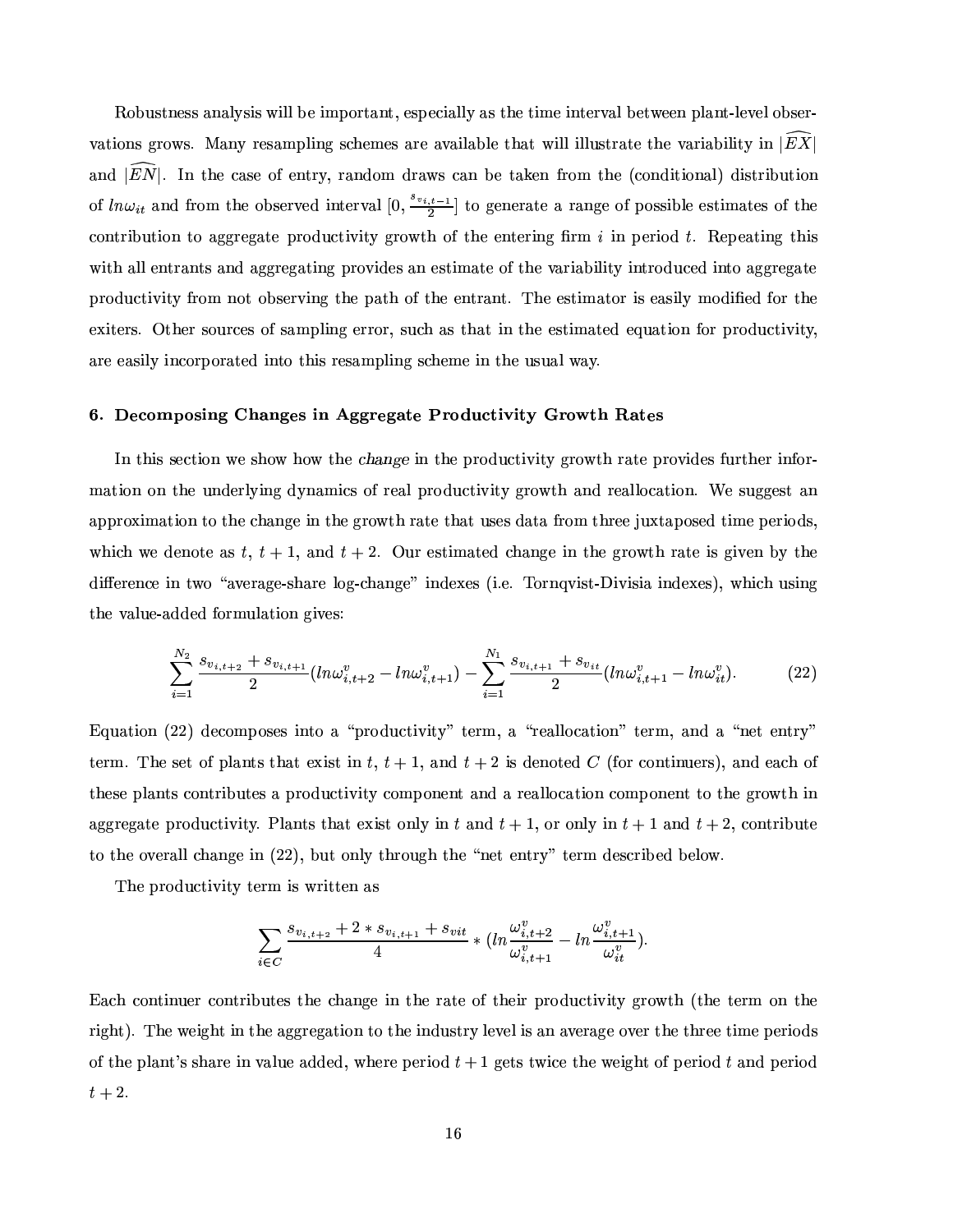The second term is the reallocation term, given by:

$$
\sum_{i \in C} \left( \ln \frac{\omega_{i,t+2}^v}{\omega_{i,t+1}^v} + \ln \frac{\omega_{i,t+1}^v}{\omega_{it}^v} \right) / 2 * (s_{v_{i,t+2}} - s_{vit}) / 2.
$$

The term on the right gives the change in the share of value added from period t to period  $t+2$ . This multiplies the average rate of productivity growth over the periods for the plant (i.e.  $ln(\frac{\omega_{i,t+2}^v}{\omega_i^v})/2)$ .

The third term is the net entry term and is given as

$$
\sum_{i \in t+1, t+2, not \ t} \frac{s_{v_{i,t+2}}+s_{v_{i,t+1}}}{2} (ln \omega_{i,t+2}^v - ln \omega_{i,t+1}^v) - \sum_{i \in t, t+1, not \ t+2} \frac{s_{v_{i,t+1}}+s_{v_{it}}}{2} (ln \omega_{i,t+1}^v - ln \omega_{it}^v).
$$

It gives the difference in growth rates between those plants absent in period t but present in  $t+1$ <u>Participation in the contract of the contract of the contract of the contract of the contract of the contract of the contract of the contract of the contract of the contract of the contract of the contract of the contract</u> and  $t+2$  and those plants absent in period  $t+2$  but present in t and  $t+1$ . Since the share-weights on either side of the difference do not sum to one, this term can be driven both by the prevalent ±FªG«² ®G³¦ªr´k®x¤a¶o«F¹\¤a¨]®xªr´F¨]®G¶Å´F¨{¥¤QÒ~¯5®x¤wª¶o´F¨M¥9:®G³4¤a¯5ª º´F¶G¶o¯1¨®G³4¤©.«F©{¬M¸I´k®G¯5«3¨"¼

The sum of the real productivity, reallocation, and net entry terms is equal to  $(22)$ . Ignoring ®G³4¤¨4¤w®Æ¤a¨]®xªG:µ®x¤wªº-¿o¯5¹®G³4¤wªG¤¯1¶W¨4«³M´F¨4±F¤¯1¨ ®G³4¤Î±FªG«² ®G³Éªr´k®x¤p«F¹©MªG«~¥M¬MQ®G¯5°~¯5®:´k®-´F¨]:µ©{¸1´F¨]®w¿®G³4¤ ©MªG«~¥M¬MQ®G¯1°¯5®:t®x¤wªrº¯1¶ w¤wªG«4¼2ZY¨W®G³{¯1¶Bw´F¶G¤F¿4®G³4¤f´k±F±FªG¤w±3´k®x¤ªr´k®x¤«F¹©{ªG«¥{¬MQ®G¯5°~¯5®:t±FªG«² ®G³-w´F¨«3¨M¸5:¯1¨{QªG¤a´F¶x¤ (decrease) if there is reallocation of the share in value added from period t to period  $t+2$  towards CT´a²´a:ι@ªG«3ºE6©{¸1´F¨]®G¶ ²o¯1®G³¦³M¯5±3³4¤wªÅ´a°F¤wªr´k±F¤Ã©MªG«~¥M¬MQ®G¯5°~¯5®:W±FªG«² ®G³¦ª´k®x¤a¶w¼2~¯1º¯1¸I´kªr¸5:F¿~¯5¹\®G³M¤wªG¤8¯1¶o¨4«Ær³{´F¨4±F¤ in the shares of value added from the start  $(t)$  to the end  $(t+2)$ , the reallocation term is zero, and  $\blacksquare$  as a constant of the constant  $\blacksquare$  and the constant  $\blacksquare$ ªr´k®x¤«F¹©MªG«~¥M¬MQ®G¯1°¯5®:Ư1¨MQªr¤a´F¶x¤a¶w¼28Ťw® ¤a¨b®xªr:=Q«3¨]®xªr¯59{¬M®x¤a¶ ´t®x¤wªrº®G³M´k® ¯I¶©#«3¶r¯5®G¯5°F¤·CT¨4¤w±3´k®G¯5°F¤E ¯5¹®G³4¤¶r³M´kªG¤ ²6¤a¯5±3³b®x¤a¥¶G¬{ºÝ«F¹B®G³4¤8±Fªr«² ®G³pªr´k®x¤a¶«F¹À¤a¨]®xªr´F¨]®G¶¤QÒ~Q¤w¤a¥{¶·C¹´F¸1¸I¶o9.¤a¸5«²±E®G³4¤t¶G³M´kªr¤8²6¤a¯5±3³]®x¤a¥¶G¬MºÖ«F¹À®G³4¤ ±FªG«² ®G³¦ªr´k®x¤a¶o«F¹\®G³M¤¤QÒ~¯1®x¤wªr¶w¼

+¤aºº´pÕ©MªG«°¯I¥4¤a¶Å´F¥{¥M¯5®G¯5«3¨M´F¸ºÁ«F®G¯5°k´k®G¯5«3¨Î¹«Fª®G³M¯1¶o¥M¤aQ«3ºÁ©.«3¶G¯5®G¯5«3¨"¼ B³4¤8¸5¤aºÆº´Æ¶G³M«²o¶Å®G³M´k®®G³4¤wªG¤  $\blacksquare$  and and and accomption of the construction of the construction of the construction of the construction of the construction of the construction of the construction of the construction of the construction of the cons ´F¨M¥Î±FªG«² ®G³4¾´FwQ«3¬M¨b®G¯I¨4±W®x¤a³M¨M¯=¬4¤a¶´kªG¤8¬{¶x¤a¥"¼ B³¬M¶w¿{¯5¹´Æ©Mªr´FQ®G¯5®G¯5«3¨M¤wªÅº´F¯1¨]®G´F¯1¨M¶ ©#¤wªr¹@¤aQ®Q«3ºÁ©.¤w®G¯5®G¯5«3¨ ´F¨M¥-²´F¨]®G¶ ®x«W¬{¶x¤f±FªG«²o®G³~¾´FwQ«3¬M¨]®G¯1¨4±Æ®x¤a³M¨M¯=¬4¤a¶®x«=¯1¨4¹¤wª®G³4¤¤QÇ.¤aQ®o«F¹¯1¨4©l¬4®Bªr¤a´F¸1¸5«~w´k®G¯5«3¨-«3¨¦²6¤a¸5¹T´kªG¤F¿ ³4¤Èd¶G³M¤ sÃnRQS ªG¤a¸5:=«3¨¦¥4¤aQ«3ºÁ©.«3¶G¯I¨4±Ár³M´F¨4±F¤a¶¯1¨®G³4¤f©{ªG«¥{¬MQ®G¯5°~¯5®:W±FªG«² ®G³Îªr´k®x¤F¼

#### ¡-Y \$" 0" 8\ <= µ &y :¹{@\$?

waakudoo aastaa ka baadaa aastaa aastaa aastaa aastaa aastaa aastaa aastaa aastaa aastaa aastaa aastaa aastaa a ¯1¶8´Î¶x®G´kªGÂ ¥{¯5°F¤wªG±F¤a¨MQ¤=¯1¨ ®G³4¤=¥M´k®G´Þ9#¤w®²B¤w¤a¨·®G³4¤ %0#fÔį1¨M¥4¤QÒ ´F¨M¥(®G³4¤Æ®xªr´F¥{¯5®G¯5«3¨M´F¸±Fªr«² ®G³~¾´FwQ«3¬{¨b®G¯1¨M± where the contract of the contract of the contract of the contract of the contract of the contract of the contract of the contract of the contract of the contract of the contract of the contract of the contract of the cont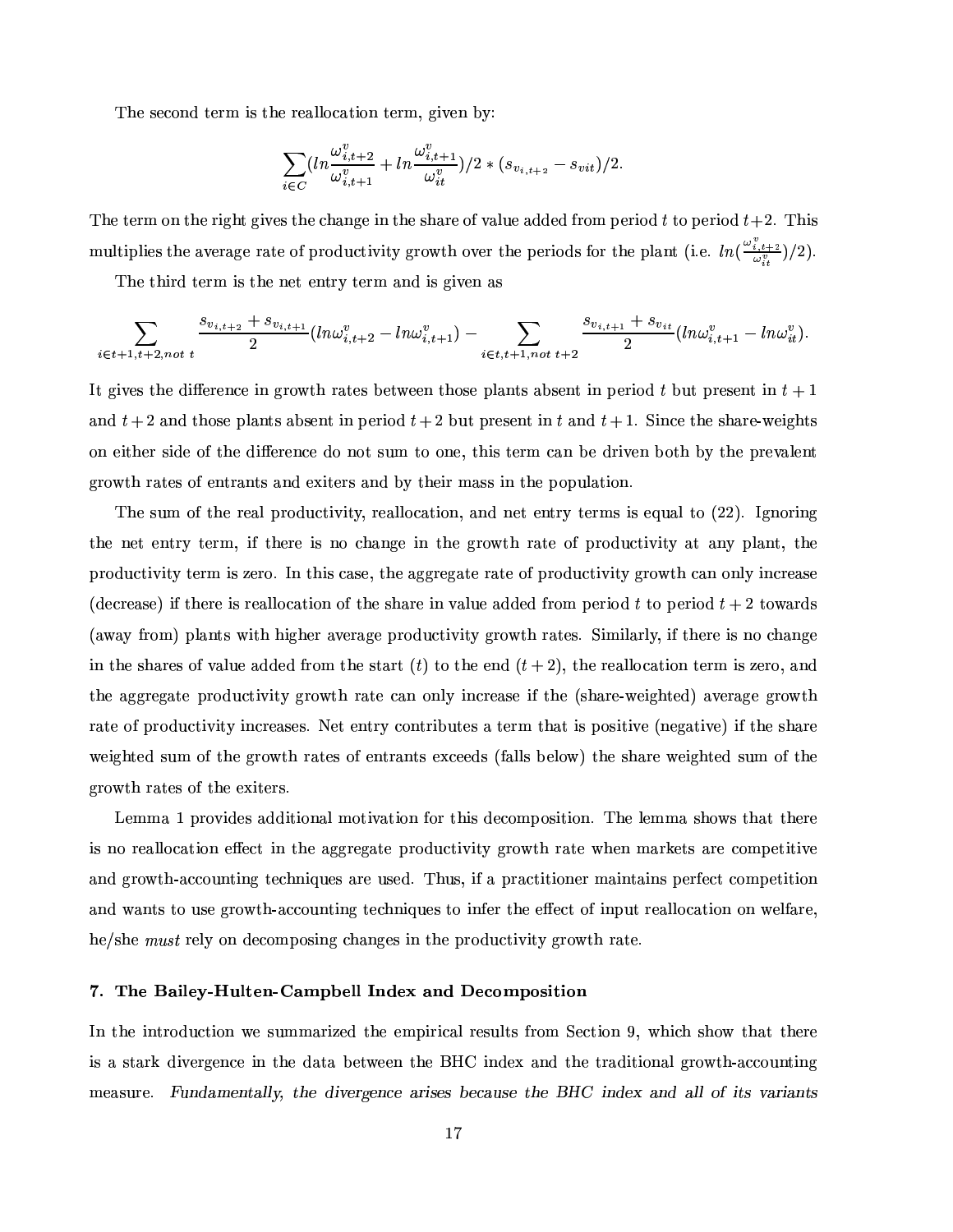#-/& F-- (-) b]-1!"-"6 %6¤a¸5«² ²6¤ ¬M¶G¤´°k´F¸1¬4¤Q¾´F¥M¥4¤a¥¦¹@«FªrºÃ¬M¸1´k®G¯1«3¨®x«W¥4¤aºÁ«3¨{¶x®xªr´k®x¤®G³M´k®Å®G³4¤ BHC index can be negatively correlated with welfare, can be made arbitrarily large or small by r³{´F¨4±3¯1¨4±Á®G³4¤8¬M¨M¯5®G¶«F¹«3¬4®x©{¬4®w¿M¬{¶x¤a¶ ¶G³M´kªr¤Q¾²B¤a¯5±3³]®G¶ ®G³{´k®o´kªG¤ ¯1¨{Q«3ºÁ©{´k®G¯59{¸1¤Å²o¯1®G³²B¤a¸5¹T´kªG¤ºÁ¤a´F¶r¬4ªG¤aºÁ¤a¨]®w¿ and approximates the welfare change arising from entry and exit in a manner that is difficult to ªr´k®G¯5«3¨{´F¸1¯-w¤F¼

B³M¤8°k´F¸1¬4¤Q¾´F¥M¥M¤a¥Î¹«FªrºÃ¬M¸1´k®G¯5«3¨p¥4¤w§{¨4¤a¶´k±F±FªG¤w±3´k®x¤Æ©MªG«~¥M¬MQ®G¯5°~¯5®:±FªG«² ®G³´F¶®G³4¤t¥M¯%Ç.¤wªG¤a¨MQ¤t¯1¨Þ¶r³M´kªG¤Q¾ ²6¤a¯5±3³b®x¤a¥Þ¸5«F±k¾¸5¤w°F¤a¸1¶ «F¹©{ªG«¥{¬MQ®G¯5°~¯5®:4/

$$
BHC_t = \sum_{i} s_{v_{it}} ln\omega_{it}^v - \sum_{i} s_{v_{i,t-1}} ln\omega_{i,t-1}^v.
$$
 (23)

%#ÔĶG³4«²-®G³{´k®ÀCk3 <sup>Ó</sup> E w´F¨9#¤Æ¤QÒ©Mªr¤a¶G¶x¤a¥(¯I¨ ®x¤wªrº¶8«F¹®G³4«3¶x¤=©{¸1´F¨]®G¶®G³{´k®Ã´kªG¤W©MªG¤a¶x¤a¨]®8¯I¨ 9.«F®G³ ©.¤wªr¯5«~¥M¶  $\blacksquare$ 

$$
BHC_t = \sum_{i} 1_{i,Continue} * (s_{v_{it}} ln\omega_{it}^v - s_{v_{i,t-1}} ln\omega_{i,t-1}^v)
$$
  
+ 
$$
\sum_{i} 1_{i,Enter} * s_{v_{it}} ln\omega_{it}^v - \sum_{i} 1_{i,Exit} * s_{v_{i,t-1}} ln\omega_{i,t-1}^v.
$$
 (24)

¢¤8¬{¶x¤Q«3¨b®G¯I¨]¬M¯I¨4±t§Mªrº¶®x«Æ¯I¸1¸1¬M¶x®xª´k®x¤º«3¶x® «F¹«3¬4ª ©.«3¯1¨]®G¶w¼

#### the oral of the compact of the compact of the compact of the compact of the compact of the compact of the compa

á4«Fª´Q«3¨b®G¯I¨]¬M¯I¨4±t§Mªrº G¿M¯1®G¶ Q«3¨b®xª¯59{¬4®G¯5«3¨®x«Æ©MªG«~¥M¬MQ®G¯5°~¯5®:W±FªG«²o®G³¦w´F¨¦9.¤¥4¤aQ«3ºÁ©.«3¶x¤a¥Î´F¶

$$
\frac{s_{v_{it}} + s_{v_{i,t-1}}}{2} * \Delta ln\omega_i^v + \frac{ln\omega_{it}^v + ln\omega_{i,t-1}^v}{2} * \Delta s_{v_i}
$$
 (25).

The first term is the growth-accounting term. It is tightly linked to welfare measurement via Lemmas 1-6 in perfectly and many imperfectly competitive settings. Indeed, those Lemmas demonstrate that this term properly measures an important part of the change in welfare arising from ©MªG«~¥M¬MQ®G¯1°¯5®:W±Fªr«² ®G³p¯1¨¦°~¯5ªG®G¬{´F¸1¸5:=¤w°F¤wªG:-®G³4¤w«FªG¤w®G¯1w´F¸ºÁ«~¥4¤a¸\w¯5®x¤a¥Þ¯I¨¦á4«3¶x®x¤wªf¤w®´F¸j¼>Ck365754ÕE¼ @ - B³¬M¶w¿l®G³4¤ ±FªG«² ®G³~¾´FwQ«3¬M¨]®G¯1¨4±=Q«3ºÁ©.«3¨4¤a¨b®o«F¹\®G³4¤%0#fÔʯ1¨{¥4¤QÒ 1 ²B¤a¸1¸5¾ ¹@«3¬M¨{¥4¤a¥¯1¨¤aQ«3¨4«3º¯1®G³4¤w«FªG:F¼

marformations in the second of the second of the second of the second of the second of the second of the second of the second of the second of the second of the second of the second of the second of the second of the seco «Assamagaan» in termine and termine and termine and termine and termine and termine and termine and termine and ©.«3¯1¨]®®x«Î®G³M¯I¶®x¤wªrº ´F¶8³M´°¯I¨4±Þ´F¨]:©MªG¤aw¯1¶G¤Æ¸1¯1¨4ÂÞ®x«Þ²6¤a¸5¹T´kªG¤Wº¤a´F¶G¬4ªG¤aºÁ¤a¨]®w¼ B³4¤WQ«3¨M¶x¤¬4¤a¨MQ¤a¶8«F¹®G³M¯1¶ term having no theoretical tethering follow immediately.

<sup>@</sup>niqha i ika ajfuata ing pagalangan ng pagalangan ng mga pagalangan ng pagalangang ng pagalangang ng pagalangan Hammour (1996), Campbell (1998), and many others.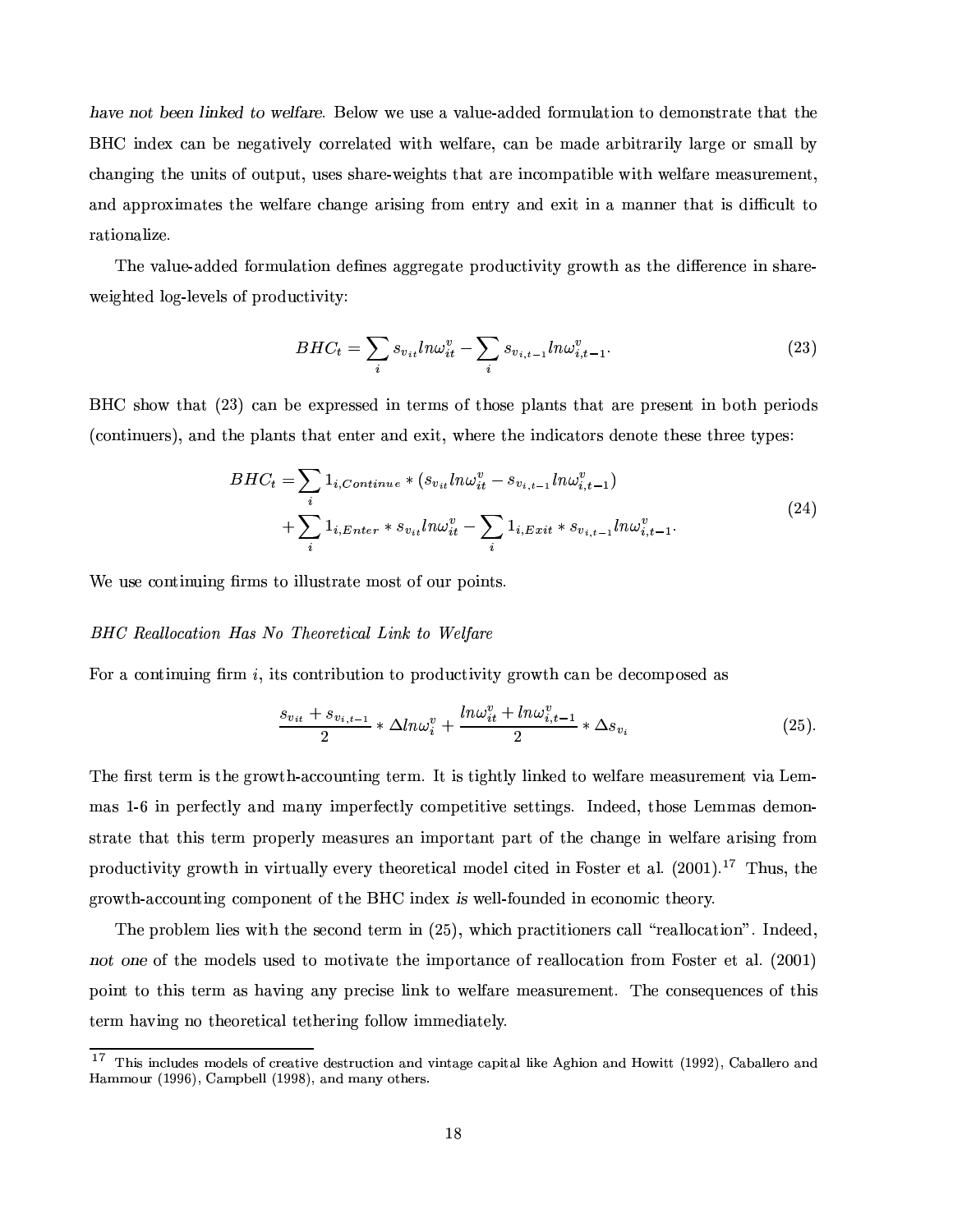#### BHC May Be Negatively Correlated with Welfare

Z ®B¯1¶Ë¤a´F¶x:Á®x«tQ«3¨M¶x®xªr¬MQ®B¤QÒ~´Fº©{¸5¤a¶À²Å³4¤wªG¤ ®G³4¤ %#Ô ¯1¨M¥4¤QÒÁ¯1¶À¨M¤w±3´k®G¯5°F¤a¸5:ÆQ«FªGªr¤a¸1´k®x¤a¥Æ²Å¯5®G³Á²6¤a¸5¹´kªr¤F¼+¤w® there be two firms in a competitive economy producing the same good in periods 1 and 2. One §MªrºÖ³M´F¶³M¯5±3³4¤wª ©{ªG«¥{¬MQ®G¯5°~¯5®:F¿M9l¬4®o9.«F®G³¦§{ªrº¶ ©{ªG«¥{¬MQ¤9.¤aw´F¬M¶x¤8«F¹¤a¯5®G³4¤wªÅ¥M¤aQªG¤a´F¶G¯1¨4±WªG¤w®G¬4ªr¨{¶ ®x«¶Gw´F¸5¤ or transport costs and geographically disbursed consumers. Suppose there is no change in technical ¤Æw¯5¤a¨{Q:W¹«Fªo¤a¯5®G³M¤wª §Mªrº ¹ªG«3º©.¤wªr¯5«~¥Õf®x«©.¤wªr¯5«~¥y3¿M9{¬4® ´Á¥{¯1¶x®x«FªG®G¯5«3¨-´kª¯1¶x¤a¶®G³M´k®Åw´F¬M¶x¤a¶ ®G³M¤ ¶G³M´kªG¤f«F¹ value added to increase at the more productive plant (e.g. a tax on the low productivity firm is ¤a¨M´FQ®x¤a¥?E¼ -1!"-H,WDF /,+2,J`!%1Ë´F¶B®G³4¤¥M¯1¶x®x«Fªr®G¯5«3¨ÆºÁ«°F¤a¶6®G³4¤Å¤aQ«3¨M«3º :Æ´²6´:W¹ªG«3ºÄ®G³4¤Å«F©{®G¯1º´F¸ ©.«3¯1¨]®Á«3¨ß®G³4¤¦©Mªr«¥M¬{Q®G¯5«3¨à©.«3¶G¶G¯59{¯I¸1¯5®G¯5¤a¶ ¹@ªG«3¨]®G¯5¤wªa¼8o«(³M´F¨4±F¤p¯1¨à®x¤ar³M¨{¯1w´F¸ ¤Æw¯1¤a¨MQ:º¤a´F¨M¶®G³4¤Î§Mªr¶x® ®x¤wªrºÝ«F¹\®G³4¤%0#fÔ̯I¨M¥4¤QÒQC®G³M¤±FªG«²o®G³~¾´FwQ«3¬M¨]®G¯1¨4±Æ®x¤wªºE¯1¶ w¤wªr«4¼ #Å«²6¤w°F¤wªa¿l®G³M¤  -<sup>a</sup> Z-\*3" aw`Formation and a construction and a construction and a construction and a construction and a construction and a construction and a construction and a construction of the construction and a construction of the constructi

#### Sensitive to Units of Measurement

Although it has not been previously noted, it is evident from  $(25)$  that the reallocation term t a meneration and a second and a second and a second and a second and a second and a second and a second a second and a second a second and a second a second a second and a second a second and a second a second and a sec output. For example, if the units of output change from kilograms to grams, the BHC reallocation ®x¤wªrº¯1¨{QªG¤a´F¶x¤a¶ÚF×65 CT¸1¨CYÕ#57575bÈÕEE¼ B³M¯I¶Ë©Mªr«F9{¸5¤aº ¥4«]¤a¶¨M«F®´%W¯1Q®®G³4¤§Mªr¶x®6®x¤wªrº¯1¨QCk379:E69.¤aw´F¬M¶x¤f¯5®¯1¶ ¥4¤w§{¨M¤a¥Æ¯1¨Á®x¤wªº¶Ë«F¹<TJ]#D -w¼ (±3´F¯1¨W®G³4¤ %#fÔߪr¤a´F¸1¸5«~w´k®G¯5«3¨®x¤wªrº ¯1¶Ë®G³4¤¶G«3¬4ªrQ¤o«F¹"®G³M¤o©MªG«F9l¸5¤aº-¼ @

#### Entry and Exit

As noted in Section 5, the contribution to the change in welfare from entrants and exiters in a growth-accounting setting is well-defined: for an entrant it is given as  $\int^{\nu} s_{\nu} = dl n \omega^v$  and for an exiter it is  $\int_{t=1}^{t^{*}} s_{n,i} \, dm \omega_{it}^{v}$ , where  $t^{*}$  denotes the time of entry or exit and  $s_{n,i} = 0$ .

B³M¤´k±F±FªG¤w±3´k®x¤8Q«3¨b®xªr¯19{¬4®G¯5«3¨Æ®x«Ã©{ªG«¥{¬MQ®G¯5°~¯5®:t±FªG«² ®G³¹@ªr«3ºÄ¤a¨]®xªr´F¨]®G¶´F¨M¥=¤QÒ~¯5®x¤wª¶B¯1¨W®G³4¤ %#Ô ¯1¨M¥M¤QÒ is given in the last line of (24) The contribution of an entrant is given by s.  $ln\omega^v$  its share at t  $\blacksquare$  . The state of the state of the state of the state of the state of the state of the state of the state of the state of the state of the state of the state of the state of the state of the state of the state of the the BHC index is given by  $s_{\cdots}$  ,  $ln\omega_{\cdots}^v$ , If shares were constant over time, the growth-accounting  $\blacksquare$  атало в стать стать стать на том в стать на том в стать на том в стать на том в стать на том в стать на  $\blacksquare$  in the case of the case of the case of the case of the case of the case of the case of the case of the case of the case of the case of the case of the case of the case of the case of the case of the case of the cas

<sup>@</sup>?gknjb7fmgbgw\_ahf¹}f-6depwnjgk`0qnjgn#o=pwb6o=pdgkfcn#rfc`knjuo=pt\_an#r,pwnpt^\_a`0bgkn¯6uaf±¤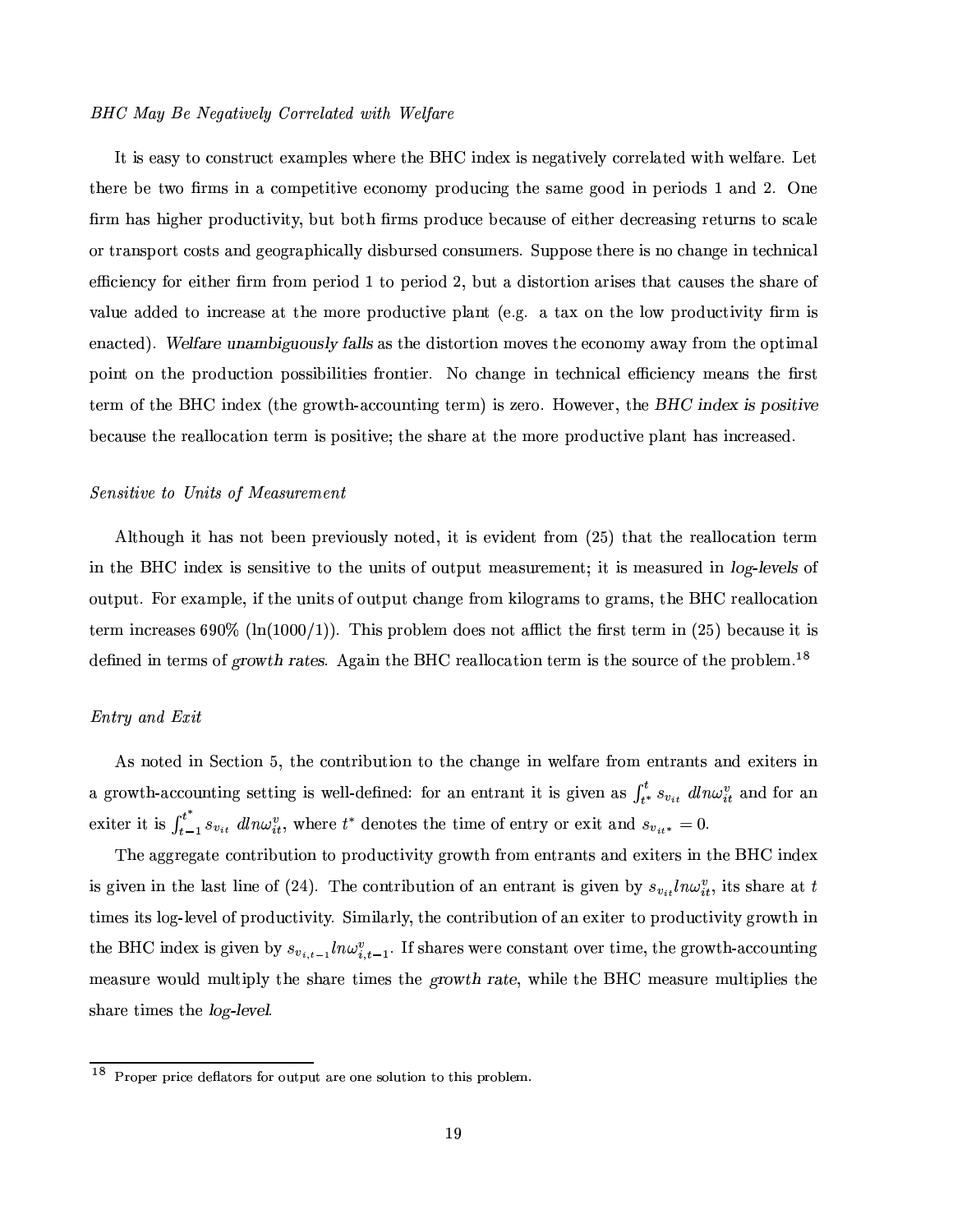#### $Choice of Share Weight$

There is an extensive discussion on the advantages and disadvantages of using labor share vs. gross-output share in the context of choosing the appropriate share weight when comparing variants of the BHC index. From a welfare perspective, this dialogue has overlooked a critical point. As Lemmas 1 and 2 show, if the desired measurement is welfare, then the ambiguity is immediately ªG¤a¶x«3¸1°F¤a¥"¼ B³4¤Wr³4«3¯1Q¤=«F¹ ®G³4¤=¶G³M´kªG¤Q¾²6¤a¯5±3³]®Ã¯I¶¤a¨]®G¯5ªG¤a¸5:¥4¤w®x¤wªrºÆ¯1¨4¤a¥ 9:²o³M¯Ir³ ©{ªG«¥{¬MQ®G¯5°~¯5®:pªG¤a¶G¯1¥{¬M´F¸¾ ±FªG«3¶G¶«3¬M®x©{¬4®«Fªf°d´F¸I¬4¤Ã´F¥{¥4¤a¥p¾ ¯1¶¬M¶x¤a¥¯1¨p®G³4¤Áw´F¸1w¬M¸1´k®G¯1«3¨"¼Z¹À®G³4¤Á°k´F¸1¬4¤Q¾´F¥M¥4¤a¥pªG¤a¶r¯1¥M¬M´F¸\¯1¶¤aºÁ©{¸5«:F¤a¥"¿ ®G³4¤a¨(®G³4¤Æ¶G³M´kªr¤«F¹°d´F¸1¬M¤´F¥M¥4¤a¥(¯I¶f®G³4¤ÆQ«FªGªr¤aQ® ²6¤a¯5±3³b®w¼Z¹0 Ѷ±FªG«3¶G¶ «3¬4®x©{¬4® ªG¤a¶G¯1¥M¬{´F¸¯1¶¬M¶x¤a¥¿®G³4¤a¨ Ѷ ªG¤w°F¤a¨¬4¤f¥M¯5°~¯1¥4¤a¥Á9:Æ´k±F±FªG¤w±3´k®x¤8°d´F¸I¬4¤Å´F¥M¥M¤a¥=¯I¶Ë®G³4¤Q«FªGªG¤aQ®²6¤a¯5±3³]®w¼ - - #-(G-L"! #--!W- <sup>1</sup> #-BFB #"-R #- <"%2, 1\*=,3#"- #- !-! ]- # <sup>6</sup>

#### $\alpha$  and  $\alpha$  and  $\alpha$  and  $\alpha$

B³{¯1¶¸1´F¶x®©.«3¯1¨b®6ªG¤a¸1´k®x¤a¶ ®x«´k©M©MªG«Ò~¯1ºÆ´k®G¯5«3¨=¤wªGªG«Fª ¯1¨=®G³4¤¦ÏYªG¤a´F¸IÐ8©{ªG«¥{¬MQ®G¯5°~¯5®:C«Fª±Fªr«² ®G³~¾´FwQ«3¬{¨b®G¯1¨M± term) in the BHC index. For a continuing plant the BHC decomposition is almost always be reported as

$$
s_{v_{i,t-1}} \Delta ln \omega_i^v + ln \omega_{it}^v \Delta s_{vi} \tag{26}
$$

²o³4¤wªr¤6®G³M¤§Mªr¶x®®x¤wªrº C®G³M¤ÏYªG¤a´F¸4©MªG«~¥M¬MQ®G¯1°¯5®:ÐÅ®x¤wªrºE¯I¶w´F¸1w¬M¸1´k®x¤a¥Á¬M¶r¯1¨4±®G³4¤9{´F¶x¤Q¾©.¤wªr¯5«~¥t¶G³M´kªG¤ ¯I¨M¶x®x¤a´F¥ of the average share. Lemmas 5 and 6 demonstrate that - without more prior information - the  $\blacksquare$  and the community of  $\blacksquare$  ) and the community of  $\blacksquare$  and the community of  $\blacksquare$ will provide the worst approximation.<sup>19</sup> For example, if the share is monotonically increasing or decreasing between  $t-1$  and t, then the base period share is an extreme value of the set of share values visited over the period.

In results we present below (Table 4), we show that the base-period share index results in  $\blacksquare$  to the state of the state of the state of the state of the state of the state of the state of the state of the state of the state of the state of the state of the state of the state of the state of the state of the difference as additional approximation error added by ignoring the period t share, the second piece of available information on the share path between  $t-1$  and  $t$ .

 $19\,$ ]0^fh`kf¹\_s}fde`>dgkf>fd`w\_suºqnjgw.du\_aÆhfh}º\_srºd.}fhh\_s`w\_an#r=¡Opt^fhnjgkfpt\_s¹qgwdjflnjgwv6¤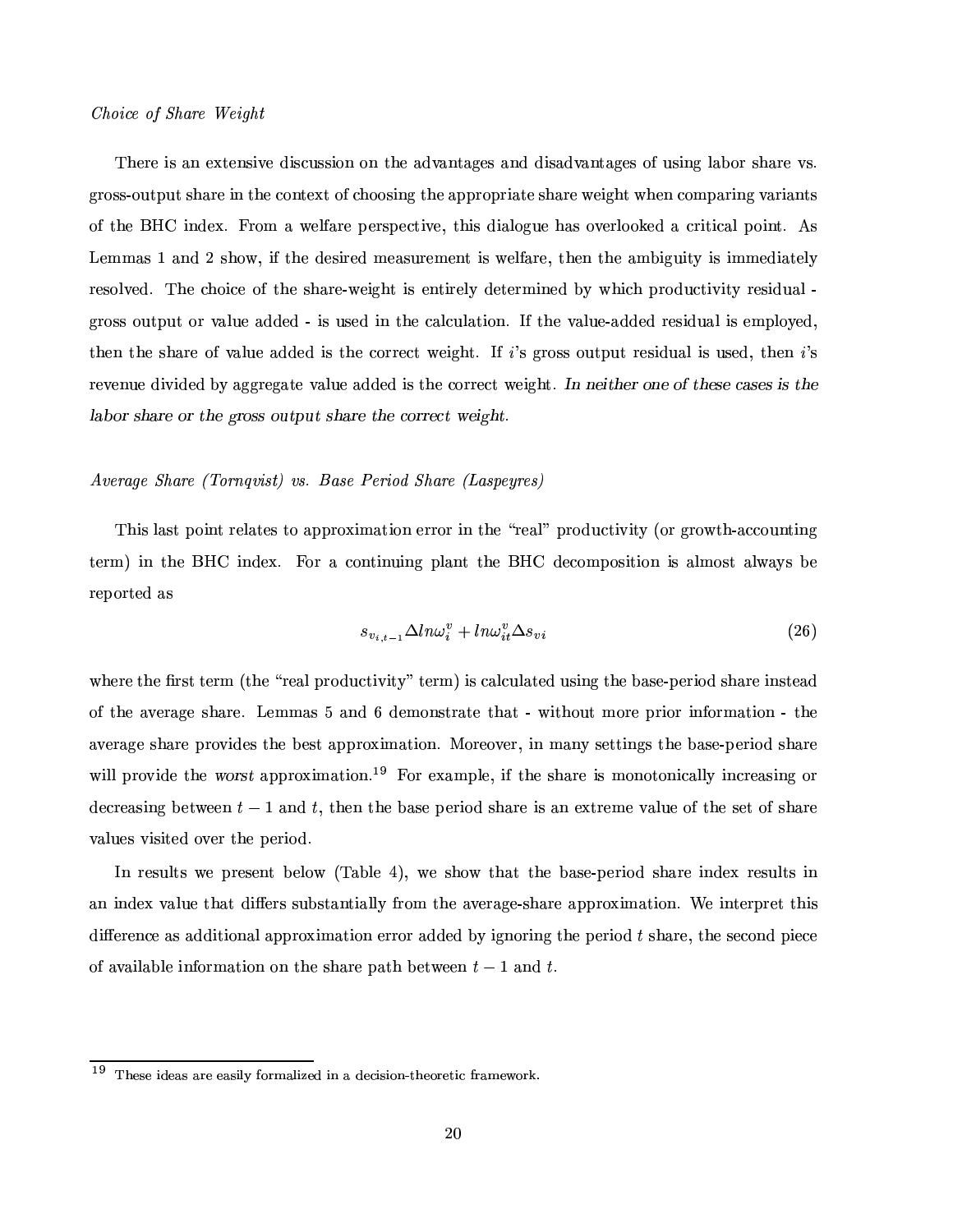#### ¡ &4 a(4W4

We turn to two manufacturing censuses to explore the empirical issues that we raise. One census is from Chile's Instituto Nacional de Estadistica (INE), and the second is from Colombia's Depar-®G´FºÁ¤a¨]®x« (¥Mº¯1¨{¯1¶x®xªr´k®G¯5°F«8´Fw¯5«3¨M´F¸¥4¤ B¶x®G´F¥M¯1¶G®G¯1w´{C1(8o¼ <sup>E</sup> B³4¤8Ô³M¯1¸5¤a´F¨¥M´k®G´¶G©{´F¨®G³4¤f©.¤wªr¯5«~¥Õa×FØ3Ù ®G³4ªG«3¬M±3³ Õa×F×FÚÞ´F¨M¥ ®G³4¤Ô6«3¸5«3º89{¯1´F¨ ¥M´k®G´Þ¶x©{´F¨(®G³4¤Æ:F¤a´kªr¶=Õa×FØ~Õv¾rÕa×F×~Õk¼Î¢¤=¹«w¬M¶ «3¨ Ó¾¥M¯1±3¯5® ¯1¨M¥{¬M¶x®xªr¯5¤a¶ ²o¯5®G³·ºÁ«FªG¤=®G³M´F¨¬36575Þ«F9l¶x¤wªG°k´k®G¯5«3¨M¶w¿«F¹ ²o³{¯1r³(®G³4¤wªG¤´kªG¤À3 <sup>Ó</sup> ¯1¨ßÔ³M¯1¸1¤´F¨M¥ 3FÚp¯1¨àÔ6«3¸5«3º89{¯1´~¼#ŤwªG¤F¿²6¤ ©MªG«°¯I¥4¤B´9Mªr¯1¤w¹«°F¤wªG°~¯5¤w²ß«F¹M®G³4¤a¶x¤¥M´k®G´~¼ B³M¤w:³M´a°F¤9.¤w¤a¨Ã¬M¶x¤a¥t¯1¨ ¨¬MºÁ¤wªr«3¬M¶«F®G³M¤wª©MªG«~¥M¬MQ®G¯5°~¯5®:f¶x®G¬{¥M¯5¤a¶w¿ ond we perfect the interested peodex to these persons for a more detailed data description  $20$ 

The data are unbalanced panels and cover all manufacturing plants with at least ten employees.  $\blacksquare$ and intermediate inputs. Because of the way our plant-level data are reported, we treat plants as firms, although there are probably multi-plant firms in the sample. Real value added is nominal °k´F¸1¬4¤´F¥M¥4¤a¥Þ´F¥
G¬M¶x®x¤a¥-9:®G³4¤ Ó¾¥M¯5±3¯1® ¯1¨M¥M¬M¶G®xªG:©Mªr¯IQ¤¯1¨M¥4¤QÒ.¼¹+´k9.«Fªo¯I¶®G³4¤ ¨¬Mº89#¤wªo«F¹ºÆ´F¨~¾ :F¤a´kªr¶³M¯5ªG¤a¥ for production, and plants distinguish between their blue- and white-collar workers (we include ®²6«Æ¸1´k9.«Fª®:©.¤a¶¯1¨=®G³4¤©MªG«~¥M¬MQ®G¯5«3¨W¹T¬M¨MQ®G¯5«3¨?E¼ B³4¤º¤w®G³4«¥¹«Fª Q«3¨M¶x®xª¬MQ®G¯1¨4±t®G³4¤ªG¤a´F¸.°k´F¸1¬4¤«F¹\w´k©l¯5®G´F¸ is documented in Liu (1991) for the Chilean data, and a similar approach is adopted for the Colombian data.<sup>21</sup> A data problem for the Chilean census is that approximately 3\% of the plantyear observations appear to be "missing"; a plant id number is present in year  $t-1$ , absent in year t, and then present again in year  $t+1$ . We impute the values for these observations using  $t-1$  and  $t+1$  information (see the Appendix).

¢¤8¤a¶x®G¯1º´k®x¤°k´F¸1¬4¤Q¾´F¥{¥4¤a¥©MªG«~¥M¬MQ®G¯5«3¨=¹T¬M¨MQ®G¯5«3¨©l´kªr´FºÁ¤w®x¤wªr¶o¹@«Fª ¤a´F³¦«F¹®G³4¤ Ó¾¥M¯1±3¯5®¯1¨M¥M¬M¶G®xªr¯5¤a¶´F¨M¥  $\blacksquare$ function coefficients are assumed to be constant over time and across plants, although our findings are robust to loosening this assumption. We employ three different approaches to estimating the ome and the fact of the fact of the fact of the fact of the fact of the fact of the fact of the fact of the fact of the fact of the fact of the fact of the fact of the fact of the fact of the fact of the fact of the fact )¤w®xªr¯1¨¦Ck36575 <sup>Ó</sup> E¿4²Å³M¯1r³Á¯I¨Mw¸1¬M¥4¤a¶Q«3¨]®xªG«3¸1¶Ë®x«8´F¥M¥MªG¤a¶G¶®G³4¤ÅQ«FªGªG¤a¸1´k®G¯5«3¨«F¹#©{ªG«¥{¬MQ®G¯5°~¯5®:8²o¯5®G³¯1¨M©{¬4®r³4«3¯IQ¤a¶w¼ For the revenue shares, for each industry we use the average over plants and time of the shares.

 $^{20}$  G I; (1001) I; (1009) I;  $^{1}$  HT  $^{1}$  (1006) T  $^{1}$   $^{1}$  M  $^{1}$   $^{1}$  G  $^{1}$  (1001) D  $^{1}$  (9000) Levinsohn  $(1999)$ , and Levinsohn and Petrin  $(2003)$ .

 $21$ <sub>Ti</sub>chtai cusofunga $f$ hed $f$ hedpwf} $f$ hadp $f$ hedpwf} $f$ hadp $f$ hadp $f$ hadp $f$ h $\tilde{f}$ horauafh $\tilde{f}$  $\blacksquare$ plants, although investment is recorded. When possible, we used a capital series that was reported for a subsequent base year. For a small number of plants, capital stock is not reported in any year. We estimated a projected initial puntati njrneptaja ptojektaja je kafmara francusko poznaje po koje koje po koje po koje po koje po koje po koj out the capital stock data.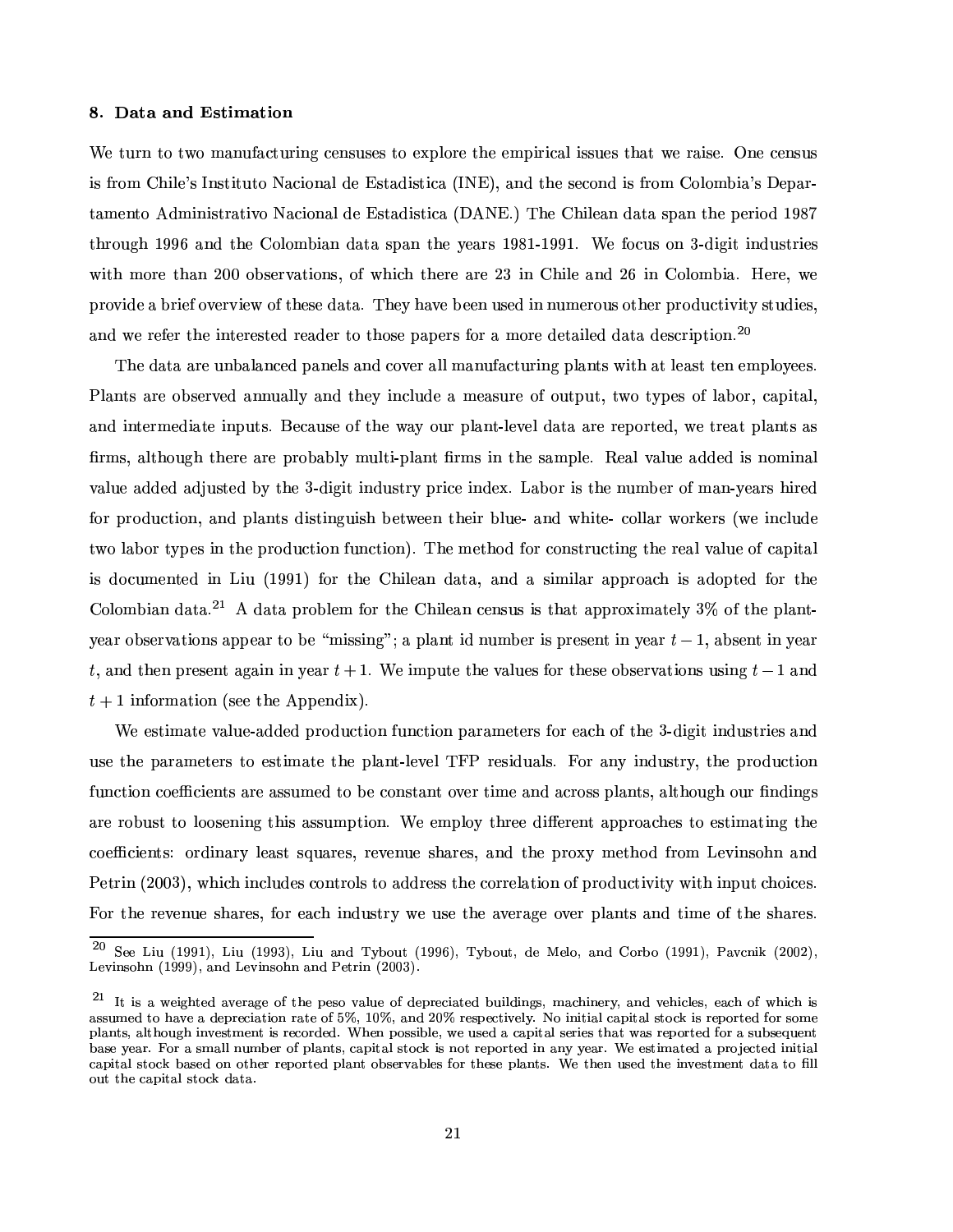Our intent here is not to compare estimators, as that has been done (again and again) elsewhere. Rather we wish to investigate whether our empirical results on measuring productivity are robust to the method of estimation.

#### 9. Results

A necessary condition for the growth-accounting index and the BHC index to agree is that they yield similar results for continuing firms, which make up on average 95% of plant observations in the industries in our data. For these firms we compare the growth-accounting measure with the BHC index for 49 3-digit manufacturing industries from Chile and Colombia. Readers interested in the calculation of the additional terms in (16) suggested by Lemmas 3 and 4 are referred to Nishida and Petrin (2004) for a complete analysis of estimation of the full decomposition.

In an attempt to keep the analysis manageable, we start with a detailed description of results for the largest Chilean manufacturing industries. We then describe how these findings generalize. The main result is that the micro patterns observed in the largest industries in Chile are indicative of the findings for the entire 49 3-digit industries from both countries.

Table 1 reports the annual estimates of growth rates in productivity for the two measures for ISIC 311, the Food Products industry (the largest in Chile). The production function coefficients are estimated using ordinary least squares, and the productivity calculations use only plants that exist in period  $t-1$  and period t (the continuers), which in this industry account for 94.4% of plant-year observations and 96.4% of industry value added over the sample period. Column 1 is the growth in real industry value added for 1988 to 1996, column 2 is the growth-accounting measure of productivity, column 3 is the BHC productivity measure, and column 4 is the difference between these two terms, which is equal to the BHC "reallocation" term described earlier.

The growth-accounting measure averages 3.64% per annum, with standard deviation of 4.72% across the nine vears. On average it accounts for slightly less than one-half of the growth rate in value added, which is consistent with the findings reported in Basu and Fernald (2002).<sup>22</sup> The BHC index averages  $-2.93\%$  per annum with a standard deviation of 13.48%. The divergence in these summary statistics arises because the two indexes themselves are widely divergent, as is evident from a comparison of columns 2 and 3. Column 4 is the difference and has a mean of -6.57%, with a standard deviation of 10.74%. Its volatility across the sample period is consistent with the general findings in the literature that "reallocation" can be large and volatile.

Their approach differs principally in their use of U.S. data that has been aggregated to the industry level.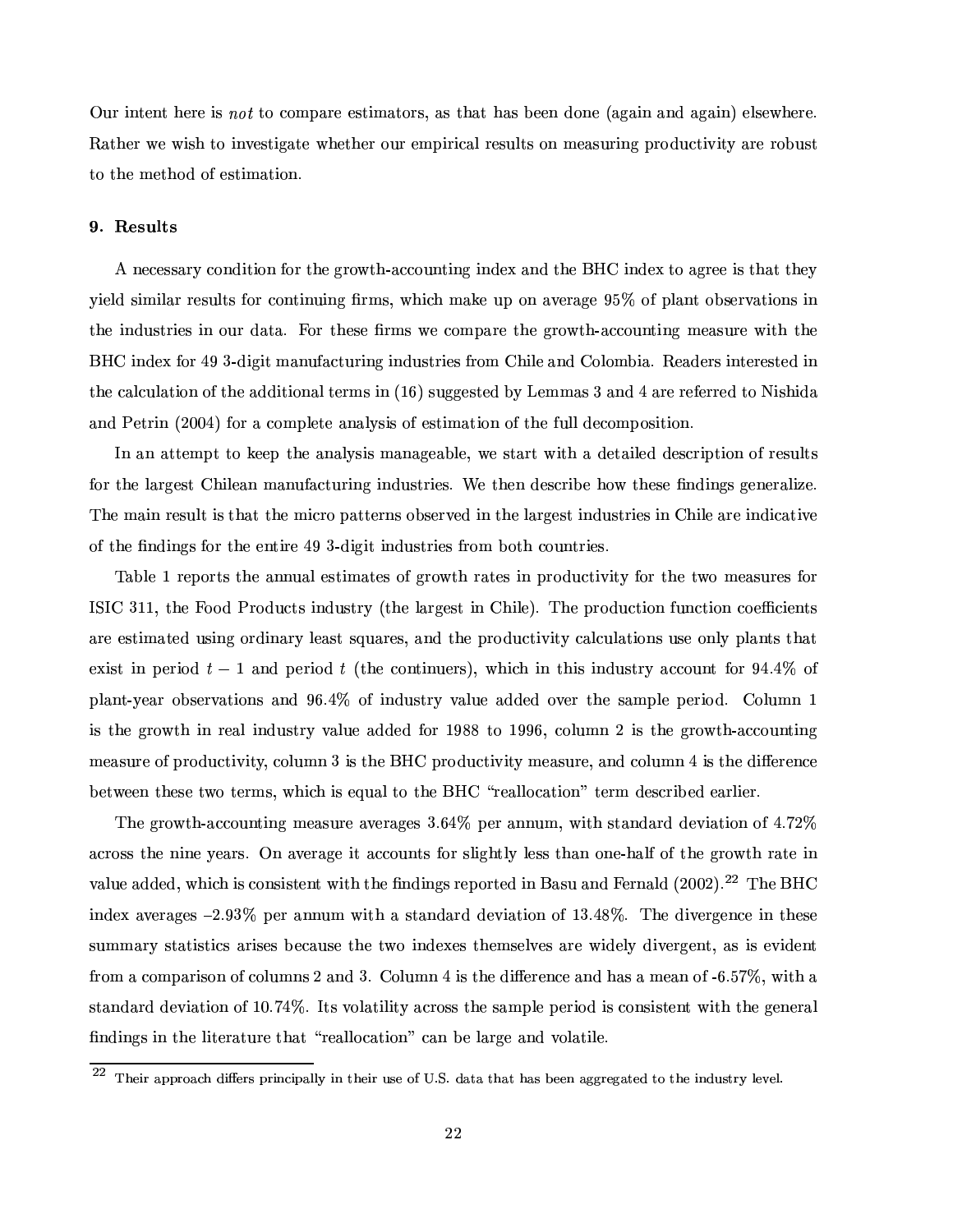á4«Fª§ZN2ZGÔ <sup>Ó</sup> ÕFÕk¿M®G´k9{¸1¤L3tQ«3º©{´kªG¤a¶¤a¶x®G¯1ºÆ´k®x¤a¶«F¹\©{ªG«¥{¬MQ®G¯5°~¯5®:Á±FªG«² ®G³¦´FQªG«3¶r¶ ¥M¯%Ç.¤wªG¤a¨]®6¤a¶G®G¯1º´k®x«Fªr¶¹«Fª ©MªG«~¥M¬MQ®G¯1«3¨Î¹T¬M¨MQ®G¯5«3¨Þ©{´kªr´Fº¤w®x¤wªr¶w¼ B³M¤8®x«F© ³M´F¸1¹«F¹Ë®G³4¤t®G´k9{¸5¤t¯1¶®G³4¤t±FªG«² ®G³~¾´FwQ«3¬M¨]®G¯1¨4±¦ºÁ¤a´F¶r¬4ªG¤Á´F¨M¥ the bottom half is the BHC index. For the top half, column 2 is the same as column 2 from table  $\blacksquare$   $\blacksquare$  and  $\blacksquare$  and  $\blacksquare$  and  $\blacksquare$  and  $\blacksquare$  or  $\blacksquare$  or  $\blacksquare$  or  $\blacksquare$  $\alpha$  is a component of the set of the set of the set of the set of the set of the set of the set of the set of the set of the set of the set of the set of the set of the set of the set of the set of the set of the set of production function estimates (not reported here) do differ somewhat across the three approaches, ®G³4¤©{ªG«¥{¬MQ®G¯5°~¯5®:W±FªG«² ®G³Þ¨]¬{º 9.¤wªr¶ ¬{¶G¯1¨4±t®G³4¤±Fªr«² ®G³~¾´FwQ«3¬{¨b®G¯1¨M±=¯1¨{¥4¤QÒ=´kªG¤8ªG¤a´F¶x«3¨M´k9l¸5:=¶r¯1º¯1¸1´kª´FQªG«3¶r¶ the three estimators. Only in 1995 does there seem to be substantial divergence between the revenue share estimate and the two alternatives.

á4«Fª®G³4¤Q%#Ô ¯1¨{¥4¤QÒ#¿{®G³4¤Ã¶r¯5±3¨M¶ ®x¤a¨{¥Î®x«=9.¤8Q«3ººÁ«3¨´FQªG«3¶r¶o®G³4¤Ã®G³4ªG¤w¤t¶x¤w®G¶Å«F¹À©MªG«~¥M¬MQ®G¯1«3¨-¹¬{¨MQ®G¯5«3¨ estimates, but the magnitudes are quite different, with the LP and OLS estimates systematically the ¸1´kªG±F¤a¶G®¯I¨Æ´k9{¶x«3¸I¬4®x¤Å°k´F¸1¬4¤®x¤wªrº¶a¼ B³4¤º´F¯1¨WªG¤a´F¶x«3¨=¹@«Fª®G³4¤°F«3¸1´k®G¯I¸1¯5®:¯I¶Bªr¤M¤aQ®x¤a¥¯1¨Æ®G³M¤ÏYªr¤a´F¸1¸5«~w´k®G¯5«3¨MÐ ®x¤wªrº¶a¿M²o³M¯1³-´kªG¤¶x:~¶x®x¤aº´k®G¯1w´F¸I¸5:=º«FªG¤°F«3¸1´k®G¯1¸1¤f¹@«Fª§+ ) ´F¨M¥ +2WªG¤a¸I´k®G¯5°F¤®x«ªG¤w°F¤a¨¬4¤ ¶r³M´kªG¤a¶w¼

waanda waa dadka baadaa baadaa baadaa baadaa baadaa baadaa baadaa baadaa baadaa baadaa baadaa baadaa baadaa baa ¹«FªÁ®G³4¤¤a¯5±3³b®Á¸1´kªr±F¤a¶x®Á¯1¨M¥M¬M¶G®xªr¯5¤a¶ ¯I¨àÔ³{¯1¸5¤F¼ B³4¤¯1¨M¥{¬M¶x®xªr¯5¤a¶CT´F¸5«3¨4±²o¯5®G³®G³4¤a¯1ª£Z <sup>2</sup>ZGÔ£Q«~¥4¤a¶eEôkªr¤áM«]«~¥ → (arabo-ogo de desento de la desento de la desento de la desento de la desento de la desento de la desento de 8Å«3¨~¾ ¤a¸5¤aQ®xªr¯1 )´F³M¯1¨4¤wªG:C <sup>Ó</sup> Ø73:E¿´F¨M¥ ®G³M¤wª=Ô³4¤aº¯Iw´F¸1¶yC <sup>Ó</sup> 973:E¼ <sup>B</sup>³4¤¦¯I¨M¥4¤QÒ¨¬Mº89.¤wªr¶t¬M¶x¤-«3¨M¸5:©{¸1´F¨]®G¶ ®G³M´k®¤QÒ4¯1¶x® ¯1¨ 4>UÕf´F¨{¥ 4¿4²o³{¯1r³´FwQ«3¬M¨]® ¹«Fª 9.¤w®²6¤w¤a¨Î×dÜ ´F¨M¥¦×FØ «F¹¯1¨M¥{¬M¶x®xªG:Á°k´F¸1¬4¤f´F¥M¥4¤a¥DCT¯I¨®G³M¯1¶ ´F¨M¨¬M´F¸{¥{´k®G´~¿®xª¬M¨Mw´k®G¯5«3¨=¥M¬4¤ ®x«Ã¤a¨]®xªG:´F¨M¥W¤QÒ~¯5®6¯1¶Ë¨M«F®6´8¶x¤w°F¤wªG¤©MªG«F9{¸1¤aºE¼áM«Fª6¤a´F³¯1¨M¥M¬M¶G®xªG:ôF¨{¥Æ¤a´F³  $\bullet$  and an and an and an and an and an and an analysis of the set of the set of the set of the set of the set of the set of the set of the set of the set of the set of the set of the set of the set of the set of the set  $\blacksquare$  . The state of the state of the state of the state of the state of the state of the state of the state of the state of the state of the state of the state of the state of the state of the state of the state of the variable and the growth-accounting index as the dependent variable. For example, the first row o versanta de la construcción de la construcción de la construcción de la construcción de la construcción de la construcción de la construcción de la construcción de la construcción de la construcción de la construcción d  $\blacksquare$  , the source of the source of the source of the source of the source of the source of the source of the source of the source of the source of the source of the source of the source of the source of the source of th ®Gaaxaa waxaa ah dhaqaa ah dhaqaa ah dhaqaa ah dhaqaa ah dhaqaa ah dhaqaa ah dhaqaa ah dhaqaa ah dhaqaa ah dha

á4«Fª¯1¨M¥{¬M¶x®xªG: <sup>Ó</sup> ÕFÕk¿®G³4¤ ªG¾¶ ]¬{´kªG¤a¥ Ѷªr´F¨M±F¤o¹ªG«3º 5~¼373f®x«£5~¼ Ü]Ù]¼ B³4¤o¯I¨b®x¤wªrQ¤w©{®Ë¯1¶¶G¯5±3¨{¯5§{w´F¨]®G¸5:8¥M¯5Ç#¤wªG¤a¨]® from zero and the slope is significantly different from one.<sup>23</sup> Overall, these results suggest that the %#Ôµ¯1¨M¥4¤QÒÁ¯1¶B´f©.«]«FªB©MªG«aÒ~:t¹@«FªB®G³4¤ ±FªG«² ®G³~¾´FwQ«3¬M¨]®G¯1¨4±tºÁ¤a´F¶G¬MªG¤o¹«Fª¹Z 2ZGÔ <sup>Ó</sup> ÕFÕk¼ <sup>B</sup>³4¤o¶r¸5«F©.¤®x¤wªrº¶Bªr´F¨4±F¤ ¹ªG«3º 5~¼1Õ=3®x«Y5~¼ <sup>Ó</sup> Õk¿4¶x«®G³4¤ %0#fÔ ¯1¨M¥4¤QÒt¥M¯%Ç.¤wªr¶¹ªG«3º£®G³4¤o±FªG«² ®G³4¾´FwQ«3¬M¨b®G¯I¨4±Ã¯I¨M¥4¤QÒ89:Á´¹T´FQ®x«FªB«F¹Øf¬{¶G¯1¨4± ®G³4¤©{ªG«aÒ~:=´k©{©MªG«3´Fr³Þ´F¨M¥ <sup>Ó</sup> ¬M¶r¯1¨4±tªG¤w°F¤a¨¬4¤ ¶G³M´kªr¤a¶w¼

 $^{23}$ rnepschipt $^{1}$ vations, the parameter estimates are very precisely estimated.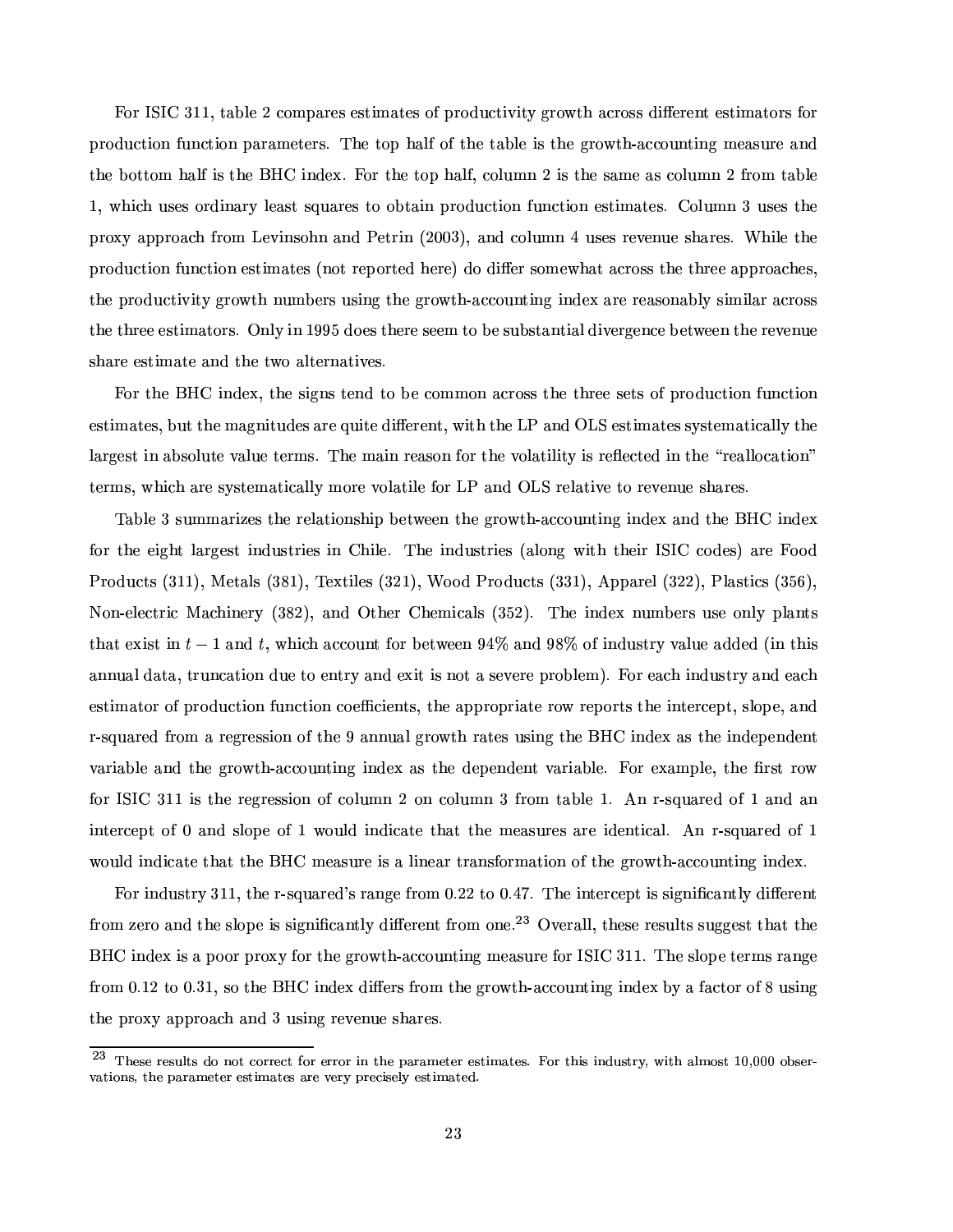—aramo amanya dan sama dan sama dan sama dan sama dan sama dan sama dan sama dan sama dan sama dan sama dan sa between 0.2 and 0.4. Intercept and slope coefficients are significantly different from zero and one ªG¤a¶x©.¤aQ®G¯5°F¤a¸1:F¼ B³4¤o©.«3¯1¨]®À¤a¶x®G¯Iº´k®x¤a¶¹@«Fª6®G³4¤¶G¸5«F©.¤ÅQ«¤Æw¯5¤a¨]®G¶¶G¬4±F±F¤a¶x®®G³M´k®6®G³4¤ %#Ô ¯1¨M¥M¤QÒÁ¥{¯%Ç#¤wª¶À¹ªG«3º ®G³4¤±Fªr«² ®G³~¾´FwQ«3¬{¨b®G¯1¨M±Æ¯1¨M¥4¤QÒ=9]:-¶x¤w°F¤wª´F¸º´k±3¨M¯5®G¬{¥4¤a¶w¼

The messages that come out of the results from tables 1-3 are confirmed by the other 15 manufacturing industries in Chile and the 26 manufacturing industries from Colombia. Overall. ¹«FªÃÔ³M¯1¸1¤F¿¬M¶G¯1¨4± + 2p«3¨M¸5:Þܦ«F¹3 <sup>Ó</sup> ¯1¨M¥M¬M¶G®xªr¯5¤a¶³M´F¥ªx¾¶ ¬M´kªG¤a¥{¶f´k9#«°F¤ 5~¼9¿¬M¶G¯1¨4±ªG¤w°F¤a¨¬4¤Æ¶r³M´kªG¤a¶f«3¨M¸1: ovata este en entre en la construcción de la construcción de la construcción de la construcción de la construcción ªx¾¶ ¬M´kªG¤a¥=«°F¤wª,5~¼9¼ )«3¶x® ¶G¸5«F©.¤Q«]¤Ww¯5¤a¨b®G¶o´FQªG«3¶G¶¤a¶x®G¯Iº´k®x«Fªr¶´F¨M¥¯1¨M¥{¬M¶x®xªr¯5¤a¶Ë°d´kª¯5¤a¥9.¤w®²6¤w¤a¨y5~¼1Õ´F¨M¥  $6.9<sup>24</sup>$  For Colombia, using OLC only 4 of 96 industries had resurreds above 0.5 using payame  $\blacksquare$  and an aos of the set of the set of the set of the set of the set of the set of the set of the set of the set of the set of the set of the set of the set of the set of the set of the set of the set of the set of th ³M´F¥p´F¨pªx¾¶ ¬M´kªG¤a¥Þ«°F¤wª5~¼9¼2~¸5«F©.¤ Q«¤Æw¯5¤a¨]®G¶f´FQªG«3¶G¶¤a¶x®G¯Iº´k®x«Fªr¶´F¨M¥¯1¨M¥M¬{¶x®xªr¯5¤a¶´F¸1¶G«W°k´kªr¯5¤a¥Þ9.¤w®²6¤w¤a¨ 5~¼1ÕÁ´F¨M¥V5~¼ <sup>Ó</sup> ¿¶r¬4±F±F¤a¶x®G¯1¨4±®G³4¤8%#fÔ ¯1¨M¥4¤QÒÎ¥{¯%Ç#¤wª¶Å9:Þ¶G¤w°F¤wªr´F¸º´k±3¨M¯5®G¬{¥4¤a¶¹@ªr«3ºÖ®G³M¤Ã±Fªr«² ®G³~¾´FwQ«3¬{¨b®G¯1¨M± index. In summary, the results demonstrate that the BHC index adds a "reallocation" term to the ±FªG«² ®G³~¾´FwQ«3¬M¨]®G¯1¨4±Æ¯I¨M¥4¤QÒÆ®G³M´k® ¯I¶¸1´kªG±F¤´F¨M¥°F«3¸1´k®G¯I¸5¤F¿Mº´kÂ~¯1¨4±Á¯5®´t°F¤wªG:¨4«3¯1¶x:ƯI¨M¥M¯1w´k®x«Fª«F¹\®G³4¤f±FªG«²o®G³~¾  $\blacksquare$ ´kªG«3¬M¨{¥%0#fÔB¾ ®:]©.¤ ¯1¨{¥4¤QÒ¤a¶ «F¹\©Mªr«¥M¬{Q®G¯5°¯1®:ƱFªr«² ®G³"¼

%6¤w¹«FªG¤ ®G¬4ª¨M¯1¨4±t®x«Æ®G³M¤ ¥4¤aQ«3ºÁ©.«3¶G¯5®G¯1«3¨-®G³M´k®o²6¤©Mªr«F©#«3¶G¤F¿M²B¤8´F¶x²o³4¤w®G³4¤wª¯5® º´k®x®x¤wªr¶Å¤aºÁ©{¯5ª¯1w´F¸1¸5:Ư1¹ ²6¤t¬{¶x¤t®G³4¤t9{´F¶x¤Q¾©.¤wªr¯5«~¥Þ¶r³M´kªG¤yC+´F¶x©.¤w:ªG¤a¶eEo«Fªf®G³4¤Á´a°F¤wªr´k±F¤Q¾¶r³M´kªG¤ÁCB«Fªr¨K]°~¯1¶x®eE ²o³4¤a¨p²B¤Áw´F¸1w¬{¸1´k®x¤Á®G³4¤ ±FªG«² ®G³~¾´FwQ«3¬M¨]®G¯1¨4±f®x¤wªrº¦¼ (¶²6¤¨M«F®x¤a¥t¤a´kªr¸1¯5¤wªa¿F¯5¹{®G³4¤¶G³M´kªG¤a¶´kªG¤r³{´F¨4±3¯1¨4±«°F¤wªË®G¯1ºÁ¤´k®®G³4¤©{¸1´F¨]®Y¾¸5¤w°F¤a¸j¿ then using the base-period share ignores an important piece of observed information on the path of the share (the end-period share).

 $\blacksquare$  . The second of the second of the second of the second of the second of the second of the second of the second of the second of the second of the second of the second of the second of the second of the second of th period share yields an average annual rate of growth of -9.73%, while the average-share approach  $\blacksquare$ do vary quite a bit in a manner that is important for the approximation to the integral given in  $\blacksquare$ (Laspeyres) index, and that it differs from the average-share index so dramatically suggest that researchers should regularly report the average-share approximation as one of their results. Despite  $\blacksquare$ ¯5® ³M´kª¥®x«ÆQ«3ºÁ©{´kªG¤ ªG¤a¶G¬M¸5®G¶´FQªr«3¶G¶o¶x®G¬{¥M¯5¤a¶«3¨¦ªr¤a¸1´k®x¤a¥\$¬4¤a¶x®G¯5«3¨M¶a¼

 $24$  music introduced for the pure following format  $r=1$  and  $r=1$  for  $r=1$  for  $r=1$ larger.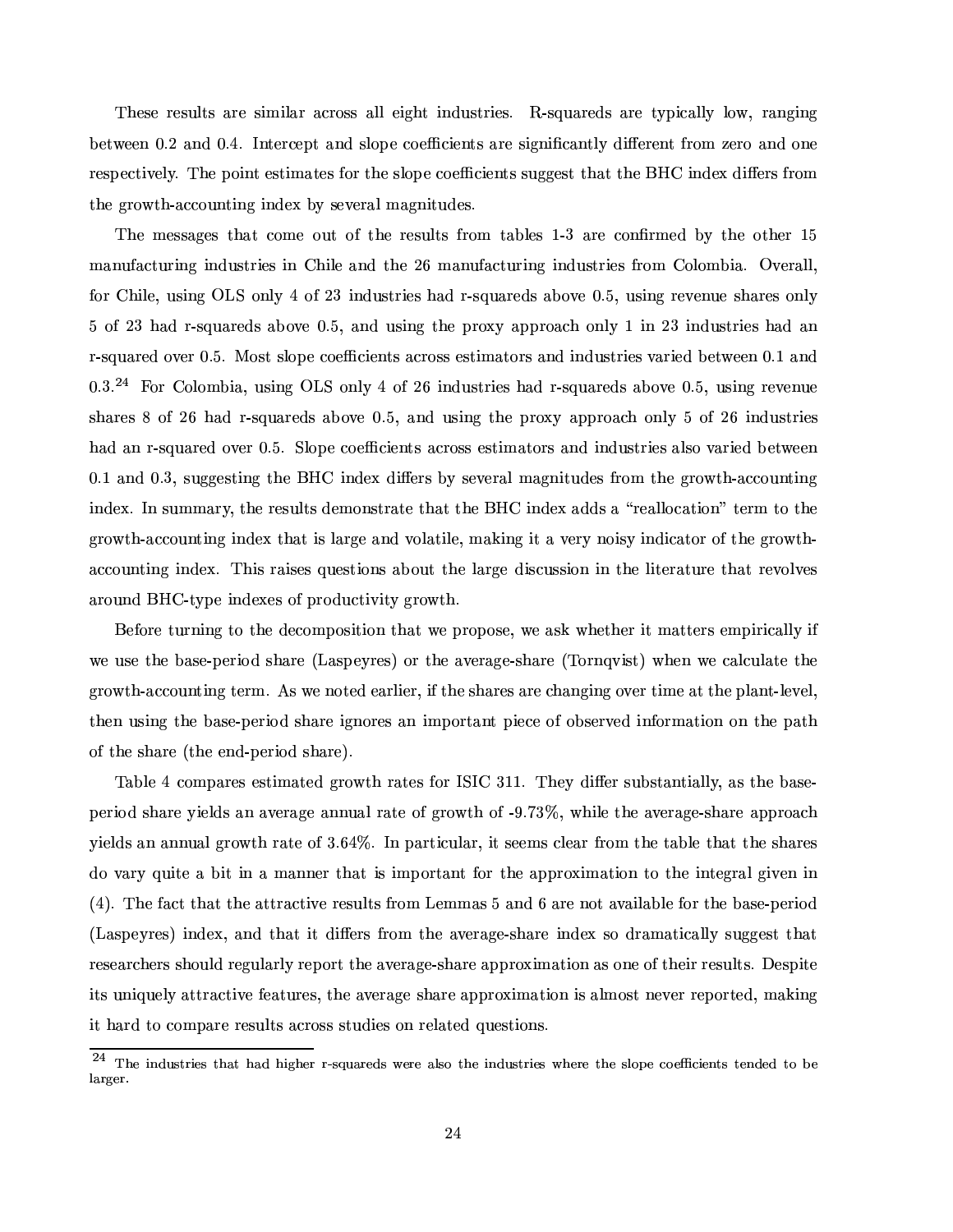#### Decomposing the Change in Productivity Growth Rates

¢¤Á¨4«² ®G¬4ª¨¦®x«=®G³4¤Ã¥M¤aQ«3ºÁ©.«3¶G¯5®G¯5«3¨Î«F¹®G³4¤Ã³M´F¨4±F¤t¯1¨¦©{ªG«¥{¬MQ®G¯5°~¯5®:±FªG«² ®G³Îª´k®x¤a¶Å¹ªG«3º 2¤aQ®G¯5«3¨Ú¼ B³4¤wªr¤o²6¤¶G³M«²6¤a¥=³M«²É®x«Ã¥4¤aQ«3º©#«3¶G¤Å®G³4¤r³{´F¨4±F¤¯I¨®G³4¤±FªG«²o®G³Wª´k®x¤Å«F¹©{ªG«¥{¬MQ®G¯5°~¯5®:t¯1¨]®x«Ã´8®x¤wªrº-®G³M´k® ¯1¶¯1¨MQªG¤a´F¶r¯1¨4±W¯1¹±FªG«² ®G³ª´k®x¤a¶f´k®®G³M¤Ã§{ªrºÖ¸1¤w°F¤a¸´kªr¤Ã¯1¨{QªG¤a´F¶G¯1¨4±QC®G³4¤ÏYªG¤a´F¸©MªG«~¥M¬MQ®G¯5°~¯5®:ÐÆ®x¤wªrºE¿´F¨M¥´ ®aca"esta de la caïefa esta de la caïefa esta de la caïefa esta de la caïefa esta de la caïefa esta de la caïef added (the "reallocation" term).

B´k9{¸5¤Q9©MªG«°¯I¥4¤a¶®G³M¯I¶¥4¤aQ«3ºÁ©.«3¶G¯5®G¯1«3¨ß¹@«FªZ <sup>2</sup>ZxÔ <sup>Ó</sup> ÕFÕÞ¯1¨ÊÔ³M¯1¸1¤F¼ <sup>B</sup>³M¤Îr³M´F¨M±F¤p¯1¨µ®G³4¤Î±FªG«² ®G³ ªr´k®x¤ from year to year is reported in column 2. Note that it does not exactly equal the change in the ±FªG«² ®G³-ªr´k®x¤fªG¤w©.«FªG®x¤a¥¯1¨Q«3¸1¬{º¨Õ%4®G³4¤¥M¯%Ç.¤wªG¤a¨MQ¤¯1¶¥M¬4¤®x«Á®G³4¤f¤a¨]®xªG:MȤQÒ~¯5®©l¸1´F¨b®G¶a¿C®G³M«3¶x¤f©{¸1´F¨]®G¶6®G³M´k® do not exist in t,  $t+1$ , and  $t+2$ , e.g.), and it is equal to the change in the growth rate that is attributable to entry/exit. As defined in Section 6, for those plants that exist in the three periods. ®G³4¤Ár³{´F¨4±F¤Á¯1¨ÞQ«3¸I¬Mº¨Q3Ww´F¨9.¤t¥4¤aQ«3ºÁ©.«3¶x¤a¥¯1¨]®x«W®G³M¤ÏYªr¤a´F¸\©{ªG«¥{¬MQ®G¯5°~¯5®:~Юx¤wªrº¦¿Q«3¸1¬Mº¨ <sup>Ó</sup> ¿´F¨M¥p®G³4¤ ÏYªG¤a´F¸1¸1«w´k®G¯5«3¨{Юx¤wªrº-¿]Q«3¸I¬Mº¨ÃÜ4¼ B³4¤ªG¤a´F¸4©{ªG«¥{¬MQ®G¯5°~¯5®: Q«3º©#«3¨M¤a¨b®À¯1¶¬M¯5®x¤°F«3¸I´k®G¯1¸5¤F¿b´°F¤wªr´k±3¯1¨4± 9¼×79 ²o¯5®G³´¦¶G®G´F¨M¥M´kªr¥¥4¤w°~¯1´k®G¯5«3¨p«F¹ Ù]¼ ÓFÓ=¿²o¯5®G³p9.«F®G³©#«3¶r¯5®G¯5°F¤Á´F¨M¥¨4¤w±3´k®G¯5°F¤Æ«3¬4®GQ«3ºÁ¤a¶w¼ <sup>B</sup>³M¤ÁªG¤a´F¸1¸5«~w´k®G¯5«3¨ ®x¤wªrº-¯1¶©.«3¶G¯5®G¯5°F¤F¿b°F¤wªG:Á¶x®G´k9{¸5¤F¿´F¨M¥´F¸5²´a:~¶BQ«3¨]®xªr¯59l¬4®x¤a¶®x«8¯I¨MQªG¤a´F¶x¤a¶B¯1¨t®G³4¤ ªr´k®x¤Å«F¹.©MªG«~¥M¬MQ®G¯5°~¯5®:8±FªG«²o®G³"¿ ¤w°F¤a¨Î¯I¨©#¤wª¯5«¥{¶B²Å³4¤a¨®G³4¤«°F¤wªr´F¸1¸±Fªr«² ®G³-ª´k®x¤ ¹T´F¸1¸1¶w¼

o de la construit de la forma de la construit de la construit de la construit de la construit de la construit d reallocation series from the other 48 manufacturing industries. Regardless of the estimator for production function coefficients, the industry, or the country, the annual reallocation terms are almost universally positive, and within an industry over time they vary very little, with a typical standard deviation less than  $1.^{25}$  Thus, these results suggest that reallocation effects - when defined  $\bullet$  and a radial parameter  $\bullet$  and a radial parameter  $\bullet$  . The set of tasks  $\bullet$  tasks  $\bullet$  tasks  $\bullet$  tasks  $\bullet$ ©.«3¶G¯5®G¯5°F¤a¸1:Æ®x«Æ¯1¨{¥M¬M¶x®xªG:ƱFªG«² ®G³¿M¤w°F¤a¨¦²o³M¤a¨®G³4¤«°F¤wª´F¸1¸"±FªG«² ®G³¦ªr´k®x¤8¯1¶¹T´F¸1¸1¯1¨4±4¼

#### ;- ¡ Y4 \\$?\

ZY¨Æ®G³{¯1¶À©{´k©.¤wªB²B¤¥4¤w§{¨4¤o©MªG«~¥M¬MQ®G¯5°~¯5®:ñFªG«² ®G³´F¶Ë®G³4¤r³{´F¨4±F¤¯I¨²6¤a¸5¹´kªr¤o®G³M´k®´kªr¯1¶x¤a¶Ë¹@ªr«3º-´F¥M¥{¯5®G¯5«3¨M´F¸ «3¬4®x©{¬M®Å³4«3¸1¥{¯1¨4±Á©Mªr¯Iº´kªG:¯1¨4©{¬4®G¶oQ«3¨M¶x®G´F¨]®w¼o¢¤Á¶G³4«² ®G³M´k®Å®G³M¯1¶Å¥4¤w§{¨M¯5®G¯1«3¨-©MªG«°¯1¥M¤a¶ ©Mªr´FQ®G¯1®G¯5«3¨4¤wªr¶o²o¯5®G³ a measurement useful for cost-benefit/policy analysis that is readily comparable across time, in-¥M¬M¶G®xªr¯5¤a¶w¿Q«3¬M¨]®xªr¯5¤a¶w¿À´F¨{¥·¤aº©{¯5ªr¯1w´F¸B¶x®G¬M¥M¯1¤a¶w¼p½¶G¯1¨M±Þ®xªr´F¥{¯5®G¯5«3¨M´F¸Ë±FªG«² ®G³4¾´FwQ«3¬M¨b®G¯I¨4±ªG¤a¶G¬M¸1®G¶w¿²B¤-¶G³4«² ®G³M´k®±3´F¯1¨{¶ º´a:´kªr¯1¶G¤9.¤aw´F¬M¶G¤f«F¹\©{¸I´F¨b®Y¾¸5¤w°F¤a¸.®x¤a³M¨4«3¸5«F±F:-¶G³M«r¶w¿M´F¨{¥"¿M¯1¨¯1ºÁ©.¤wªG¹¤aQ®G¸5:ÆQ«3ºÁ©.¤w®G¯5®G¯1°F¤¶x¤w®Y¾ ®G¯1¨4±3¶a¿]¹ªG«3º-®G³4¤Åªr¤a´F¸1¸5«~w´k®G¯5«3¨Æ«F¹\¯1¨4©{¬4®G¶Ë´FQªG«3¶G¶6©{¸1´F¨]®G¶Ë²Å¯5®G³W¥{¯%Ç#¤wª¯1¨4±º´kªGÂ~¬4©{¶6´F¨M¥lÈ«Fª¶G³M´F¥M«²Ê°d´F¸I¬4¤a¶Ë«F¹ primary inputs.

 $25$  and  $\frac{1}{2}$  redges  $\frac{1}{2}$  and  $\frac{1}{2}$   $\frac{1}{2}$  and  $\frac{1}{2}$   $\frac{1}{2}$   $\frac{1}{2}$   $\frac{1}{2}$   $\frac{1}{2}$   $\frac{1}{2}$   $\frac{1}{2}$   $\frac{1}{2}$   $\frac{1}{2}$   $\frac{1}{2}$   $\frac{1}{2}$   $\frac{1}{2}$   $\frac{1}{2}$   $\frac{1}{2}$   $\frac{1}{2}$   $\frac{1}{2$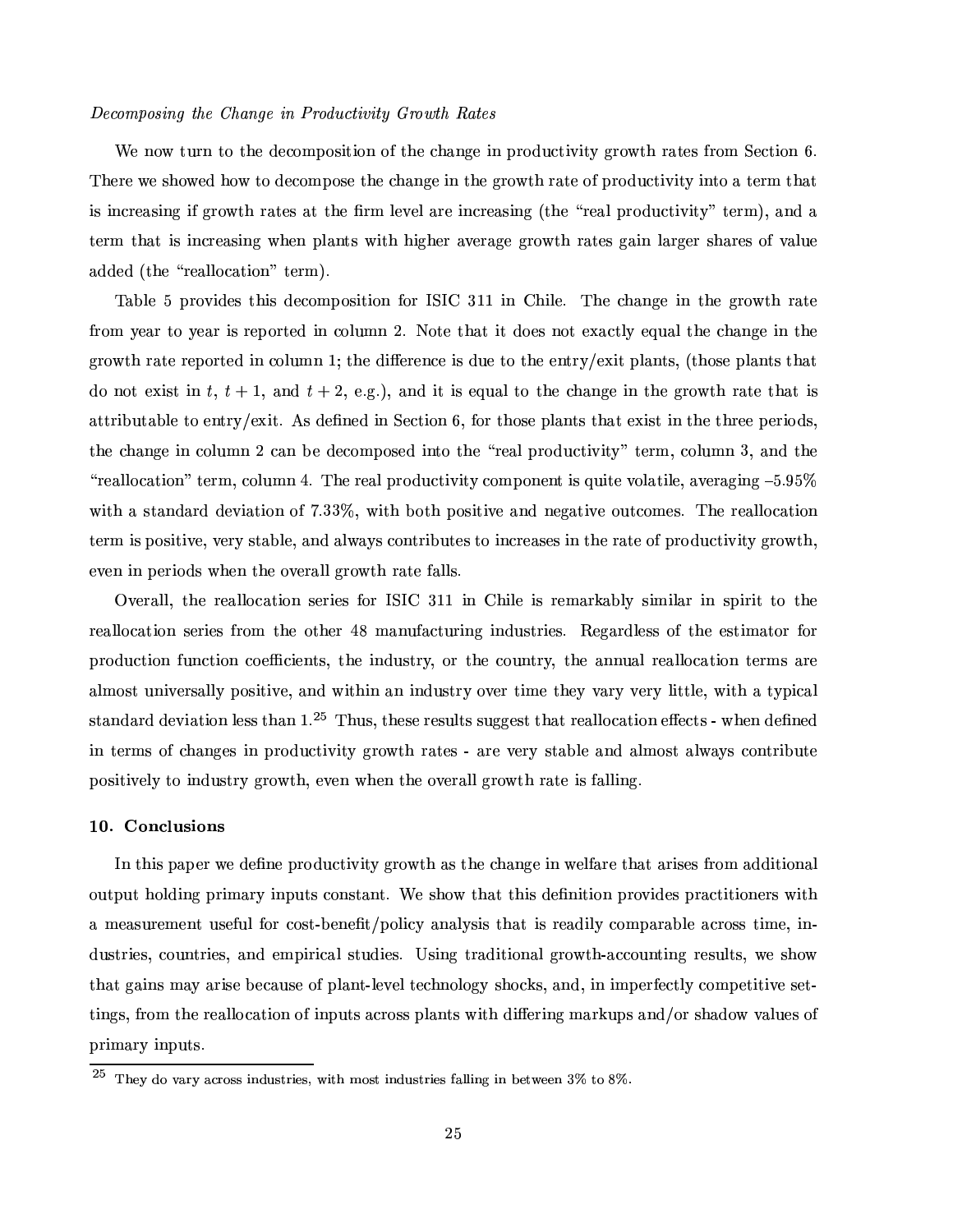B³M¤ÃºÁ«3¶G®Å©.«F©{¬M¸I´kªÅ¯1¨M¥M¤QÒ¹«FªfºÁ¤a´F¶G¬4ª¯1¨4±Æ©{ªG«¥{¬MQ®G¯5°~¯5®:±FªG«² ®G³p²o¯5®G³¦©l¸1´F¨b®Y¾¸1¤w°F¤a¸¥{´k®G´=¬{¶x¤a¶o®G³M¤Ã¥M¯1¹I¾ ference in the "first moments" of the productivity distribution, where a variety of first moments ³M´°F¤=9.¤w¤a¨(©MªG«F©.«3¶x¤a¥"¼-¢¤-¶G³4«²-®G³{¯1¶ ¥4¤w§l¨M¯5®G¯5«3¨ ´F¥{¥M¶8´F¨´F¥M¥M¯1®G¯5«3¨M´F¸®x¤wªrº ®x«p®G³4¤Æ±Fªr«² ®G³~¾´FwQ«3¬{¨b®G¯1¨M± °A`F™ Tangarang ang ang ataun na may ang ang ataun na may ang ataun na may ang ataun na may ang ataun na may a °6¤a`kâ=ªr¤a°aïmaï-®Goqotaqöra ïFoqotaqöradi. Ö Chile from 1987-1996 and Colombia from 1981-1991 - 49 in total - primarily because this "reallow´k®G¯5«3¨MЮx¤wªrº¯1¶¸1´kªG±F¤´F¨{¥°F«3¸1´k®G¯1¸5¤F¼ B³M¤a¶x¤f§{¨M¥M¯I¨4±3¶B´kªr¤fªG«F9{¬M¶x®®x«¥M¯5Ç#¤wªG¤a¨]®¤a¶x®G¯1ºÆ´k®G¯5«3¨-´k©M©MªG«3´F³4¤a¶¹«Fª plant-level productivity.

 $\bullet$  and a straight and a straight and a straight and a straight and a straight and of the straight and of the straight and of the straight and of the straight and of the straight and of the straight and of the straight a of previously unnoticed and unattractive features of the first-moment definition: it is not linked tightly to welfare in any theoretical model of which we are aware; it is sensitive to measured units;  $\blacksquare$ ¶G³M´kªr¤²B¤a¯5±3³]®G¶w¿¨4¤a¯5®G³4¤wªÀ«F¹.²o³{¯1r³Á¯1¶ËQ«FªGªG¤aQ®À¹«FªË²6¤a¸5¹T´kªG¤ ºÁ¤a´F¶G¬4ªr¤aºÁ¤a¨b® ~´F¨M¥¯1®G¶Àr³4«3¯IQ¤ «F¹.®G³4¤ 9{´F¶x¤Q¾©.¤wªr¯1«¥ a°F¤waaraan ah daan ah daan ah daan ah daan ah daan ah daan ah daan ah daan ah daan ah daan ah daan ah daan ah ¯1¨]®x«¬4¤a¶x®G¯5«3¨W®G³4¤¸1¯5®x¤wªr´k®G¬MªG¤ Ѷ˯1¨]®x¤wªG©Mªr¤w®G´k®G¯5«3¨Æ«F¹®G³4¤=ÏYªr¤a´F¸1¸5«~w´k®G¯5«3¨MЮx¤wªº ´F¶B©MªG«~¥M¬MQ®G¯1°¯5®:t±FªG«² ®G³¼ ¬4ª §{¨M¥{¯1¨4±3¶ ´F¸I¶x«p¶r¬4±F±F¤a¶x®Ã®G³M´k®tªG¤a¶x¤a´kªr³4¤wªr¶Á¶G³4«3¬{¸1¥ ªG¤w±3¬{¸1´kªr¸5:¯1¨Mw¸I¬M¥4¤®G³4¤=®xªr´F¥M¯1®G¯5«3¨M´F¸À±Fªr«² ®G³~¾´FwQ«3¬{¨b®G¯1¨M± ºÁ¤a´F¶G¬MªG¤¯1¨®G³4¤a¯5ªoªG¤a¶G¬M¸5®G¶¹«Fª 9.«F®G³¦Q«3ºÁ©l´kªr´k9{¯1¸1¯1®:W´F¨{¥¤a´F¶x¤ «F¹¯1¨]®x¤wªG©MªG¤w®G´k®G¯5«3¨¼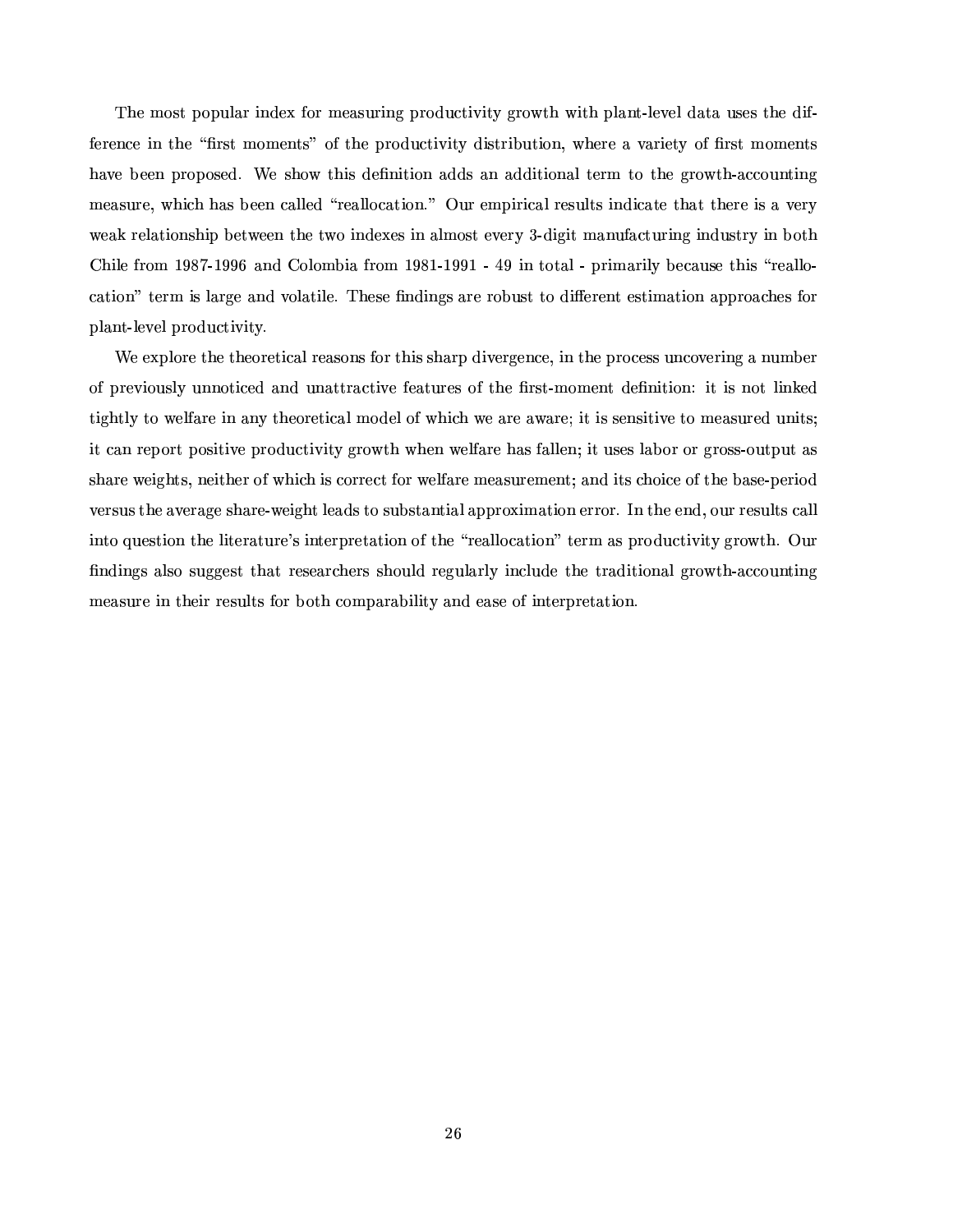#### References

- Abowd, J., Kramarz, F., and Margolis, D. (1999). High wage workers and high wage firms. *Econometrica*,  $67(2)$ ,  $251-334$ .
- Aghion, P., and Howitt, P. (1992). A model of growth through creative destruction. *Econometrica*,  $60(2), 323-351.$
- Bailey, M., Hulten, C., and Campbell, D. (1992). Productivity dynamics in manufacturing plants. In Brookings Papers on Economic Activity: Microeconomics, Vol. 4, pp. 187–267. Brookings Institute.
- Balk, B. (2003). On the relationship between gross-output and value-added based productivity measures: The importance of the domar factor. Center for Applied Economic Research Working Paper 2003/05.
- Balk, B. (2005). Divisia price and quantity indices: 80 years after. *Statistica Neerlandica*,  $59(2)$ ,  $119 - 158.$
- Basu, S., and Fernald, J. (2002). Aggregate productivity and aggregate technology. *European* Economic Review, 46, 963-991.
- Bennet, T. (1920). The theory of measurement of changes in cost of living. Journal of the Royal Statistics Society, 455-462.
- Bernard, A., Eaton, J., Jensen, B., and Kortum, S. (2003). Plants and productivity in international trade. American Economic Review, 1268-1290.
- Bernard, A., and Jensen, B. (1999). Exceptional exporter performance: Cause, effect, or both?. Journal of International Economics, 47, 1-25.
- Berndt, E., and Fuss, M. (1986). Productivity measurement with adjustments for variations in capacity utilization and other forms of temporary equilibrium. Journal of Econometrics, 33,  $7 - 29$ .
- Caballero, R., and Hammour, M. (1996). On the timing and efficiency of creative destruction. The Quarterly Journal of Economics,  $111(3)$ , 805-852.
- Campbell, J. (1998). Entry, exit, embodied technology, and business cycles. Review of Economic Dynamics,  $1(2)$ ,  $371-408$ .
- Diewert, E. (1976). Exact and superlative index numbers. Journal of Econometrics.
- Diewert, E., and Fox, K. (2005). Measuring productivity growth. Working Paper.
- Domar, E. D. (1961). On the measurement of technological change. The Economic Journal,  $71(284)$ ,  $709-729$ .
- Eaton, J., Kortum, S., and Kramarz, F. (2004). An anatomy of international trade: Evidence from French firms. New York University, Department of Economics.
- Foster, L., Haltiwanger, J., and Krizan, C. (2001). New Developments in Productivity Analysis, chap. Aggregate Productivity Growth: Lessons from Microeconomic Evidence, pp. 303–372. University of Chicago Press.
- Fox, K. (2003). Problems with (dis)aggregating productivity, and another productivity paradox. University of New South Wales Discussion Paper.
- Goolsbee, A., and Petrin, A. (2004). The consumer gains from direct broadcast satellites and the competition with cable TV. Econometrica,  $72(2)$ , 351-382.
- Griliches, Z., and Regev, H. (1995). Firm productivity in Israeli industry: 1979-1988. Journal of  $Econometrics, 65(1), 175-203.$
- Hall, R. (1990). Invariance properties of solow's productivity residual. In Diamond, P. (Ed.), Growth/Productivity/Unemployment: Essays to Celebrate Bob Solow's Birthday. MIT Press.
- Hulten, C. (1978). Growth accounting with intermediate inputs. The Review of Economic Studies,  $45(3), 511-518.$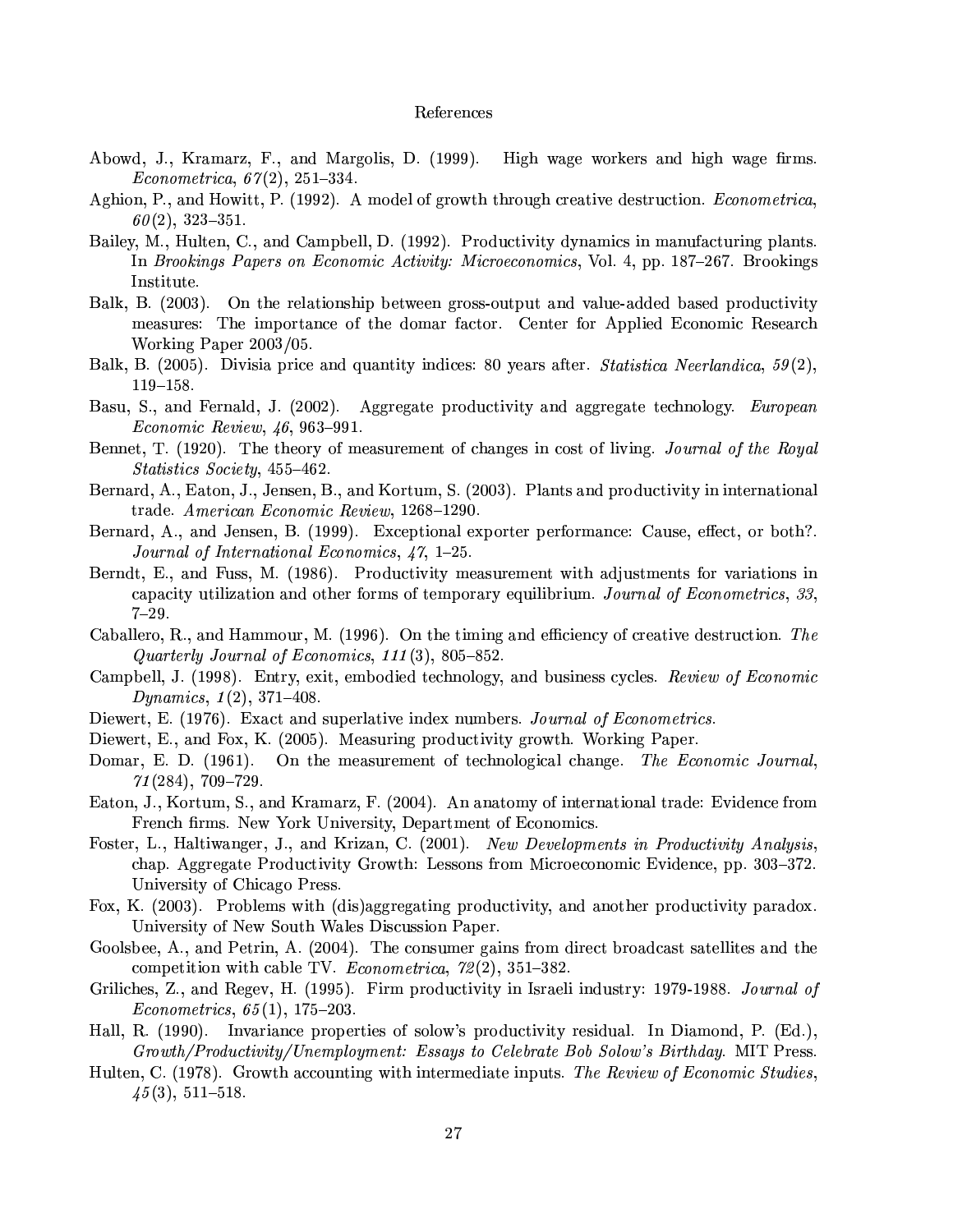- Hulten, C. (2001). Total factor productivity: A short biography. In New Developments in Produc*tivity Analysis.* University of Chicago Press.
- Hulten, C. R. (1973). Divisia index numbers. *Econometrica*,  $41(6)$ , 1017-1025.
- Levinsohn, J. (1999). Employment responses to international liberalization in Chile. Journal of International Economics, 47, 321-244.
- Levinsohn, J., and Petrin, A. (1999). When industries become more productive, do firms? investigating productivity dynamics. NBER Working Paper 6893.
- Levinsohn, J., and Petrin, A. (2003). Estimating production functions using inputs to control for unobservables. Review of Economic Studies,  $70(2)$ , 341-372.
- Liu, L. (1991). Entry-Exit and Productivity Changes: An Empirical Analysis of Efficiency Fron*tiers.* Ph.D. thesis, University of Michigan.
- Liu, L. (1993). Entry, exit, and learning in the Chilean manufacturing sector. Journal of Development Economics,  $42.217 - 242$ .
- Liu, L., and Tybout, J. (1996). Productivity growth in Colombia and Chile: Panel-based evidence on the role of entry, exit and learning. In Roberts, M., and Tybout, J. (Eds.), *Producer Heterogeneity and Performance in the Semi-Industrialized Countries, chap. 4. World Bank.*
- Marschak, J., and Andrews, W. (1944). Random simultaneous equations and the theory of production. *Econometrica*,  $12(3-4)$ ,  $143-205$ .
- Nishida, M., and Petrin, A. (2004). Estimating aggregate productivity growth with plant-level data when markets are not competitive. University of Chicago GSB Working Paper.
- Olley, S., and Pakes, A. (1996). The dynamics of productivity in the telecommunications equipment industry. *Econometrica*,  $64(6)$ , 1263-1298.
- Pavcnik, N. (2002). Trade liberalization, exit, and productivity improvements: Evidence from Chilean plants. Review of Economic Studies, 69, 245-276.
- Petrin, A. (2002). Quantifying the benefits of new products; the case of the minivan. Journal of Political Economy,  $110$ ,  $705-729$ .
- Petrin, A. (2005). Use of a divisia index to aggregate productivity across firms. University of Chicago Working Paper.
- Roberts, M., and Tybout, J. (1996). Industrial Evolution in Developing Countries. Oxford University Press for The World Bank, New York.
- Sato, K. (1987). Ideal indexes. In New Palgrave: A Dictionary of Economics. New York: Stockton Press.
- Solow, R. M. (1957). Technical change and the aggregate production function. Review of Economics and Statistics,  $39(3)$ ,  $312-320$ .
- Star, S., and Hall, R. (1976). An approximate divisia index of total factor productivity. *Econo*metrica,  $44(2)$ , 257-263.
- Theil, H. (1967). *Economic and Information Theory*. Rand McNally, Chicago.
- Tornqvist, L. (1936). The bank of Finland's consumption price index. Bank of Finland Monthly  $Bulletin, 1–8.$
- Trivedi, P. K. (1981). Some discrete approximations to divisia integral indices. *International Economic Review, 22(1), 71-77.*
- Tybout, J., de Melo, J., and Corbo, V. (1991). The effects of trade reforms on scale and technical efficiency: New evidence from Chile. Journal of International Economics, 31, 231-250.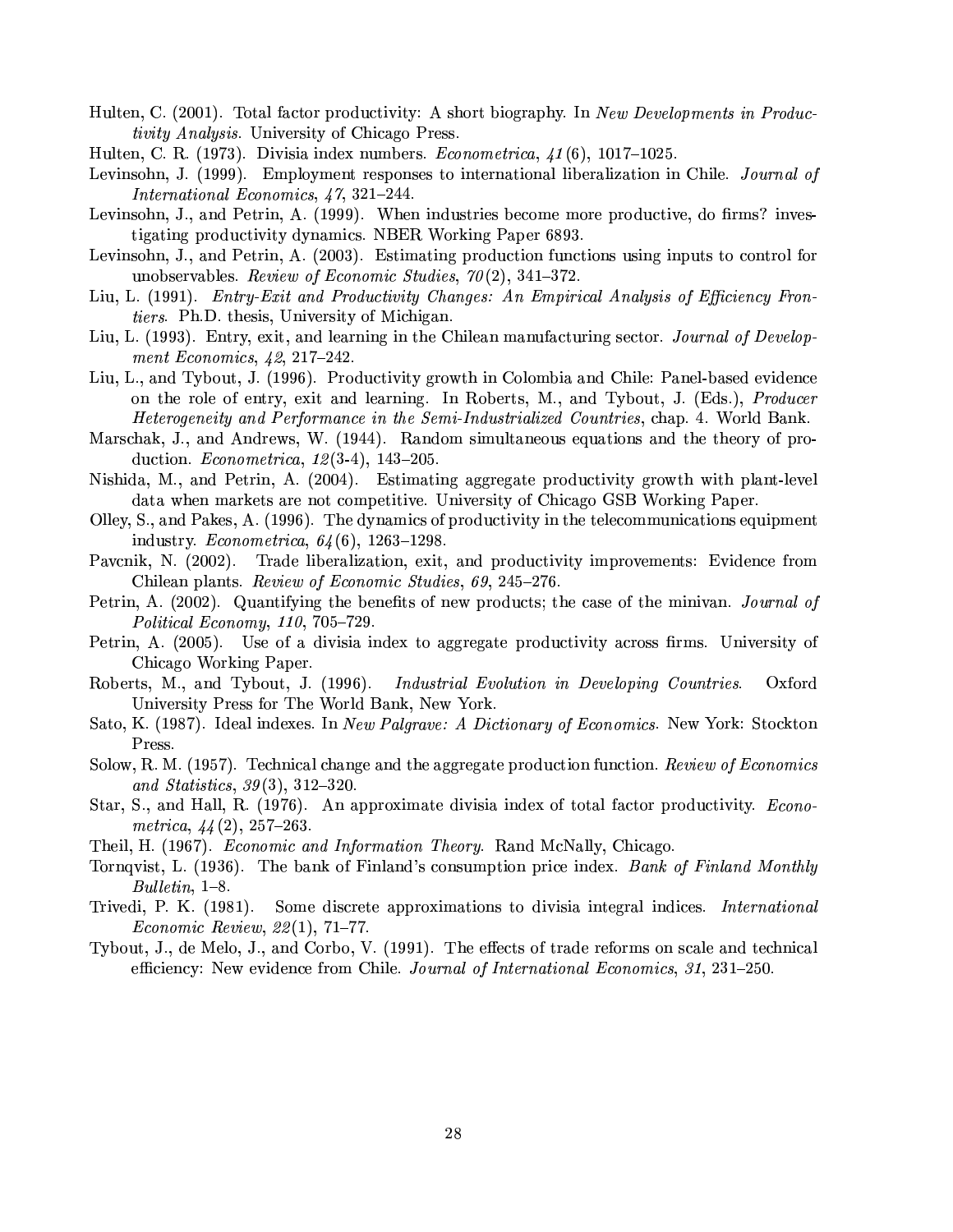### Appendix A

### Proof of Lemma 1

The proof mimics Hulten.  $F(\cdot)$  is differentiable and homogeneous of degree zero in  $(Y, X)$ , which implies

$$
\sum_{i=1}^{N} \frac{\partial F}{\partial Y_i} Y_i = -\sum_{k=1}^{K} \frac{\partial F}{\partial X_k} X_k.
$$
\n(27)

By definition  $F(Y, X, t) = 0$ , so total differentiation of  $F(\cdot)$  yields

$$
-dF = \sum_{i=1}^{N} \frac{\partial F}{\partial Y_i} dY_i + \sum_{k=1}^{K} \frac{\partial F}{\partial X_k} dX_k.
$$

where  $dF$ ,  $dY$ , and  $dX$  denote the instantaneous change with respect to time. Divide through by the left and right hand side of (27) and substitute in the competitive equilibrium conditions  $\frac{\partial F/\partial Y_i}{\partial F/\partial Y_1} = P_i$ ,  $i = 2, ..., N$  and  $-\frac{\partial F/\partial X_k}{\partial F/\partial Y_1} = W_k$ ,  $k = 1, ..., K$ , Then, the shift in the social PPF holding primary inputs constant is given as the rate of change of  $F(\cdot)$  divided by  $\sum_{i=1}^{N} \frac{\partial F}{\partial Y_i} Y_i$ :

$$
\frac{-dF}{\sum_{i=1}^N \frac{\partial F}{\partial Y_i} Y_i} = \sum_{i=1}^N \frac{P_i Y_i}{\sum_i P_i Y_i} \frac{dY_i}{Y_i} - \sum_{k=1}^K \frac{W_k X_k}{\sum_k W_k X_k} \frac{dX_k}{X_k}
$$

This establishes the first claim.

The second claim of the Lemma asserts that this quantity is equal to  $\sum_{i=1}^{N} \sum_{i}^{P_i Q_i} dlnF^i$ , where  $Q_i = F^i(M^i, X^i, t)$  and  $dlnF^i = dln\omega_i$  from (8) (we write it in this way to be consistent with the notation here). To show this, note that in equilibrium supply and demand in the product and factor markets are equated:

$$
Q_i = Y_i + \sum_{j=1}^N M_i^j \quad i=1,\ldots,N
$$

and

$$
X_k = \sum_{j=1}^J X_k^j \quad k = 1, \dots, K.
$$

Total differentiation of these equations gives

$$
\frac{dQ_i}{Q_i} = \frac{dY_i}{Q_i} + \frac{\sum_{j=1}^N dM_i^j}{Q_i} = \frac{P_i Y_i}{P_i Q_i} \frac{dY_i}{Y_i} + \sum_{j=1}^N \frac{P_i M_i^j}{P_i Q_i} \frac{dM_i^j}{M_i^j} \quad i = 1, ..., N
$$
\n(28)

and

$$
\frac{dX_k}{X_k} = \sum_{i=1}^{N} \frac{W_k X_k^i}{W_k X_k} \frac{dX_k^i}{X_k^i} \quad k = 1, \dots, K. \tag{29}
$$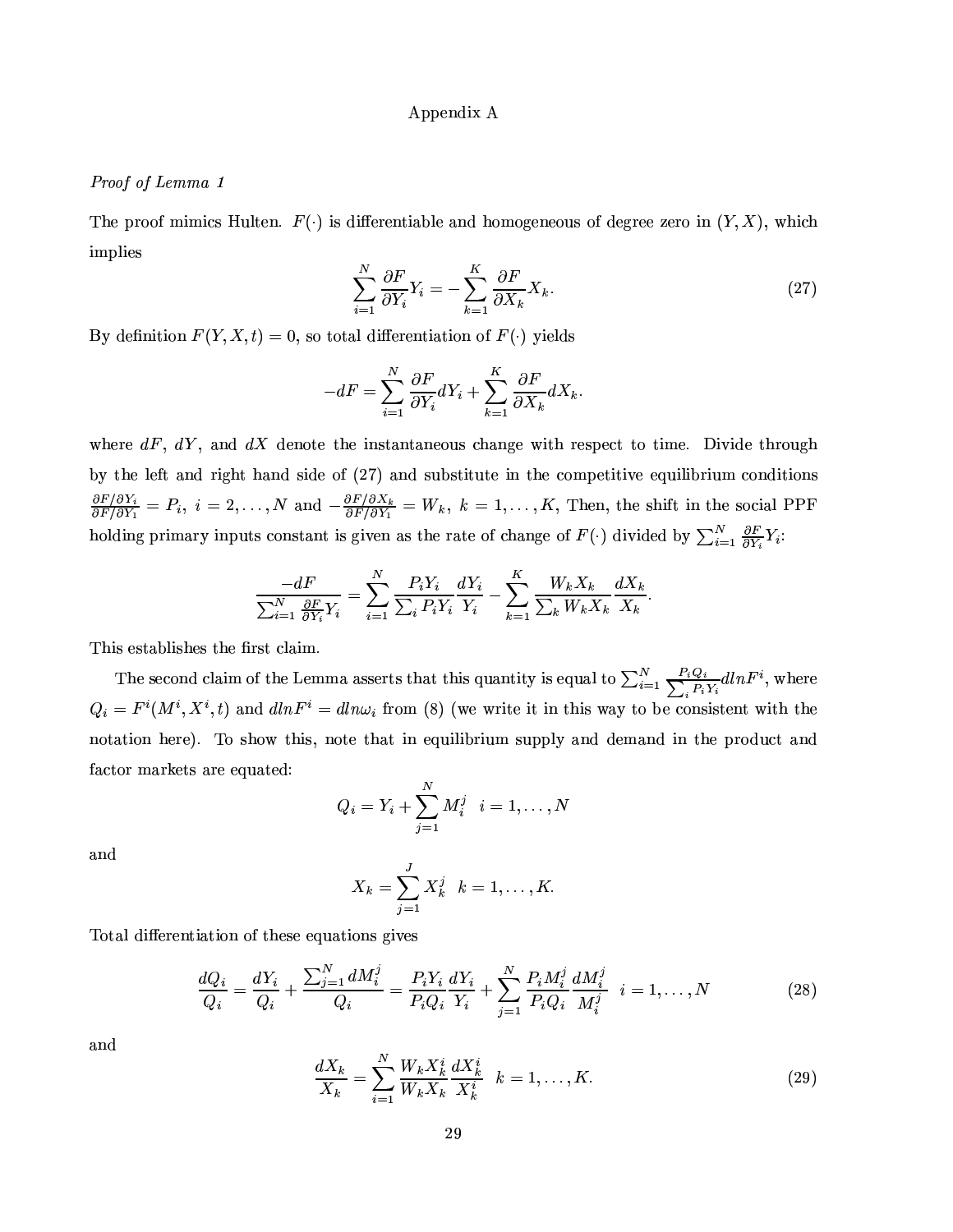Necessary conditions for the equilibrium are:  $\frac{\partial Q_i}{\partial M_j^i} = \frac{P_j}{P_i}$  and  $\frac{\partial Q_i}{\partial X_k^i} = \frac{W_k}{P_i}$ ,  $i, j = 1, ..., N$  and  $k = 1, ..., K$ . Substituting these equalities into the logarithmic derivative of  $Q_i = F^i(M^i, X^i, t)$ and dividing through by  $Q_i$  yields

$$
\frac{dQ_i}{Q_i} = \sum_{j=1}^{N} \frac{P_j M_j^i}{P_i Q_i} \frac{dM_j^i}{M_j^i} + \sum_{k=1}^{K} \frac{W_k X_k^i}{P_i Q_i} \frac{dX_k^i}{X_k^i} + dlnF^i \ \ i = 1, \dots, N,
$$
\n(30)

where  $dlnF^i$  is the well-known Solow residual. Solving (28) for  $\frac{P_iY_i}{P_iQ_i}\frac{dY_i}{Y_i}$  and plugging in (30) yields

$$
\frac{P_i Y_i}{P_i Q_i} \frac{dY_i}{Y_i} = \sum_{j=1}^{N} \frac{P_j M_j^i}{P_i Q_i} \frac{dM_j^i}{M_j^i} + \sum_{k=1}^{K} \frac{W_k X_k^i}{P_i Q_i} \frac{dX_k^i}{X_k^i} + dlnF^i - \sum_{j=1}^{N} \frac{P_i M_i^j}{P_i Q_i} \frac{dM_i^j}{M_i^j} \quad i = 1, ..., N \tag{31}
$$

Multiplying (31) through by  $\frac{P_i Q_i}{\sum_{i=1}^N P_i Y_i}$  and noting from the accounting identity  $\sum_{i=1}^N P_i Y_i = \sum_{k=1}^K W_k X_k$  we have

$$
\frac{P_i Y_i}{\sum_i P_i Y_i} \frac{dY_i}{Y_i} = \sum_{j=1}^N \frac{P_j M_j^i}{\sum_i P_i Y_i} \frac{dM_j^i}{M_j^i} + \sum_{k=1}^K \frac{W_k X_k^i}{\sum_k W_k X_k} \frac{dX_k^i}{X_k^i} + \frac{P_i Q_i}{\sum_i P_i Y_i} dln F^i - \sum_{j=1}^N \frac{P_i M_i^j}{\sum_i P_i Y_i} \frac{dM_i^j}{M_i^j}.
$$
 (32)

Aggregating across *i* gives

$$
\sum_{i=1}^{N} \frac{P_i Y_i}{\sum_i P_i Y_i} \frac{dY_i}{Y_i} = \sum_{i=1}^{N} \sum_{j=1}^{N} \frac{P_j M_j^i}{\sum_i P_i Y_i} \frac{dM_j^i}{M_j^i} + \sum_{i=1}^{N} \sum_{k=1}^{K} \frac{W_k X_k^i}{\sum_k W_k X_k} \frac{dX_k^i}{X_k^i} + \sum_{i=1}^{N} \sum_{j=1}^{P_i Q_i} \frac{P_i Q_i}{\sum_i P_i Y_i} dN F^i - \sum_{i=1}^{N} \sum_{j=1}^{N} \frac{P_i M_i^j}{\sum_i P_i Y_i} \frac{dM_i^j}{M_i^j}
$$
(33)

The intermediate inputs cancel out because

$$
\sum_{i=1}^{N} \sum_{j=1}^{N} P_j dM_j^i = \sum_{i=1}^{N} \sum_{j=1}^{N} P_i dM_i^j
$$

Rearranging (33) then yields

$$
\sum_{i=1}^{N} \frac{P_i Q_i}{\sum_i P_i Y_i} dl n F^i = \sum_{i=1}^{N} \frac{P_i Y_i}{\sum_i P_i Y_i} \frac{dY_i}{Y_i} - \sum_{k=1}^{K} \frac{W_k X_k}{\sum_k W_k X_k} \frac{dX_k}{X_k}
$$

This establishes the second claim.  $#$ 

### Proof of Lemma 2

Let  $s_{M^i} = \frac{\sum_{j=1}^{N} P_j M_j^i}{P_i Q_i}$ , the payments to intermediates divided by gross output. The residual from the value-added production function is given by  $dlnF^{iV} \equiv \frac{dlnF^i}{(1-s_{M}i)}$ ; the change in plant-level efficiency  $dlnF^i$  is grossed up by  $\frac{1}{(1-s_Mi)}$  to account for the role of intermediates on final demand. Because  $P_i Y_i = P_i Q_i - \sum_j P_j M_j^i$ , it follows directly that

$$
\sum_{i=1}^{N} s_{v_i} dln F^{iV} = \sum_{i=1}^{N} \frac{P_i Y_i}{\sum_{i=1}^{N} P_i Y_i} \frac{dln F^i}{(1 - s_M i)} = \sum_{i=1}^{N} \frac{P_i Y_i}{\sum_{i=1}^{N} P_i Y_i} \frac{dln F^i}{\frac{(P_i Q_i - \sum_j P_j M_j^i)}{P_i Q_i}} = \sum_{i=1}^{N} \frac{P_i Q_i}{\sum_i P_i Y_i} dln F^i.
$$

#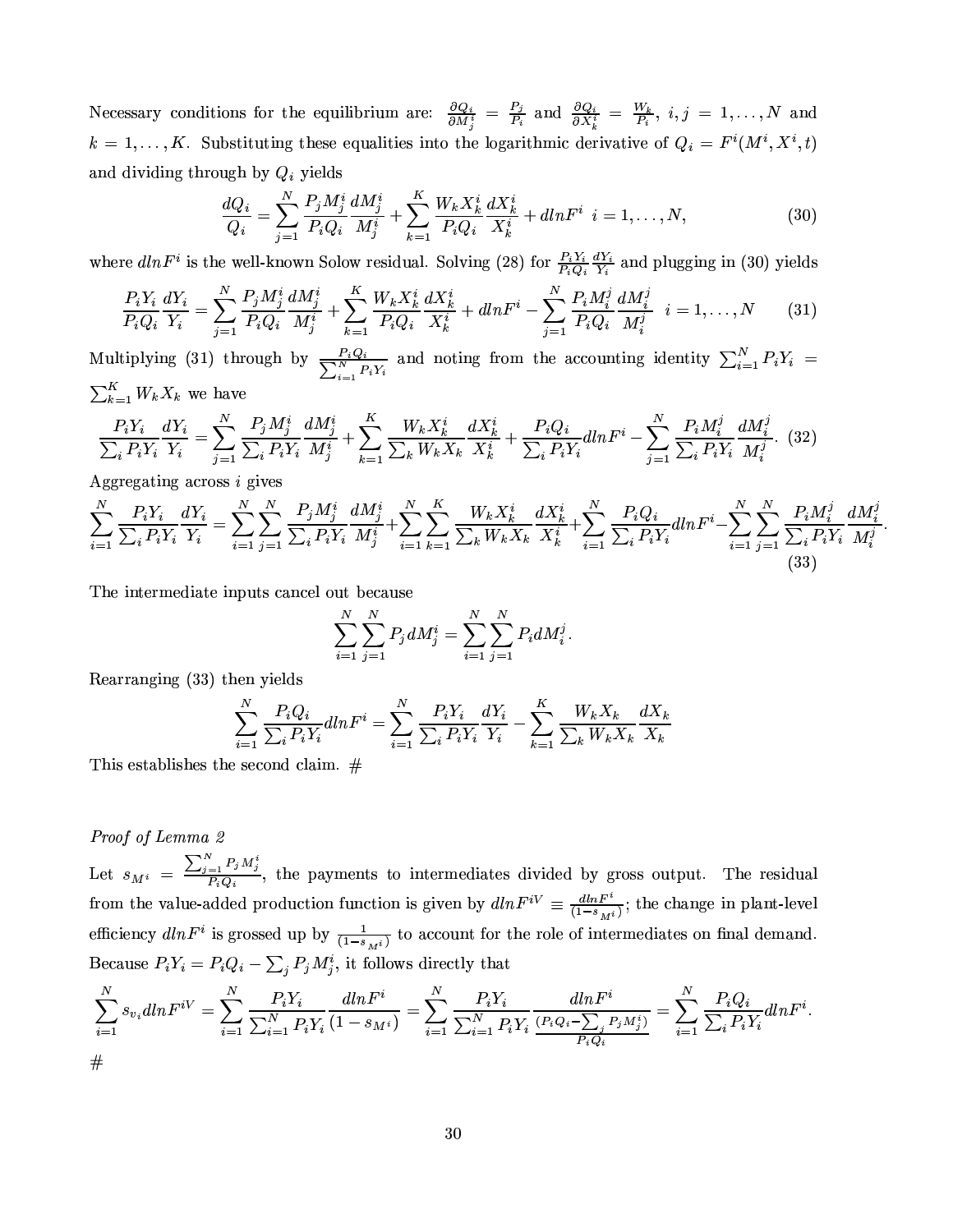### $Lemma 3: A Simple Example$

The simple two-period general equilibrium model given in Basu and Fernald (2002) illustrates how the envelope theorem links productivity to welfare. Consider a competitive economy with «F©M®G¯1ºÆ¯-a¯1¨4±´k±F¤a¨b®G¶=/8´ªG¤w©Mªr¤a¶x¤a¨b®G´k®G¯1°F¤WQ«3¨M¶G¬{ºÁ¤wª´F¨M¥§Mªº-¿"©Mªr¯1Q¤a¶®G´kÂF¤a¨·´F¶±3¯5°F¤a¨¿´¦Q«3¨M¶x®G´F¨]®ªG¤w®G¬Mªr¨M¶ production function  $Q_t = \omega_t F(K_t, L_t)$ , and an initial endowment of capital  $K_t^*$ , and two independent productivity shocks  $(\omega_1, \omega_2)$ . How much does welfare change in response to a shock  $d\omega_1$ ?  $\gamma$  and  $\gamma$ 

mag«far» in the second term in the second of the second of the second of the second of the second of the second of the second of the second of the second of the second of the second of the second of the second of the seco

$$
Max_{C_1,C_2,L_1,L_2} V(K_1^*,\omega_1,\omega_2) = E_1[U(C_1,1-L_1) + \beta U(C_2,1-L_2)]
$$

 $\bullet$  yang and the set of the set of the set of the set of the set of the set of the set of the set of the set of the set of the set of the set of the set of the set of the set of the set of the set of the set of the set o

$$
C_1 = Q_1 - I_1 = \omega_1 F(K_1^*, L_1) - (K_2 - (1 - \delta)K_1^*)
$$

and

$$
C_2 = \omega_2 F(K_2, L_2) + (1 - \delta) K_2,
$$

where  $I_1$  denotes investment (savings) in period 1. Let  $(C_1^*, C_2^*, L_1^*, L_2^*)$  denote the solution and  $V^*=V(C^*_1,C^*_2,L^*_1,L^*_2;\omega_1).$ 

B³M¤ ¤a¨b°F¤a¸1«F©#¤Q«3¨M¥M¯5®G¯1«3¨¶G´a:~¶B®G³M´k®Ë®G³4¤o®x«F®G´F¸l³M´F¨4±F¤¯1¨º´dÒ4¯1º´F¸M¬M®G¯1¸1¯5®:Lo¥M¬4¤ ®x«Ã´ ¶GºÆ´F¸1¸Mr³{´F¨4±F¤ in parameter  $d\omega_1$  is equal to the partial effect evaluated at the initial optimum:

$$
\frac{dV^*}{d\omega_1}=\frac{\partial V(C_1^*,C_2^*,L_1^*,L_2^*;\omega_1)}{\partial \omega_1}.
$$

Using the Lagrange formulation for the constrained problem, it is straightforward to show that the marginal utility of wealth is equal to the partial derivative of utility with respect to  $C_1$  when evaluated at the optimum:

$$
\frac{dV^*}{dQ_1} = \frac{\partial U(C_1^*, L_1^*)}{\partial C_1} = \frac{\partial U^*}{\partial C_1}.
$$

Inserting the above formulation for  $C_1$  and  $C_2$  into  $V(\cdot)$  yields the unconstrained problem, and differentiating with respect to  $\omega_1$  gives

$$
\frac{\partial V^*}{\partial \omega_1} = \frac{\partial U^*}{\partial C_1} * F(K_1^*, L_1^*).
$$

The total change in utility is then:

$$
dV^* = \frac{\partial U^*}{\partial C_1} * F(K_1^*, L_1^*) * d\omega_1 = \frac{\partial U^*}{\partial C_1} * Q_1^* * dln\omega_1.
$$

B³4¤6´F¥M¥M¯5®G¯1«3¨M´F¸b¬M¨{¯5®G¶«F¹M«3¬M®x©{¬4®´a°k´F¯1¸1´k9{¸5¤6¯1¶\±3¯5°F¤a¨Ã9]:®G³M¤B±FªG«² ®G³Ãªr´k®x¤«F¹M©MªG«~¥M¬MQ®G¯1°¯5®:®G¯1ºÁ¤a¶\®G³4¤6¸1¤w°F¤a¸]«F¹  $\blacksquare$  . The source  $\blacksquare$  and the source  $\blacksquare$  and the source  $\blacksquare$  and  $\blacksquare$ ®Ganaon, and a second construction of the second construction of the second construction of the second construction of the second construction of the second construction of the second construction of the second constructi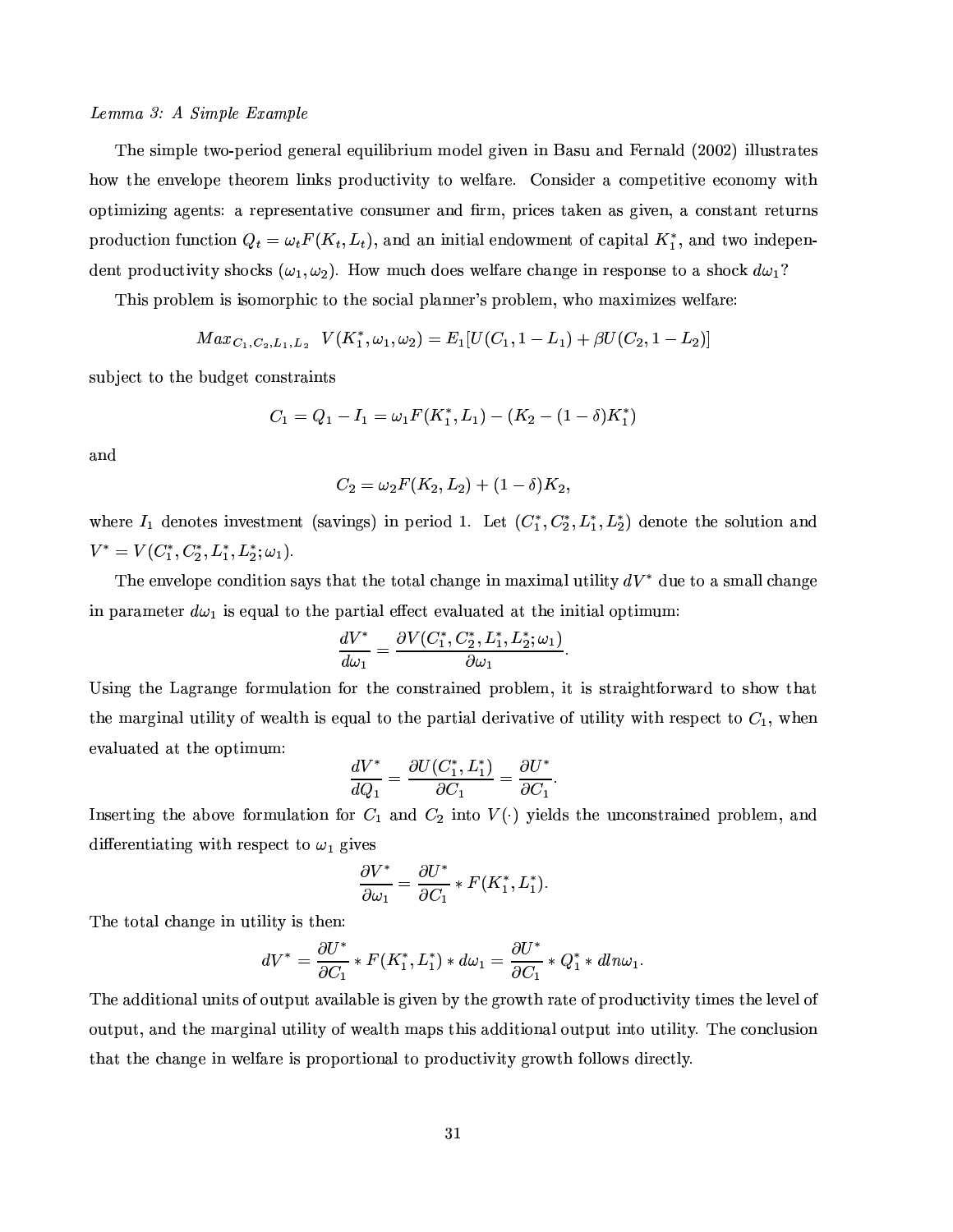## Proof of Lemma 4

Let  $Z_j$  denote a generic input with  $P_j^Z$  its price, and let  $Z = (Z_1, \ldots, Z_J)$  equal the full vector of inputs. Firm i minimizes cost while achieving the target output  $Q^*$ :

$$
Min_{Z_1,Z_2,...,Z_J}\ \sum_j P_j^Z Z_j
$$

such that

$$
F^i(Z) \ge Q^*.
$$

The Lagrangian is

$$
L = \sum_{j} P_j^Z Z_j - \lambda [F^i(Z) - Q^*]
$$

with first order conditions (FOC):

$$
\frac{\partial L}{\partial Z_j} = P_j^Z - \lambda \frac{\partial F^i(Z)}{\partial Z_j}
$$

for  $j = 1, \ldots, J$ , and

$$
\frac{\partial L}{\partial Q^*} = \lambda.
$$

With  $\lambda = MC_i$ , the input FOCs can be rewritten as

$$
\frac{P_i}{P_i}\frac{P_j^Z}{MC_i}\frac{Z_j}{F^i(Z)}=\frac{\partial F^i(Z)}{\partial Z_j}\frac{Z_j}{F(Z)}.
$$

Reexpressed we have

$$
\mu_i s_j = \epsilon_{Z_j},
$$

for  $j = 1, \ldots, J$ , where optimizing firms equate - for each input - the product of the markup and revenue share with the elasticity of output with respect to the input. With three inputs labor, capital, and materials production can be written as

$$
dlnQ_i = \sum_{i} \mu_i (s_{L^i} dlnL^i + s_{K^i} dlnK^i + s_{M^i} dlnM^i) + dln\omega_i, \qquad (34)
$$

a generalization of Solow's formulation to the case of imperfect competition.

 $(13)$  can be reexpressed as

$$
dlnY_i = dlnQ_i - \frac{s_{M^i}}{1 - s_{M^i}}(dlnM_i - dlnQ_i).
$$

From  $(14)$ , all that remains to be shown is

$$
dlnQ_i = \mu_i^v dX_i^v + \mu_i^v \frac{s_{M^i}}{1 - s_{M^i}} (dlnM^i - dlnQ_i) + \frac{dln\omega_i}{1 - \mu_i s_{M^i}}.
$$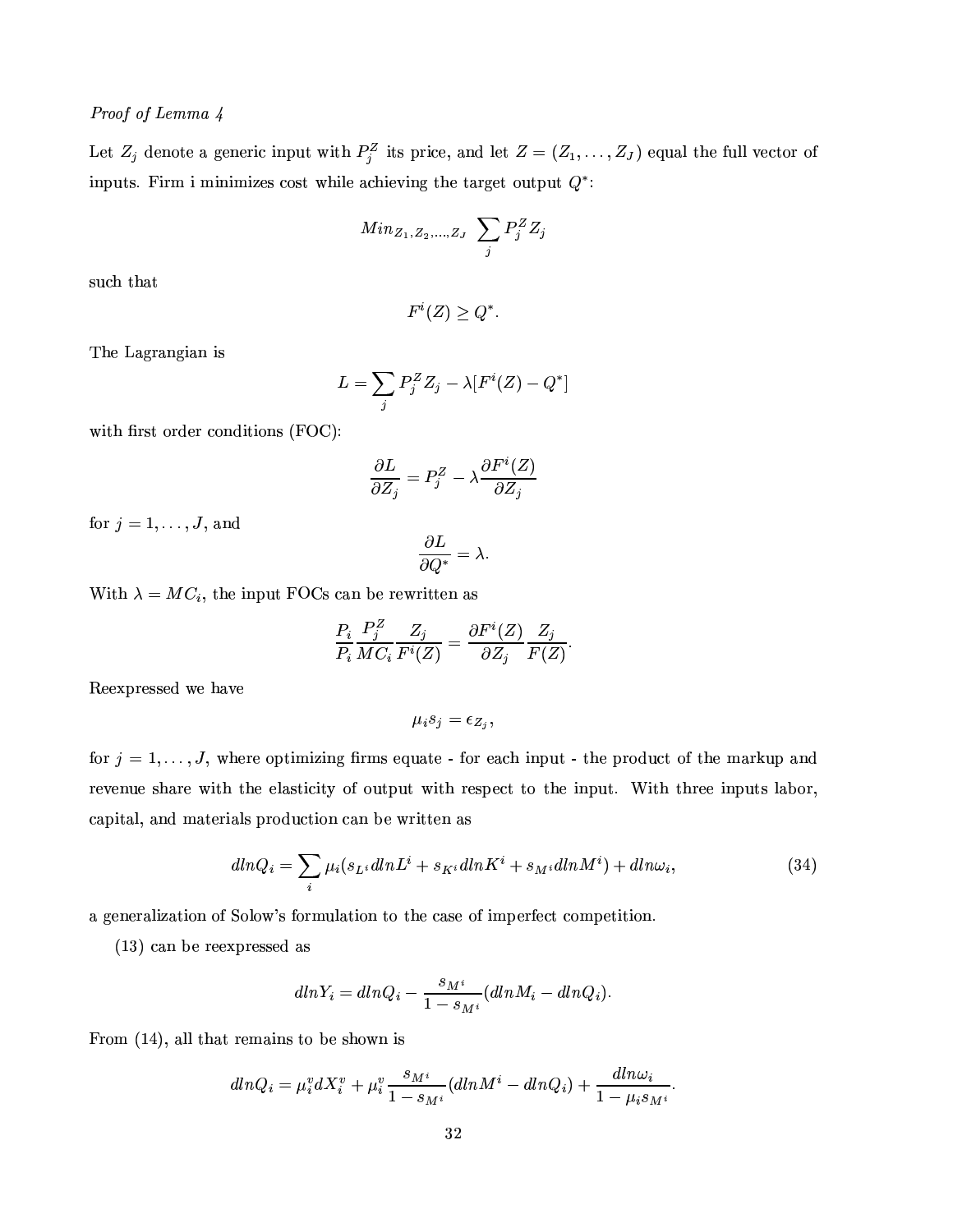If we write  $dlnQ_i$  as

$$
dlnQ_i = \frac{dlnQ_i}{1 - \mu_i s_{M^i}} - \frac{\mu_i s_{M^i}}{1 - \mu_i s_{M^i}} dlnQ_i,
$$

and replace the numerator of first term on the right of the equality with  $(34)$ , the claim is established.

 $(15)$  follows directly from the first result, and the equality of  $(16)$  and  $(12)$  is easily shown using

$$
1 - s_{M^i} = \frac{P_i Q_i}{P_i Y_i}
$$

and

$$
P_i Y_i * dln \omega_i^v = P_i dY_i - P_{L^i} L^i dln L^i - P_{K^i} K^i dln K^i.
$$

 $^{\#}$ 

#### Appendix B

#### **Imputing Missing Values**

Approximately 3% of the plant-year observations in Chile are "missing" according to the following definition: a plant id number is present in year  $t-1$ , absent in year t, and then present again in year  $t + 1$ . We impute the values for these observations using  $t - 1$  and  $t + 1$  information and the structure of the estimated production function. We use the simple average of the  $t-1$  and  $t+1$  (log) productivity estimates for the period  $t$  productivity estimate. Similarly, we use the simple average of the  $t-1$  and  $t+1$  (log) input index estimates, where the weights in the index are the estimated production function parameters. All of our findings are robust to dropping these observations.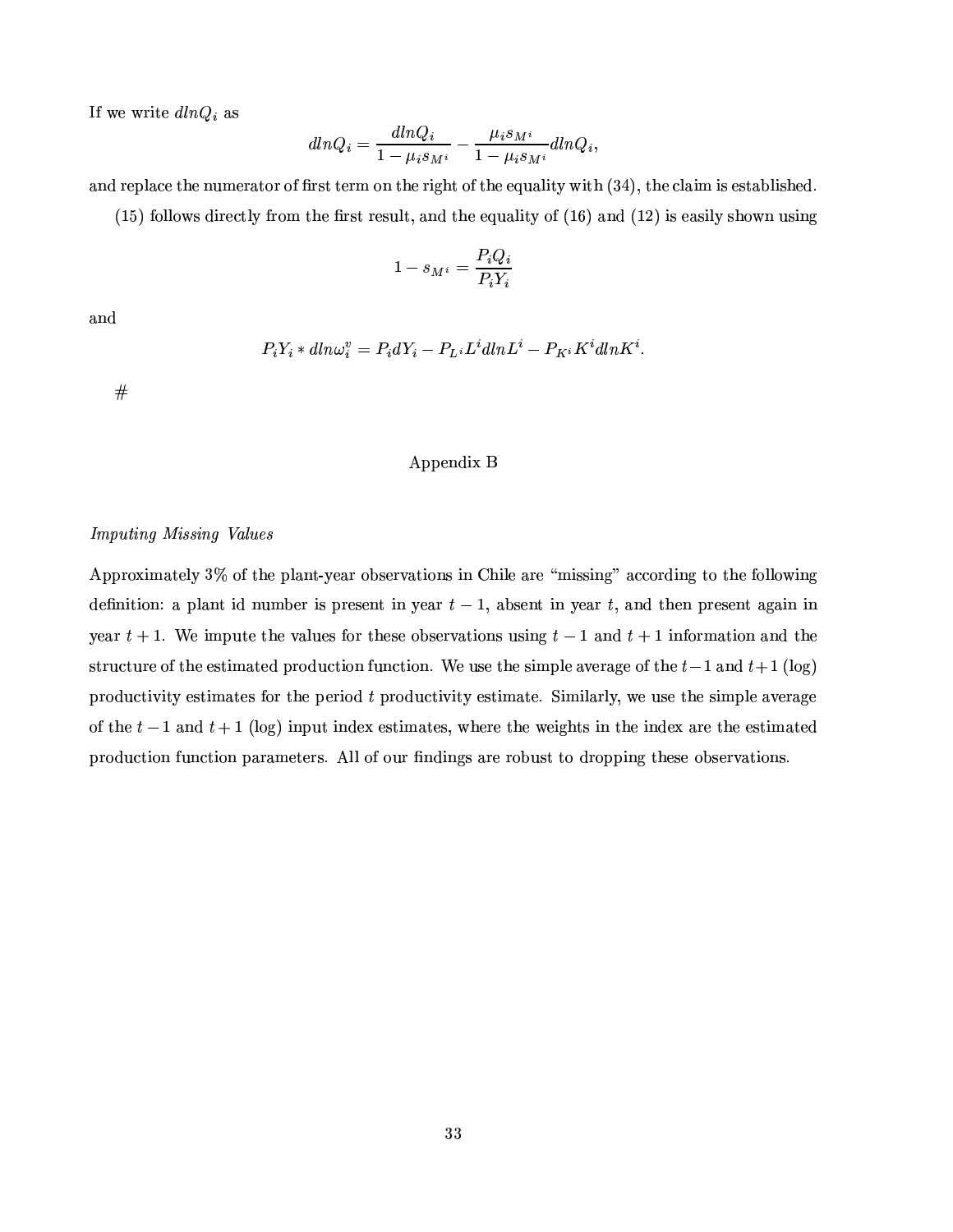# TABLE 1

# Comparison of the Growth-Accounting Index with the BHC Productivity Index

## Ordinary Least Squares Estimates, ISIC 311, Chile

Rate of Growth in:

| Year      | Value   | Growth-Accting                                                                                    | <b>BHC</b> Index                                                | Difference                                                         |
|-----------|---------|---------------------------------------------------------------------------------------------------|-----------------------------------------------------------------|--------------------------------------------------------------------|
|           | Added   | Index                                                                                             |                                                                 | (BHC "Reallocation" Term)                                          |
|           |         | $\sum_{i} \frac{(s_{it} + s_{i,t-1})}{2} ln(\frac{\omega_{it}}{\omega_{i,t-1}})$<br>$\omega_{it}$ | $\sum_i s_{it} ln\omega_{it} - \sum s_{i,t-1} ln\omega_{i,t-1}$ | $\frac{(ln\omega_{it}+ln\omega_{i,t-1})}{\Delta s_i} * \Delta s_i$ |
| 1988      | 11.75   | $-3.12$                                                                                           | $-14.96$                                                        | $-11.84$                                                           |
| 1989      | 7.36    | 3.64                                                                                              | $-7.45$                                                         | $-11.10$                                                           |
| 1990      | 4.59    | $-1.10$                                                                                           | $-10.52$                                                        | $-9.43$                                                            |
| 1991      | 13.82   | 7.36                                                                                              | $-13.28$                                                        | $-20.63$                                                           |
| 1992      | 14.67   | 6.09                                                                                              | $-8.11$                                                         | $-14.20$                                                           |
| 1993      | 8.98    | 5.09                                                                                              | $-0.19$                                                         | $-5.28$                                                            |
| 1994      | 8.20    | 2.95                                                                                              | 7.09                                                            | 4.13                                                               |
| 1995      | 7.06    | $-0.74$                                                                                           | $-7.24$                                                         | $-6.50$                                                            |
| 1996      | $-1.30$ | 12.56                                                                                             | 28.25                                                           | 15.69                                                              |
| Average   | 8.35    | 3.64                                                                                              | $-2.93$                                                         | $-6.57$                                                            |
| Std. Dev. | 4.89    | 4.72                                                                                              | 13.48                                                           | 10.74                                                              |

The last column is the discrepancy between the BHC index and the growth-accounting index, which is equal to a reallocation-like term given by  $\sum_i \overline{ln\omega_i} * \Delta s_i$ . The comparison is done on firms that exist in period t and  $t-1$ , which account for 94.4% of the plant-year observations and 96.4% of industry value added. See text for details.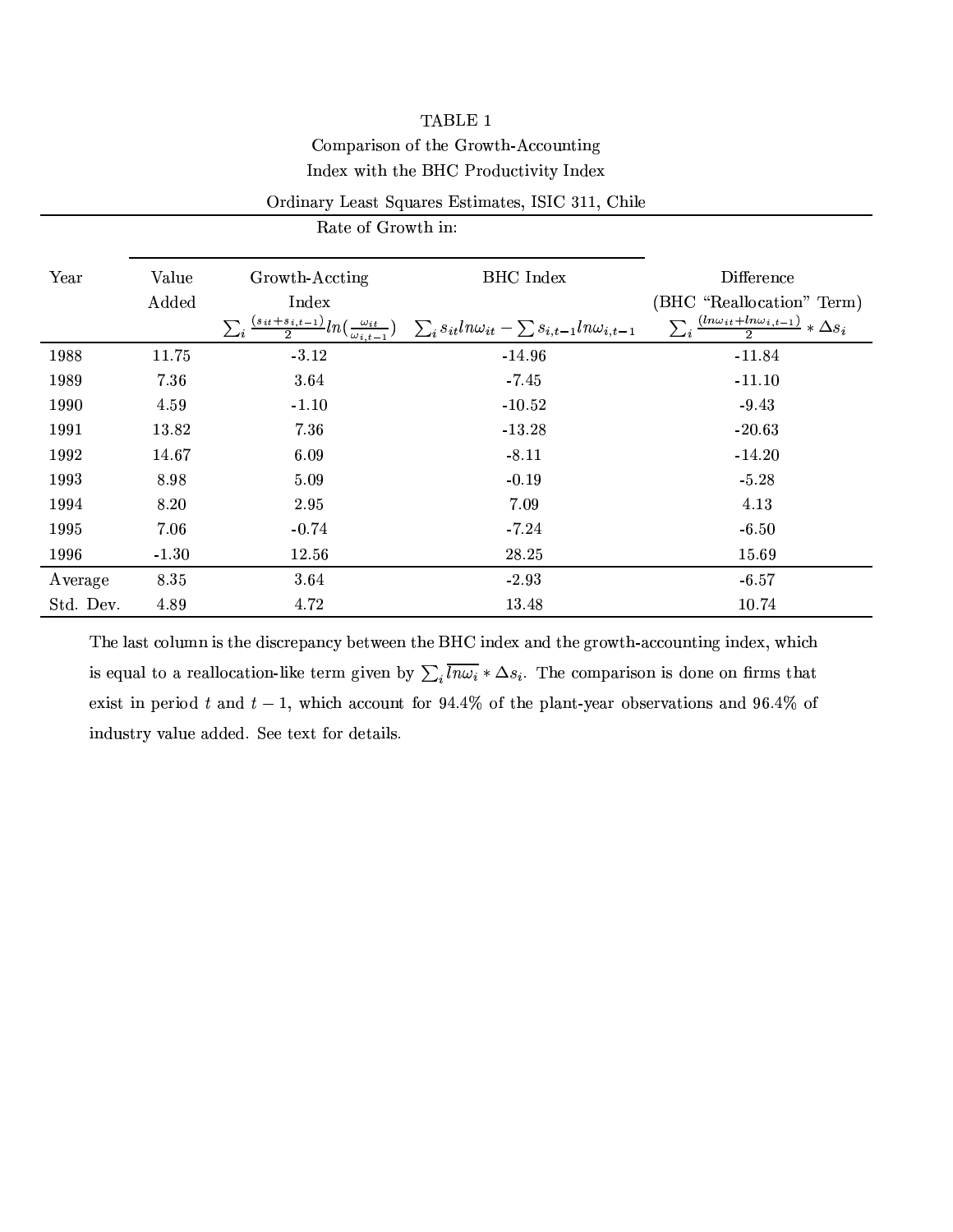# TABLE  $2$ Comparison of Productivity Indexes Across

| $121C$ 911, $C$ une  |         |            |            |               |  |  |
|----------------------|---------|------------|------------|---------------|--|--|
| Growth-Accting Index |         |            |            |               |  |  |
| Year                 | Value   | <b>OLS</b> | Levinsohn- | Revenue       |  |  |
|                      | Added   |            | Petrin     | <b>Shares</b> |  |  |
| 1988                 | 11.75   | $-3.12$    | $-0.04$    | 0.77          |  |  |
| 1989                 | 7.36    | 3.64       | 4.39       | 4.86          |  |  |
| 1990                 | 4.59    | $-1.10$    | $-1.26$    | $-1.91$       |  |  |
| 1991                 | 13.82   | 7.36       | 7.68       | 8.98          |  |  |
| 1992                 | 14.67   | 6.09       | 6.82       | 9.69          |  |  |
| 1993                 | 8.98    | 5.09       | 5.87       | 4.41          |  |  |
| 1994                 | 8.20    | 2.95       | 4.45       | 2.84          |  |  |
| 1995                 | 7.06    | 0.74       | 1.41       | $-5.22$       |  |  |
| 1996                 | $-1.30$ | 12.56      | 11.07      | 6.80          |  |  |
| <b>BHC</b> Index     |         |            |            |               |  |  |
| 1988                 | 11.75   | $-14.96$   | $-19.16$   | $-5.04$       |  |  |
| 1989                 | 7.36    | $-7.45$    | $-11.94$   | $-4.40$       |  |  |
| 1990                 | 4.59    | $-10.52$   | $-20.43$   | $-2.21$       |  |  |
| 1991                 | 13.82   | $-13.28$   | $-24.42$   | $-4.09$       |  |  |
| 1992                 | 14.67   | $-8.11$    | $-15.54$   | $-0.01$       |  |  |
| 1993                 | 8.98    | $-0.19$    | 5.16       | 0.09          |  |  |
| 1994                 | 8.20    | 7.09       | 4.81       | 4.33          |  |  |
| 1995                 | 7.06    | $-7.24$    | $-9.09$    | $-10.40$      |  |  |
| 1996                 | $-1.30$ | 28.25      | 39.66      | 1.07          |  |  |

+ 2#¿+¤w°~¯1¨M¶G«3³M¨~¾t)¤w®xªr¯1¨"¿~´F¨M¥ o¤w°F¤a¨]¬M¤Q2~³M´kªr¤º)˪G«~¥M¬MQ®G¯5°~¯5®: ˶x®G¯Iº´k®x¤a¶

ZN2ZGÔ <sup>Ó</sup> ÕFÕk¿.Ô³M¯1¸5¤

ªG«² ®G³ªr´k®x¤a¶¯I¨Î©Mªr«¥M¬{Q®G¯5°¯1®:¦Q«3ºÁ©{´kªr¤a¥´FQªG«3¶G¶fºÁ¤w®G³4«~¥M¶¬M¶x¤a¥p®x«-¤a¶x®G¯Iº´k®x¤t©MªG«~¥M¬MQ®G¯5«3¨Þ¹¬{¨MQ®G¯5«3¨p©{´d¾  $\blacksquare$  and the set of the set of the set of the set of the set of the set of the set of the set of the set of the set of the set of the set of the set of the set of the set of the set of the set of the set of the set of t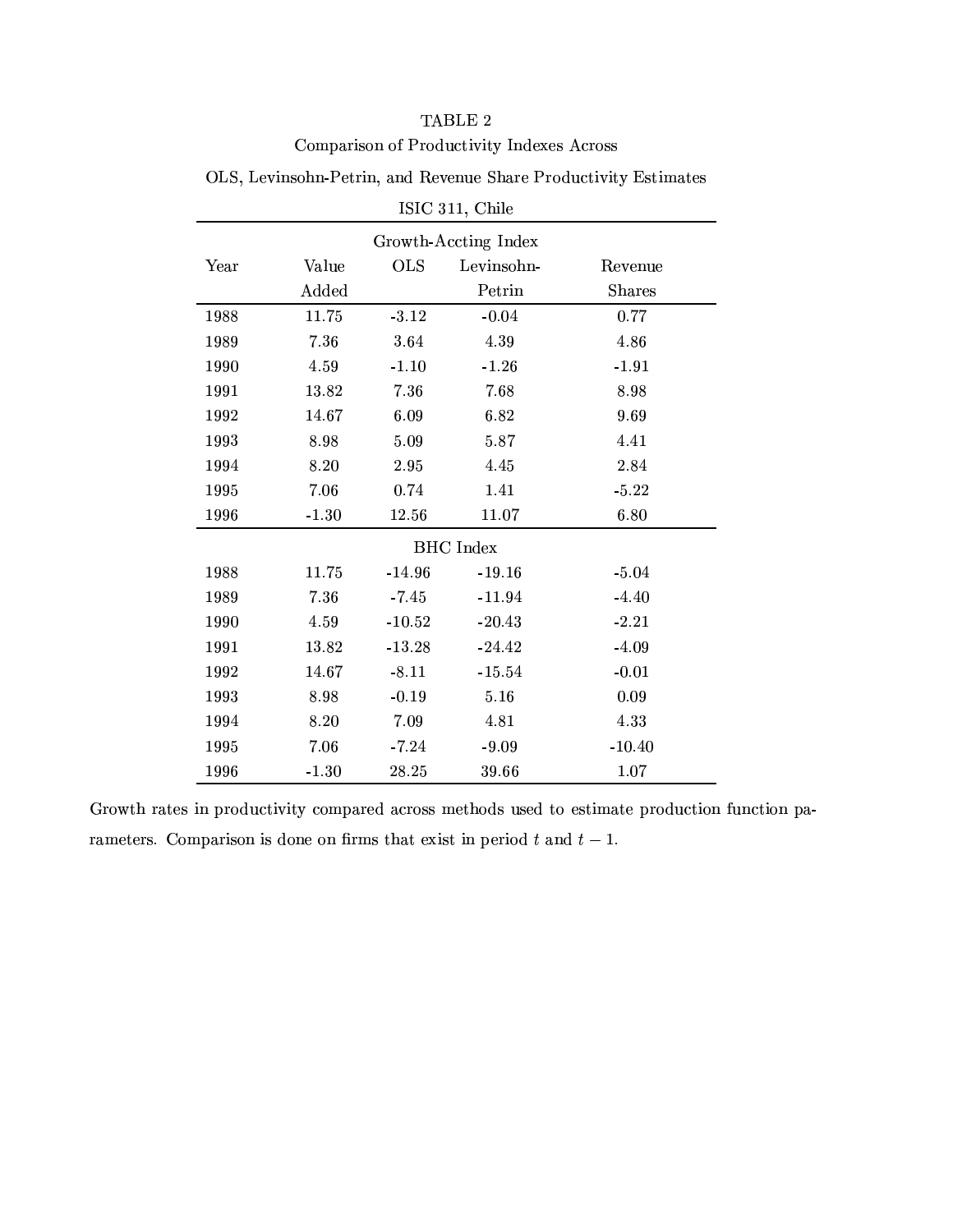| Industry | Coefficient   | Intercept   | Slope       | R-squared |
|----------|---------------|-------------|-------------|-----------|
| Code     | Estimator     | (Std. Err.) | (Std. Err.) |           |
| 311      | $\rm OLS$     | .043        | .247        | 0.47      |
|          |               | (.012)      | (.099)      |           |
|          | LP            | $.051\,$    | .122        | 0.38      |
|          |               | (.011)      | (.058)      |           |
|          | Rev.          | .036        | .314        | 0.22      |
|          | <b>Shares</b> | (.015)      | (.223)      |           |
| 381      | <b>OLS</b>    | $.031\,$    | .228        | $0.47\,$  |
|          |               | (.023)      | (.091)      |           |
|          | LP            | .028        | .230        | 0.44      |
|          |               | (.024)      | (.096)      |           |
|          | Rev.          | .008        | .373        | 0.62      |
|          | Shares        | (.021)      | (.109)      |           |
| 321      | <b>OLS</b>    | .010        | $.177\,$    | 0.21      |
|          |               | (.023)      | (.129)      |           |
|          | LP            | .017        | .092        | 0.14      |
|          |               | (.020)      | (.085)      |           |
|          | Rev.          | $-.009$     | .503        | 0.38      |
|          | <b>Shares</b> | (.026)      | (.026)      |           |
| 331      | <b>OLS</b>    | .017        | .207        | $0.25\,$  |
|          |               | (.046)      | (.132)      |           |
|          | LP            | .018        | .146        | 0.20      |
|          |               | (.047)      | (.108)      |           |
|          | Rev.          | .043        | .501        | 0.57      |
|          | <b>Shares</b> | (.045)      | (.163)      |           |

| TABLE 3                                                                      |
|------------------------------------------------------------------------------|
| Regression of Growth-Accounting Productivity Index on BHC Productivity Index |
| Chilean Manufacturing, Industry by Industry, 1988-1996 (9 observations)      |

Row one for ISIC 311 is the regression of column 2 on column 3 from table 1 (for example). An r-squared of 1 and an intercept of 0 and slope of 1 would indicate that the measures are identical. An r-squared of 1 would indicate that the BHC measure is a linear transformation of the growthaccounting index.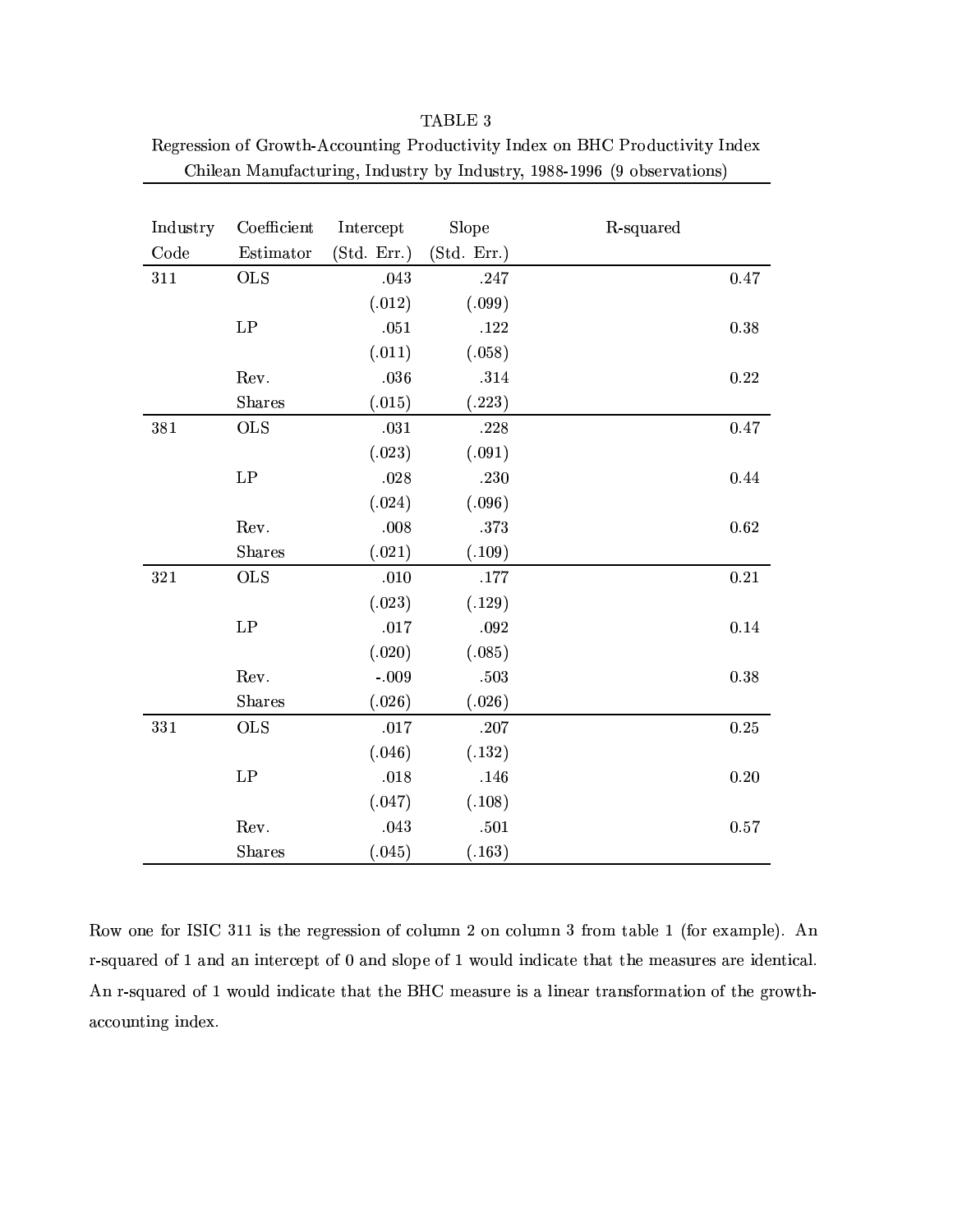| Industry | Coefficient   | Intercept   | Slope       | R-squared |
|----------|---------------|-------------|-------------|-----------|
| Code     | Estimator     | (Std. Err.) | (Std. Err.) |           |
| 322      | <b>OLS</b>    | $-.008$     | .223        | 0.22      |
|          |               | (.031)      | (.154)      |           |
|          | LP            | $-.008$     | .214        | 0.21      |
|          |               | (.033)      | (.156)      |           |
|          | Rev.          | $-.008$     | .482        | 0.44      |
|          | Shares        | (.033)      | (.201)      |           |
| 356      | <b>OLS</b>    | $-.047$     | .024        | 0.02      |
|          |               | (.029)      | (.061)      |           |
|          | LP            | $-.043$     | .028        | 0.02      |
|          |               | (.031)      | (.066)      |           |
|          | Rev.          | $-022$      | .165        | 0.15      |
|          | Shares        | (.042)      | (.143)      |           |
| 382      | <b>OLS</b>    | .093        | .068        | 0.14      |
|          |               | (.036)      | (.063)      |           |
|          | LP            | .093        | .058        | 0.11      |
|          |               | (.037)      | (.062)      |           |
|          | Rev.          | .072        | .180        | 0.19      |
|          | Shares        | (.047)      | (.137)      |           |
| 352      | <b>OLS</b>    | .019        | .274        | 0.27      |
|          |               | (.031)      | (.168)      |           |
|          | LP            | .039        | .156        | 0.17      |
|          |               | (.031)      | (.128)      |           |
|          | Rev.          | .003        | .416        | 0.50      |
|          | <b>Shares</b> | (.024)      | (.155)      |           |

TABLE 3 (continued) Regression of Growth-Accounting Index on BHC Productivity Index Chilean Manufacturing, Industry by Industry, 1988-1996 (9 observations)

Row one for ISIC 311 is the regression of column 2 on column 3 from table 1 (for example). An r-squared of 1 and an intercept of 0 and slope of 1 would indicate that the measures are identical. An r-squared of 1 would indicate that the BHC measure is a linear transformation of the growthaccounting index.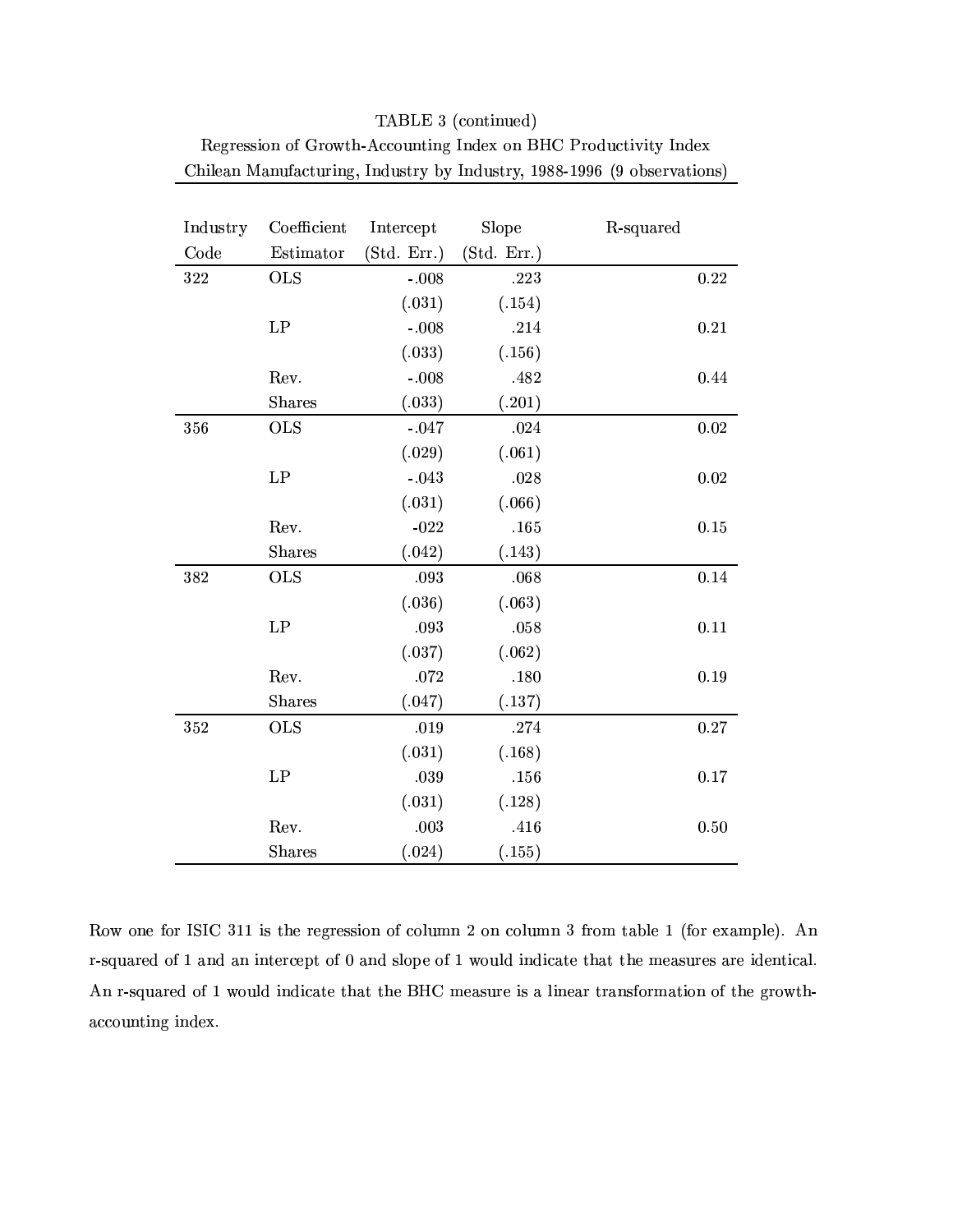|           | Rate of Growth in: |                                                                                |                                                           |  |  |
|-----------|--------------------|--------------------------------------------------------------------------------|-----------------------------------------------------------|--|--|
| Year      | Value              | Average Share                                                                  | Base Period Share (BHC)                                   |  |  |
|           | Added              | (Tornquist):                                                                   | (Laspeyres):                                              |  |  |
|           |                    | $\sum_{i} \frac{(s_{it}+s_{i,t-1})}{2} ln(\frac{\omega_{it}}{\omega_{i,t-1}})$ | $\sum_i s_{i,t-1} ln(\frac{\omega_{it}}{\omega_{i,t-1}})$ |  |  |
| 1988      | 11.75              | $-3.12$                                                                        | $-21.93$                                                  |  |  |
| 1989      | 7.36               | 3.64                                                                           | $-11.17$                                                  |  |  |
| 1990      | 4.59               | $-1.10$                                                                        | $-16.12$                                                  |  |  |
| 1991      | 13.82              | 7.36                                                                           | $-4.03$                                                   |  |  |
| 1992      | 14.67              | 6.09                                                                           | $-7.19$                                                   |  |  |
| 1993      | 8.98               | 5.09                                                                           | $-8.61$                                                   |  |  |
| 1994      | 8.20               | 2.95                                                                           | $-10.12$                                                  |  |  |
| 1995      | 7.06               | $-0.74$                                                                        | $-8.48$                                                   |  |  |
| 1996      | $-1.30$            | 12.56                                                                          | 0.02                                                      |  |  |
| Average   | 8.35               | 3.64                                                                           | $-9.73$                                                   |  |  |
| Std. Dev. | 4.89               | 4.72                                                                           | 6.41                                                      |  |  |

# TABLE 4 Comparison of Base-Period Share to Average Share In Approximating the Shift in the Growth-Accounting Index

Ordinary Least Squares Estimates, ISIC 311, Chile

The comparison is done on firms that exist in period t and  $t-1$ , which account for 94.4% of the plant-year observations and 96.4% of industry value added. See text for details.